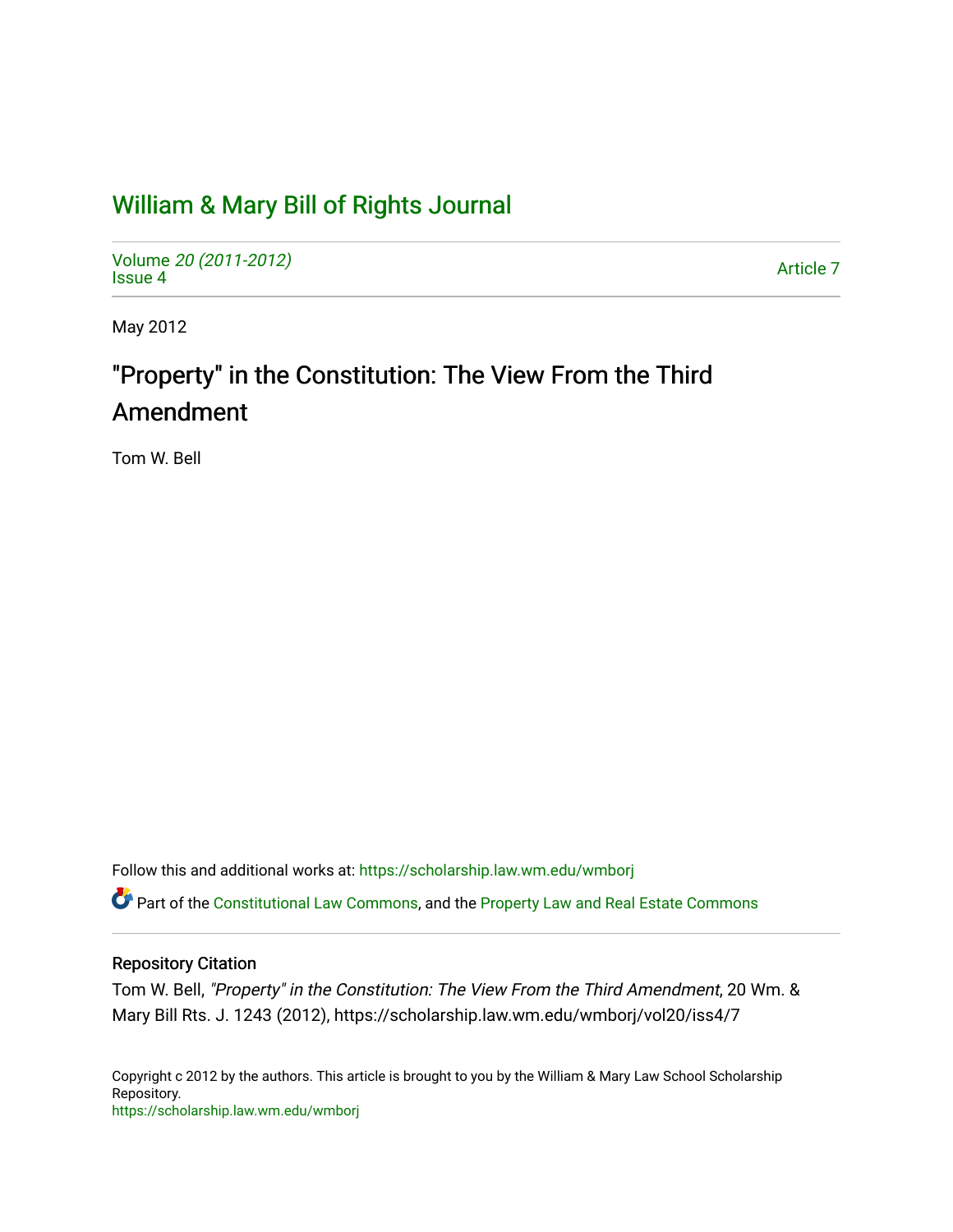# **"PROPERTY" IN THE CONSTITUTION: THE VIEW FROM THE THIRD AMENDMENT**

Tom W. Bell\*

#### **ABSTRACT**

During World War II, after Japan attacked the Aleutian Islands off Alaska's coast, the United States forcibly evacuated the islands' natives and quartered soldiers in private homes. That hitherto unremarked violation of the Third Amendment gives us a fresh perspective on what the term "property" means in the United States Constitution. As a general legal matter, property includes not just real estate—land, fixtures attached thereto, and related rights—but also various kinds of personal property, ranging from tangibles, such as books, to intangibles, such as causes of action. That knowledge would, if we interpreted the Constitution as we do other legal documents, tell us just about everything we need to know about the scope of constitutional property. Caselaw and commentary do not speak as plainly, however, raising troubling questions about what "property" means each of the four times it appears in the Constitution. In particular, some authority suggests that the Takings Clause protects personal property to a lesser extent than it does real property. The unjust treatment of Aleutian natives during World War II illustrates the risk of giving constitutional property so peculiar and narrow a definition. This Article describes the troubling inconsistencies that afflict the law of constitutional property and invokes the Third Amendment, that oft-forgotten relic of the American Revolution, to argue for giving "property" a plain, generous, and consistent meaning throughout Constitution.

| INTRODUCTION: THE SEARCH FOR CONSTITUTIONAL PROPERTY  1244 |                                                              |                                                                 |  |
|------------------------------------------------------------|--------------------------------------------------------------|-----------------------------------------------------------------|--|
|                                                            |                                                              | I. "PROPERTY" IN THE CONSTITUTIONAL TEXT  1247                  |  |
|                                                            |                                                              | A. The Property Clause of Article IV, Section 3, Clause 2  1248 |  |
|                                                            |                                                              | B. The Due Process Clause of the Fifth Amendment  1248          |  |
|                                                            |                                                              | C. The Takings Clause of the Fifth Amendment  1249              |  |
|                                                            |                                                              | D. The Due Process Clause of the Fourteenth Amendment  1249     |  |
|                                                            |                                                              |                                                                 |  |
|                                                            | III. CONSTITUTIONAL PROPERTY IN CASELAW AND COMMENTARY  1252 |                                                                 |  |
|                                                            |                                                              | A. The Property Clause of Article IV, Section 3, Clause 2  1252 |  |
|                                                            |                                                              | B. The Due Process Clause of the Fifth Amendment  1255          |  |

<sup>\*</sup> Professor, Chapman University School of Law. Thanks go to Glen Whitman, Eugene Volokh, Randy Barnett, Nicholas Quinn Rosenkranz, Gary Lawson, Tom G. Palmer, Aeon Skoble, Ilya Somin, Mike Rappaport, and Alexander Volokh.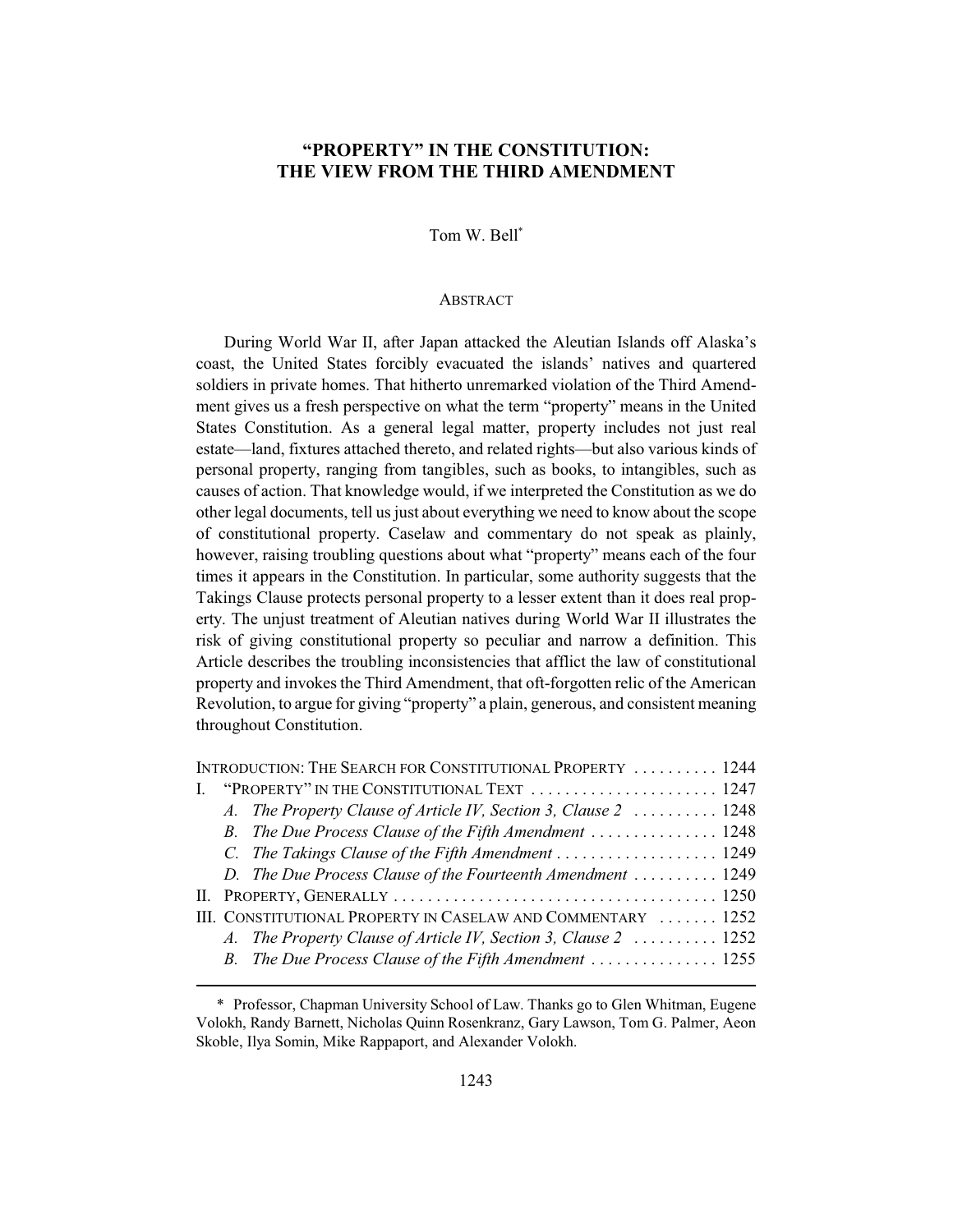| C. The Takings Clause of the Fifth Amendment  1256                |  |
|-------------------------------------------------------------------|--|
| 1. Stretching "Private Property" to Include Public Property  1256 |  |
| 2. Protecting Personal Property Less than Real Property  1257     |  |
| D. The Due Process Clause of the Fourteenth Amendment  1261       |  |
| IV. THE PROBLEM OF CONSTITUTIONAL INCONSISTENCY  1265             |  |
|                                                                   |  |
| CONCLUSION: CONSTITUTIONAL PROPERTY BY COMMON CONSENT  1275       |  |

# INTRODUCTION: THE SEARCH FOR CONSTITUTIONAL PROPERTY

In 1942, as Japanese forces swept toward the mainland, the United States government forcibly evacuated natives from the Aleutian Islands off the southwest coast of Alaska.<sup>1</sup> In some cases, United States military officials pursuing a "scorchedearth" policy razed entire villages.<sup>2</sup> In other cases, the natives suffered vandalism of their empty homes, destruction of their irreplaceable craftwork, and theft of their religious icons.<sup>3</sup> Most significantly for present purposes, a few of the Aleuts had United States soldiers quartered in their homes.<sup>4</sup> Though it hardly ranked among the worst wrongs inflicted on the residents of the Aleutian Islands in the early 1940s, that hitherto unremarked instance of quartering offers a telling example of how constitutional interpretation affects real people. Why were the Aleuts not protected against the trespasses of their own government? The Constitution plainly required better control over the occupying forces and compensation for the property rights they violated,<sup>5</sup> yet it took decades for the federal government to admit to having maltreated the Aleutians, apologize, and pay damages.<sup>6</sup> These injustices might never have occurred if federal officials had adhered to the bold, clear language of the Third and Fifth Amendments. Alas, though, courts and commentators have cast great uncertainty on the meaning of the term "property" as used in the Constitution. This Article documents that troubling state of affairs and turns to the Third Amendment for help.

What does "property" mean in the United States Constitution? The word appears four times in the text, at crucial junctures.<sup>7</sup> Its definition steers the great machinery

<sup>6</sup> For details of the wartime treatment of Aleutian natives, see generally, PERSONAL JUSTICE DENIED, *supra* note 3, and White, *supra* note 1. The former text constitutes the official report of the federal government and provides the basis for the compensation later paid under the Aleutian and Pribilof Islands Restitution Act, 50 U.S.C. app. § 1989c (2006).

<sup>7</sup> *See infra* Part I (discussing the Property Clause of Article IV, section 3, clause 2, the Due Process Clause of the Fifth Amendment, the Takings Clause of the Fifth Amendment, and the Due Process Clause of the Fourteenth Amendment).

<sup>&</sup>lt;sup>1</sup> G. Edward White, *The Lost Internment*, 14 GREEN BAG 2d 283, 294 (2011).

<sup>2</sup> *See id.* at 297.

<sup>&</sup>lt;sup>3</sup> *Id.* at 297-99 (citing REPORT OF THE COMM'N ON WARTIME RELOCATION AND INTERNMENT OF CIVILIANS, PERSONAL JUSTICE DENIED, 355–56, 359 (1982) [hereinafter PERSONAL JUSTICE DENIED]).

<sup>4</sup> PERSONAL JUSTICE DENIED, *supra* note 3, at 330 (citation omitted).

<sup>5</sup> *See* U.S. CONST. amend. V.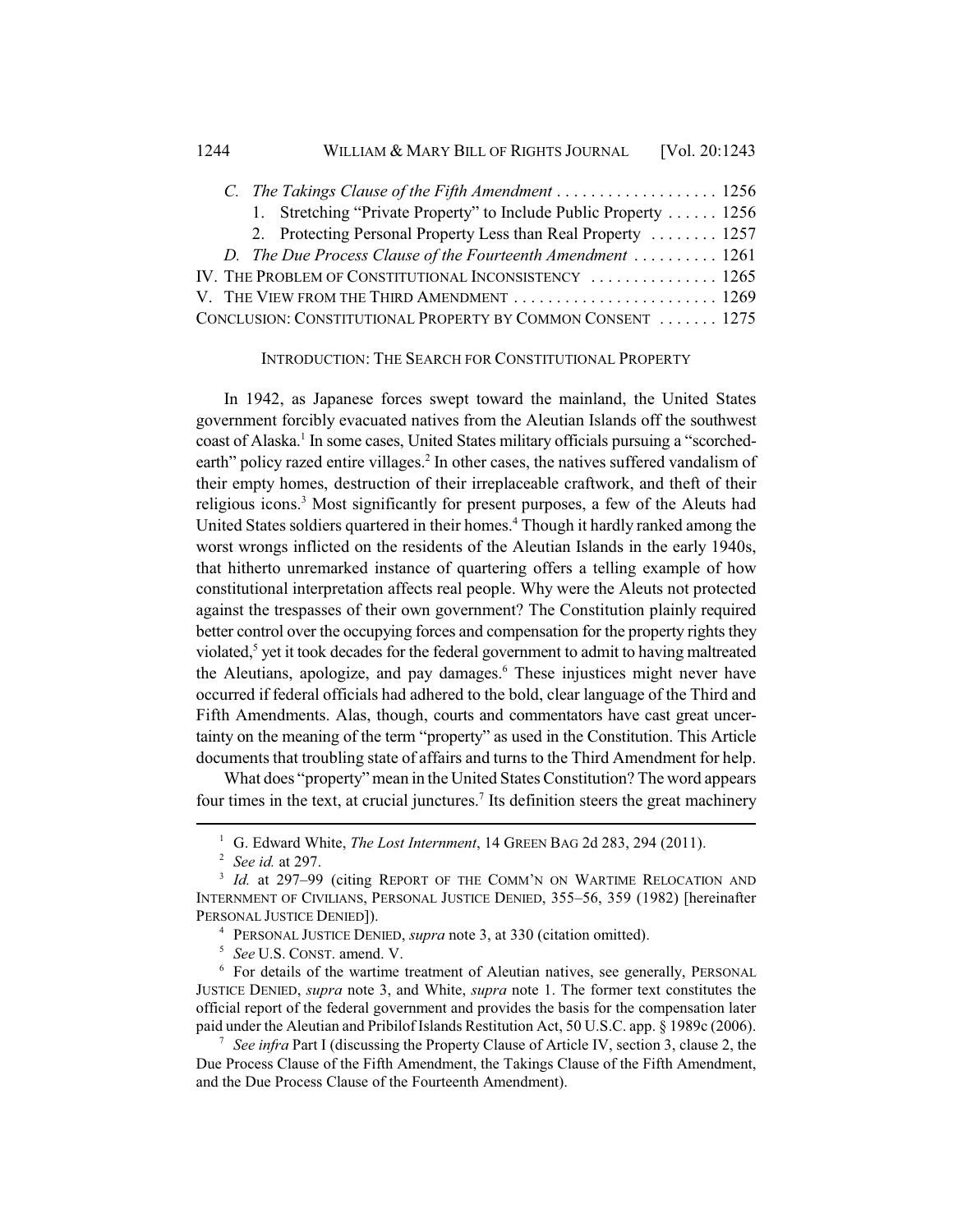of federal and state government. Yet it remains uncertain whether "property," in the Constitution, includes both real and personal property.<sup>8</sup> If the latter, moreover, does it include tangibles (such as cars or guns) as well as intangibles (such as future estates or negotiable instruments)? The question of what "property" means in the Constitution seems simple enough. The answer is not.

More precisely, the *answers* are not simple. Perhaps, after all, "property" means something different each time it appears in the Constitution. A good deal of caselaw and commentary suggests as much.<sup>9</sup> Judging from the precedents, "property" means one thing in Article IV, section 3, clause 2 (the Property Clause), another in the Fifth Amendment (where "property" appears twice), and yet another in the Fourteenth Amendment's Due Process Clause.<sup>10</sup> Though originalism bears little blame for these innovative readings, it bears noting that to interpret the Constitution in light of its public meaning at ratification would not guarantee uniformity either, given that "property" arguably meant one thing in the late 1780s, when the Constitution and the Bill of Rights were ratified, and another in 1868, when the Fourteenth Amendment was ratified. $11$ 

It should give us pause that both major schools of constitutional interpretation, living constitutionalism and originalism, deny that "property" has a uniform meaning in the founding document of the federal government.<sup>12</sup> In other areas of legal interpretation, courts routinely favor the practice of giving one term the same meaning throughout the same text.<sup>13</sup> That sound principle would appear more important in constitutional law than in mere statutory or private matters. If ordinary Americans cannot trust the Constitution to speak boldly and true—if its words instead twist and shade from clause to clause according to the hermeneutical wizardry of robed judges and cloistered academics—the rule of law cannot fare well.<sup>14</sup>

<sup>&</sup>lt;sup>8</sup> *See infra Part III* (discussing caselaw and commentary that defines the word "property" in the aforementioned four parts of the Constitution).

<sup>9</sup> *See infra* Part III.

<sup>10</sup> *See infra* Part III.A.–C.

<sup>&</sup>lt;sup>11</sup> *See infra* Part IV (discussing the problem of constitutional inconsistency).<br><sup>12</sup> *See infra* Part IV.

<sup>&</sup>lt;sup>13</sup> *See, e.g.*, Sullivan v. Stroop, 496 U.S. 478, 484 (1990) (relating as a principle of statutory construction that, ordinarily speaking, "identical words used in different parts of the same act are intended to have the same meaning" (citation omitted)); *see also* Helvering v. Stockholms Enskilda Bank, 293 U.S. 84, 87 (1934); Atl. Cleaners & Dyers, Inc. v. United States, 286 U.S. 427, 433 (1932).

<sup>14</sup> *See* Akhil Reed Amar, *Intratextualism*, 112 HARV. L.REV. 747, 796 (1999) (decrying as "inherently exclusionary" theories of constitutional interpretation that require "intimate familiarity with vast amounts of caselaw and the subtle arts of doctrinal analysis, or mastery of history writ large and writ small, or fluency in abstruse political philosophy"). *But see* Adrian Vermeule & Ernest A. Young, *Commentary: Hercules, Herbert, and Amar: The Trouble With Intratextualism*, 113 HARV. L. REV. 730, 731 (2000) ("Amar's assumption of constitutional coherence is also descriptively implausible in light of the heterogeneity of the Constitution, a document whose component provisions were enacted at different times, in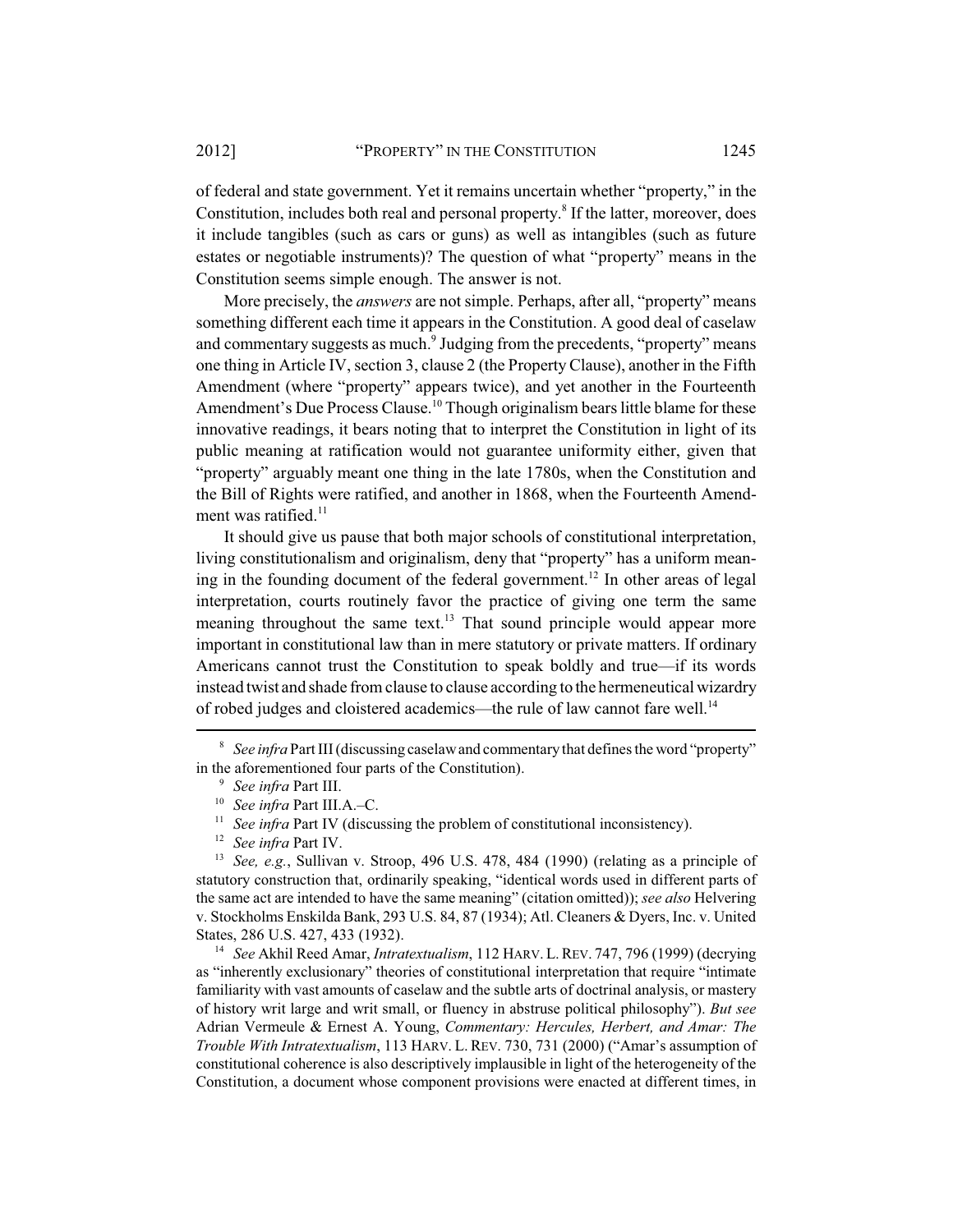Given its modest scope, this Article does not aim to remedy all the inconsistencies that afflict the meaning of "property" in the Constitution. Instead, it focuses on countering precedents suggesting that the Takings Clause protects personal property less completely than it does real property. To that end, it invokes the Third Amendment.

The Third Amendment reads in full: "No Soldier shall, in time of peace be quartered in any house, without the consent of the Owner, nor in time of war, but in a manner to be prescribed by law."15 Logic and history strongly suggest that, in the event of quartering, compensation would be due for any taking of any property, whether real or personal.<sup>16</sup> Quartering in violation of the Third Amendment would merit damages, not to mention equitable relief.<sup>17</sup> Quartering permitted under the Third Amendment, moreover—quartering done in war "in a manner to be prescribed by law"—would also have to provide for just compensation. The Takings Clause makes no exception for war, after all,<sup>18</sup> and the Ninth Amendment guarantees that the enumeration of the right to just compensation "shall not be construed to deny or disparage" other rights retained by the people.<sup>19</sup> As a matter of pure logic, the Third Amendment creates no loophole for the Law of Takings, and the right to just compensation covers both real and personal property. It beggars belief, after all, that those who suffer quartering would receive recompense for the loss of rents, but not for food, furnishings, or other chattels lost to the depredations of quartered soldiers. History gives us a bitter lesson on that count.

The surprising and tragic treatment of Aleutian natives during World War II demonstrates the dangers of giving the term "property," as used in the Takings Clause, an unduly narrow definition. Far worse than quartering, those residents and citizens of the United States suffered vandalism of their empty homes, destruction of their personal effects, and defilement of their religious icons.<sup>20</sup> Only years later did the federal government, after extensive hearings, recant, apologize, and offer recompense.<sup>21</sup> Though only belatedly and impliedly, the natives finally won the right to receive just compensation, which evidently aimed to remedy not only quartering and other trespasses to real property, but also the destruction and theft of the natives' personal

<sup>20</sup> White, *supra* note 1, at 298–99.

<sup>21</sup> *See* 50 U.S.C. app. § 1989c (2006); *see also* Roy L. Brooks, *German Americans, Italian Americans, and the Constitutionality of Reparations*, *in* WHEN SORRY ISN'T ENOUGH: THE CONTROVERSY OVER APOLOGIES AND REPARATIONS FOR HUMAN INJUSTICE 207 (Roy L. Brooks ed., 1999); *Bill Summary & Status, 100th Congress (1987–1988), H.R. 442*, THOMAS, http://thomas.loc.gov/cgi-bin/bdquery/D?d100:442:./list/bss/d100HE.lst:: (last visited May 1, 2012).

different circumstances, and for different reasons, and whose interpreters generally read different types of provisions in different ways.").

<sup>&</sup>lt;sup>15</sup> U.S. CONST. amend. III.

<sup>16</sup> *See* Tom W. Bell, *The Third Amendment: Forgotten but Not Gone*, 2 WM. & MARY BILL RTS. J. 117, 137, 148 (1993).

<sup>17</sup> *See id.* at 146 & n.228.

<sup>&</sup>lt;sup>18</sup> U.S. CONST. amend. V.

<sup>&</sup>lt;sup>19</sup> U.S. CONST. amend. IX.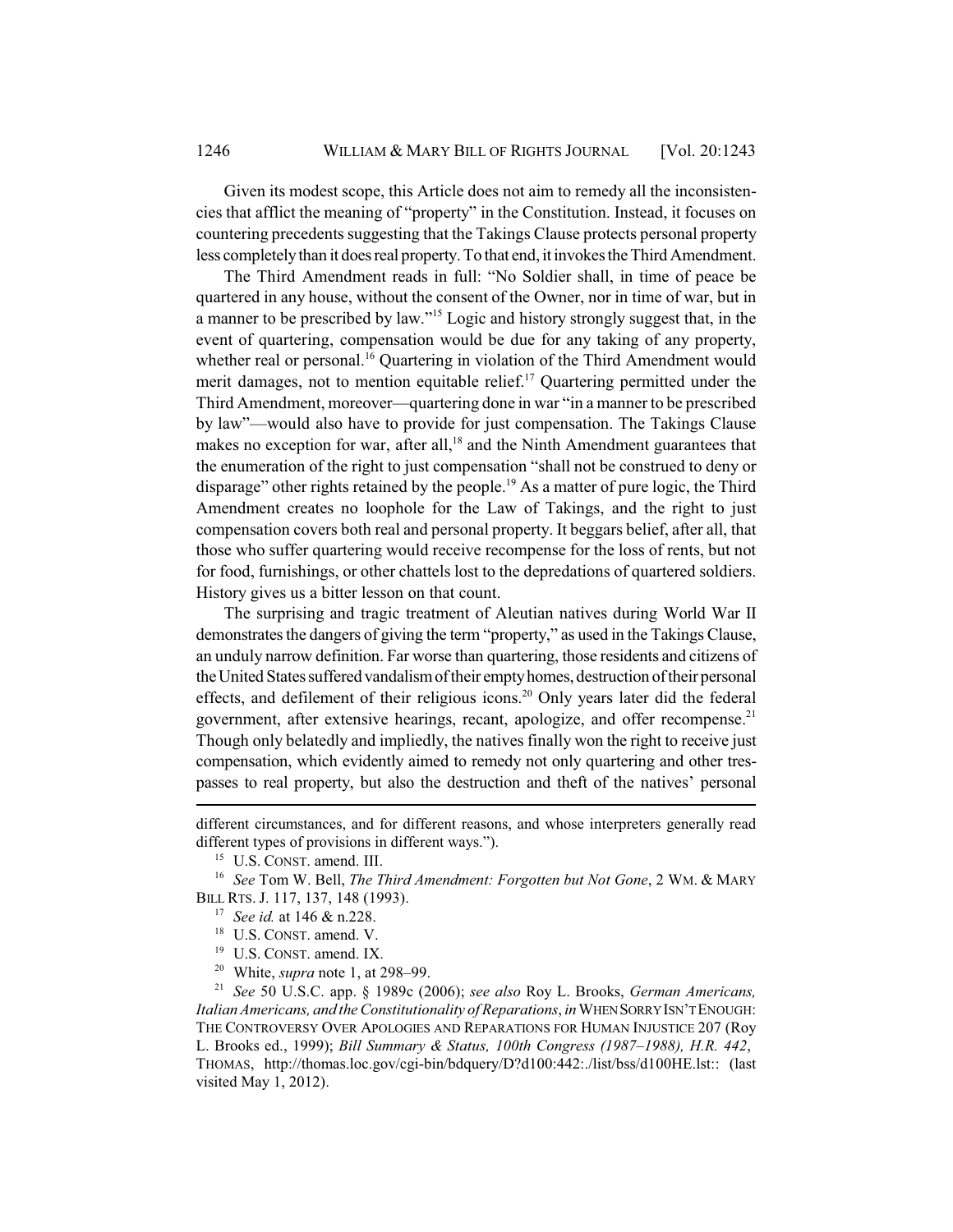property.22 By compensating the Aleuts for the full range of losses caused by the quartering of soldiers, modern lawmakers rose toward the standard set by colonial Americans who, when legislatively regulating quartering, routinely provided for compensation not just for lost rents, but also for personal property taken or destroyed by troops.23 Viewed from the standpoint of the Third Amendment, therefore, the Takings Clause does not and should not discriminate between real and personal property. Plain language, logic, history, and simple justice demand that the term "property" as used in the Fifth Amendment be given its ordinary and generous meaning.<sup>24</sup>

Herewith a guide to the Article that follows: Part I briefly reviews each appearance of the term "property" in the Constitution, offering a reference guide for the discussion that follows. Part II reviews "property's" meaning in the law as a general matter. In a simpler and, perhaps, better world, these two discussions would tell us all we need to know about "property" in the Constitution, because its meaning there would equate to its legal meaning elsewhere. As Part III details, however, caselaw and commentary suggest a very different result, one in which the meaning of "property" varies from place to place in the Constitution depending on the vagaries of precedent and history. To remedy that troubling state of affairs in part, Part IV invokes the Third Amendment to argue for giving "private property" in the Takings Clause a broad and uniform definition. More work remains if we want to effectuate a similar cure throughout the Constitution. Ultimately, however, and as the present effort suggests, we should aim to give "property" its plain, present, and public meaning, no matter where it appears in the Constitution.

# I. "PROPERTY" IN THE CONSTITUTIONAL TEXT

The word "property" appears four times in the Constitution and its amendments.<sup>25</sup> It appears once in the body of the text, in the so-called "Property Clause,"<sup>26</sup> and three times in the amendments: the Due Process Clause of the Fifth Amendment,<sup>27</sup> the Takings Clause of the Fifth Amendment,<sup>28</sup> and the Due Process Clause of the Fourteenth Amendment.<sup>29</sup> This Part briefly recounts each of these references to property, providing a useful reference for the Article's subsequent analysis. Although this Part discusses context, it leaves a discussion of related caselaw and commentary for Part II.

<sup>22</sup> *See* app. § 1989c-4(d) (2006).

<sup>&</sup>lt;sup>23</sup> *See* Bell, *supra* note 16, at 137 (describing legislation passed during the Revolutionary War by Delaware, Maryland, and New Jersey).

<sup>&</sup>lt;sup>24</sup> *See infra* Part III.C (discussing varying interpretations of the Takings Clause).

<sup>25</sup> U.S. CONST. art. IV, § 3, cl. 2; *id.* amend. V (appearing twice, in the contexts of procedural due process and takings); *id.* amend. XIV.

<sup>26</sup> *Id.* art. IV, § 3, cl. 2.

<sup>27</sup> *Id.* amend. V.

<sup>28</sup> *Id.*

<sup>29</sup> *Id.* amend. XIV.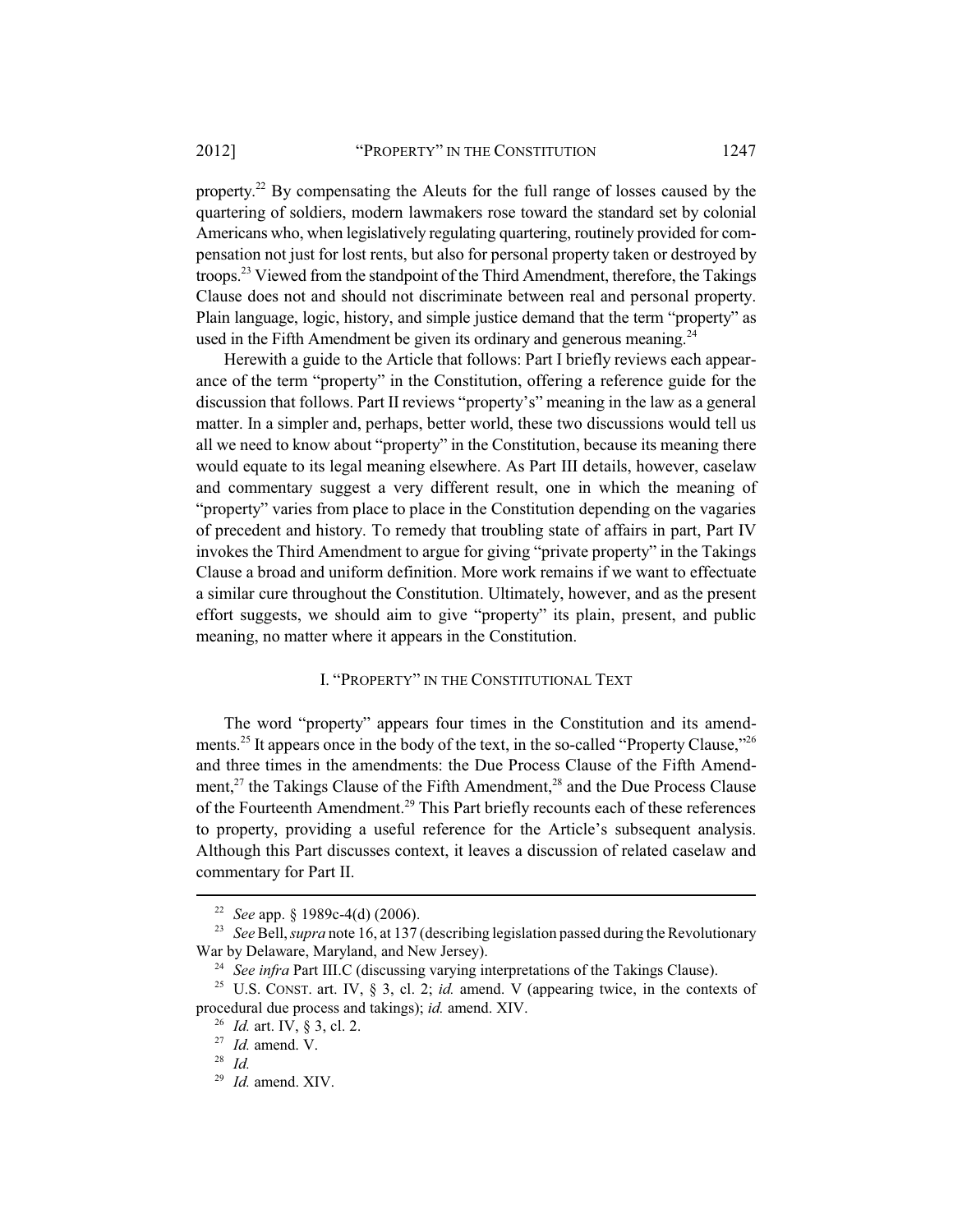#### *A. The Property Clause of Article IV, Section 3, Clause 2*

Although "property" appears elsewhere in the Constitution, Article IV, section 3, clause 2 alone has won the moniker of the "Property Clause."30 It reads, in relevant part: "The Congress shall have Power to dispose of and make all needful Rules and Regulations respecting the Territory or other Property belonging to the United States."<sup>31</sup> This provision became effective with the rest of the original Constitution when New Hampshire, the ninth and last requisite state, ratified the Constitution on June 21, 1788.<sup>32</sup> As discussed below in more detail, caselaw and commentary on the Property Clause has focused on the scope of federal power over real estate owned by the United States government.<sup>33</sup> Nothing in the plain text limits the Clause to real property, however, and the term "other" arguably suggests a broader meaning.<sup>34</sup> Furthermore, practical considerations suggest that Congress would need the power to "make all needful Rules and Regulations respecting"<sup>35</sup> not only federally owned land, but also federally owned property, such as desks, tanks, or notes payable. The debate on that point, discussed in more detail below, primarily turns on the question of whether the Property Clause amounts to an all-purpose spending clause.<sup>36</sup>

#### *B. The Due Process Clause of the Fifth Amendment*

In the first of two references to due process in the Constitution, the Fifth Amendment guarantees, "No person shall . . . be deprived of life, liberty, or property, without due process of law."<sup>37</sup> The Fifth Amendment became effective on December 15, 1791, almost three and a half years after the original Constitution, after winning approval by three-fourths of the then-extant state legislatures.<sup>38</sup> The Clause evidently aims to ensure that no one will suffer loss of property absent

<sup>30</sup> *See, e.g.*, Valley Forge Christian Coll. v. Ams. United for Separation of Church & State, Inc., 454 U.S. 464, 470 (1982) (identifying Article IV, section 3, clause 2 as the "Property Clause"); Kleppe v. New Mexico, 426 U.S. 529, 535 (1976) (same).

 $31$  U.S. CONST. art. IV, § 3, cl. 2. Perhaps significantly, or more likely not, of the four appearances of the word in the constitutional text this is the only one in which it is capitalized in the original. *Id.*

<sup>32</sup> *See* Sol Bloom, *Constitution of the United States: Questions & Answers*, NAT'L ARCHIVES, http://www.archives.gov/exhibits/charters/constitution\_q\_and\_a.html (last visited May 1, 2012).

<sup>33</sup> *See infra* Part III.A.

<sup>&</sup>lt;sup>35</sup> U.S. CONST. art. IV, § 3, cl. 2.

<sup>36</sup> *See infra* Part III.A.

<sup>37</sup> U.S. CONST. amend. V.

<sup>38</sup> *See The Bill of Rights—The First Ten Amendments to the Constitution,* NAT'L ARCHIVES, http://www.archives.gov/exhibits/charters/charters\_of\_freedom\_7.html (last visited May 1, 2012). The requirement that three-fourths of the states approve proposed amendments comes from Article V of the Constitution. U.S. CONST. art. V.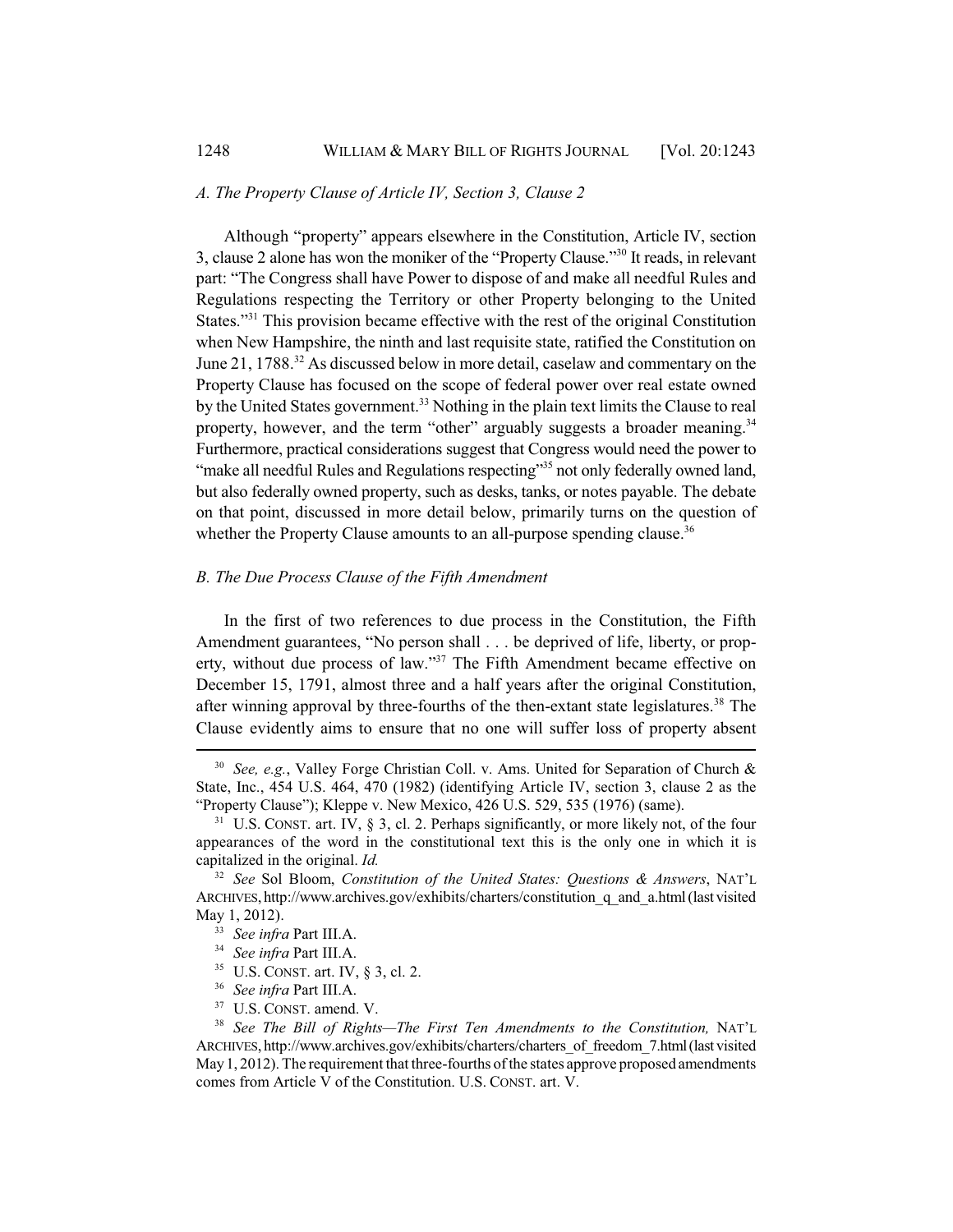certain procedural protections. As discussed more fully below, however, a long line of precedents has also read the Due Process Clause to protect substantive rights.<sup>39</sup>

#### *C. The Takings Clause of the Fifth Amendment*

After forbidding affronts to a variety of rights, the Fifth Amendment concludes with the Takings Clause, which provides, "Nor shall private property be taken for public use, without just compensation."40 The Takings Clause became effective on December 15, 1791, along with the rest of the Fifth Amendment.<sup>41</sup> Only this appearance of the term "property" in the Constitution is modified by the word "private." Though perhaps just a rhetorical flourish, that adjective arguably excludes *public* property from the protection of the Takings Clause, meaning that the federal government could condemn a state highway or park without paying just compensation. Courts have effectively ignored that potential limitation, however, instead holding that the federal government must compensate even for the taking of public property.<sup>42</sup> That interpretive question does not interest courts and commentators, however, so much as questions about which sorts of property rights—or, what amounts to much the same thing, which sorts of *takings*—require compensation. As we will see below (and see criticized thereafter) recent authority and years of ordinary practice give real property more protection than personal property under the Takings Clause.<sup>43</sup>

#### *D. The Due Process Clause of the Fourteenth Amendment*

The second of the Constitution's two references to due process provides, "No State shall . . . deprive any person of life, liberty, or property, without due process of law."44 Apart from focusing on states rather than the federal government, this Fourteenth Amendment Due Process Clause reads almost exactly like the Fifth Amendment's, $45$  and therefore presumably has the same goal of ensuring that no one will suffer loss of property absent certain procedural protections. As with its counterpart in the Fifth Amendment, however, and as discussed more fully below, courts have also read the Due Process Clause of the Fourteenth Amendment to protect substantive rights.46

<sup>39</sup> *See infra* Part III.B, D.

<sup>&</sup>lt;sup>40</sup> U.S. CONST. amend. V.<br><sup>41</sup> *See* NAT'L ARCHIVES, *supra* note 38 and accompanying text.

<sup>&</sup>lt;sup>42</sup> *See* United States v. 50 Acres of Land, 469 U.S. 24, 31 (1984); United States v. Carmack, 329 U.S. 230, 241–42 (1946).

<sup>43</sup> *See infra* Part III.C.

<sup>44</sup> U.S. CONST. amend. XIV, § 1, cl. 3.

<sup>45</sup> *Cf. id.* amend. V.

<sup>46</sup> *See infra* Part III.D.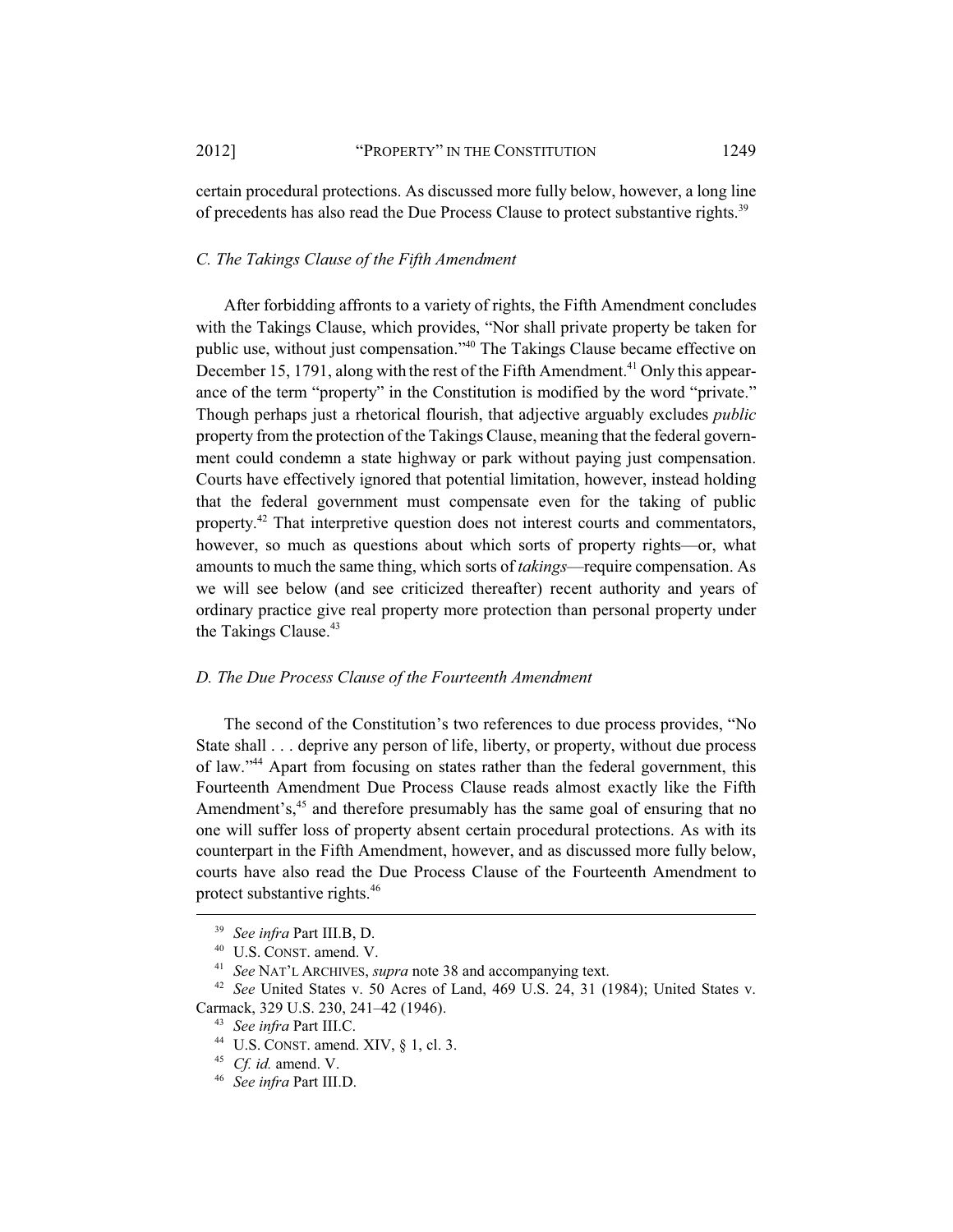Despite the similarities between the two Due Process Clauses, they were not ratified at the same time.<sup>47</sup> Whereas the Fifth Amendment became effective along with the rest of the original the Bill of Rights in  $1791<sup>48</sup>$  the Fourteenth Amendment won ratification in 1868, during the Reconstruction Era.<sup>49</sup> Query whether that might lead an originalist to claim that "property" means one thing in the Fifth Amendment and another in the Fourteenth. Presumably, the answer would depend on whether the word's definition changed during that almost eighty-year span. With regard to the meaning of "intellectual property," as discussed below, it arguably did.<sup>50</sup>

#### II. PROPERTY, GENERALLY

What does "property" mean? Definitions vary, of course, but Black's Law Dictionary offers a fairly standard version: "That which is peculiar or proper to any person; that which belongs exclusively to one."51 It includes "everything which is the subject of ownership, corporeal or incorporeal, tangible or intangible, visible or invisible, real or personal; everything that has an exchangeable value or which goes to make up wealth or estate."52 John Lewis, in his classic treatise on eminent domain, put it this way: "Property may be defined as certain rights in things which pertain to persons and which are created and sanctioned by law. These rights are the right of user, the right of exclusion and the right of disposition."53 Unless "property" comes with a limiting adjective, then, it covers anything of value subject to an owner's exclusive rights of use and transfer.

Written definitions will only get us so far in understanding the scope of "property," though. We can better understand it by examining reasoning from cases. Like most legal concepts (indeed, like most concepts generally), the meaning of "property" ranges from a solid core of paradigmatic examples to a misty border of mere analogs and near-misses.<sup>54</sup> Tangibles, such as real estate and personal moveables, come to mind first and most naturally when we think of property. Indeed, laypeople may not

<sup>47</sup> *See* Bloom, *supra* note 32; *Constitution of the United States: Amendments 11–27*, NAT'L ARCHIVES, http://www.archives.gov/exhibits/charters/constitution\_amendments \_11- 27.html (last visited May 1, 2012).

<sup>48</sup> NAT'L ARCHIVES, *supra* note 38.

<sup>49</sup> *Primary Documents in American History: 14th Amendment to the U.S. Constitution*, THOMAS, http://www.loc.gov/rr/program/bib/ourdocs/14thamendment.html (last visited May 1, 2012).

<sup>50</sup> *See infra* text accompanying notes 57–59.

 $<sup>51</sup>$  BLACK's LAW DICTIONARY 1216 (6th ed. 1990) (defining "property").</sup>

<sup>52</sup> *Id.*

<sup>&</sup>lt;sup>53</sup> 1 JOHN LEWIS, A TREATISE ON THE LAW OF EMINENT DOMAIN IN THE UNITED STATES 52 (3d ed. 1909) (footnote omitted).

 $54$  For a discussion of different methods of analysis, see generally ALBERT R. JONSEN & STEPHEN TOULMIN, THE ABUSE OF CASUISTRY (1988) (defining and defending reasoning from cases as opposed to analytical approaches to moral and legal reasoning).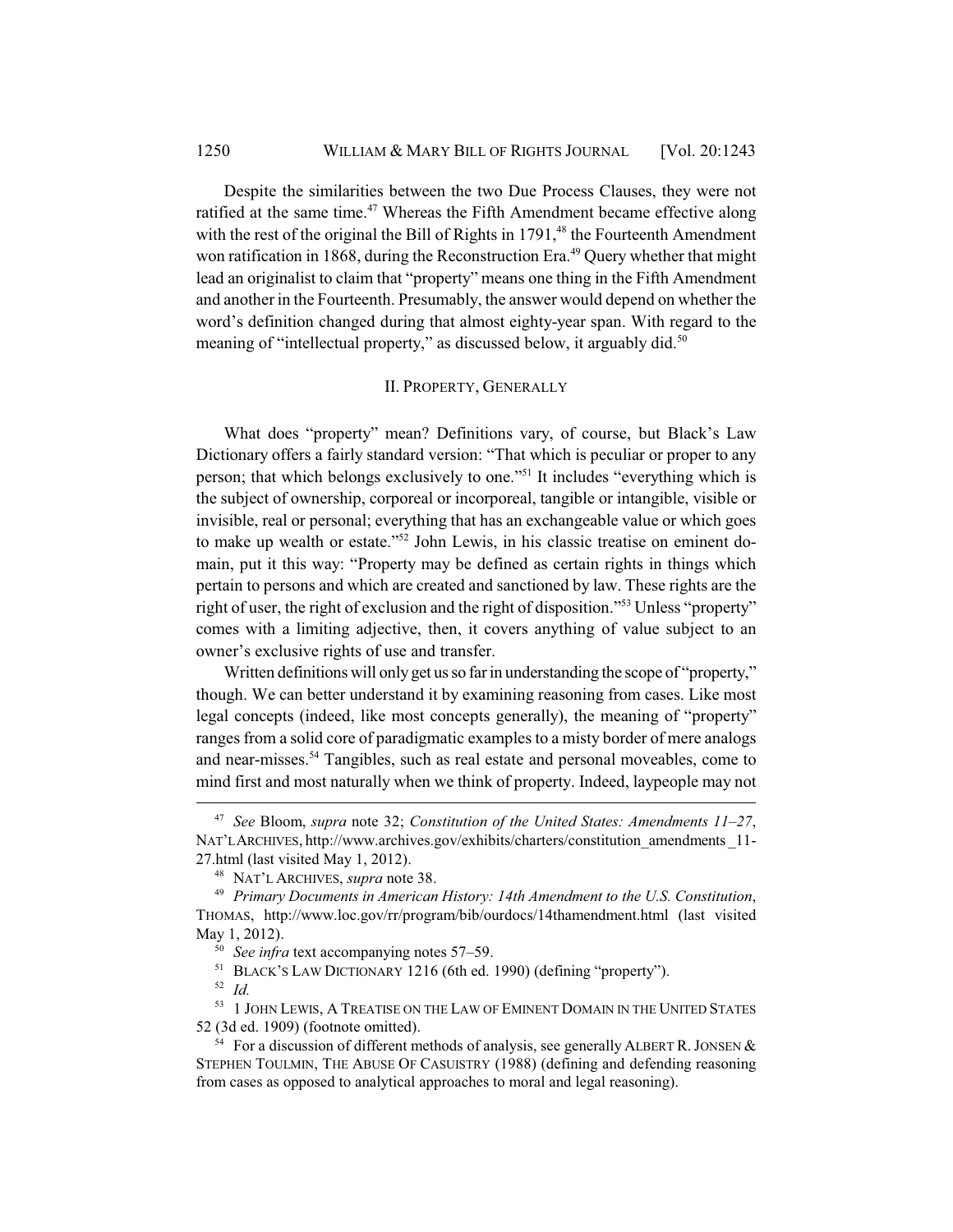think of much else.<sup>55</sup> Those trained in the law, after only a little reflection, also include nearby suburbs within property's territory, areas populated by intangible rights, such as future interests and choses in action, mysterious to laypeople but long familiar to common law courts.<sup>56</sup>

Still farther afield, at the far and fuzzy border of "property," lie purely statutory creations such as copyrights, patents, and welfare benefits. Because they lack the imprimatur of custom, and fail to embody many of property's defining features, these positive rights arguably qualify as mere privileges.<sup>57</sup> Consider copyrights, for instance, which rely on a federal statute for their very existence, expire after a limited time, and cover goods that, because they do not suffer rivalry in consumption, do not even qualify as "private" to economists.58 Patents, which arise from the same constitutional clause,<sup>59</sup> submit to a similar critique. As for welfare, although the Supreme Court mused in *Goldberg v. Kelly*<sup>60</sup> that "[i]t may be realistic today to regard welfare entitlements as more like 'property' than a 'gratuity,'" it did not equate the two.61 Instead, the Court merely held that welfare recipients facing termination of benefits had certain due process rights under the Fourteenth Amendment.<sup>62</sup>

We can also understand property the way that a biologist might understand a phylum or species—as something that fits within a taxonomy of greater and lesser kinds. Viewed in that light, property includes two broad categories: real property and personal property.63 Each of these two includes various subtypes, both tangible and intangible. The law of real property governs not only solid things such as land, buildings, and crops, but also future interests, mortgages, and other abstract rights that touch and concern the land.<sup>64</sup> Personal property includes not only moveable chattels like cars and computers, but also intangibles like annuities, accounts

 $63$  BLACK'S LAW DICTIONARY 1217 (6th ed. 1990) (citing CAL. CIV. CODE § 657) (describing classifications of property).

<sup>55</sup> *See* BRUCE A.ACKERMAN, PRIVATE PROPERTY AND THE CONSTITUTION 97–100 (1977) (discussing lay conceptions of property).

<sup>56</sup> *See* JOHN LEWIS, 2 A TREATISE ON THE LAW OF EMINENT DOMAIN IN THE UNITED STATES 743–45 (3d ed. 1909).

<sup>57</sup> *See* Tom W. Bell, *Copyright as Intellectual Property Privilege*, 58 SYRACUSE L.REV. 523, 531–32 (2008) (arguing that patents and copyrights more closely resemble statutory privileges than common law property).

<sup>58</sup> *Id.* at 523–24.

<sup>59</sup> U.S. CONST. art. I, § 8, cl. 8.

<sup>60</sup> 397 U.S. 254 (1970).

<sup>61</sup> *Id.* at 262 n.8.

<sup>62</sup> *Id.* at 264; *see also* Atkins v. Parker, 472 U.S. 115, 128 (1985) (stating in dicta that hearings determining eligibility for food stamps must meet the same standard); Bd. of Regents of State Colls. v. Roth, 408 U.S. 564, 578 (1972) (conjecturing that an employee of a public university could have a "property" interest in his employment sufficient to give him due process rights).

<sup>64</sup> *Id.* at 236–37, 1218 (defining "real property" and "real chattels").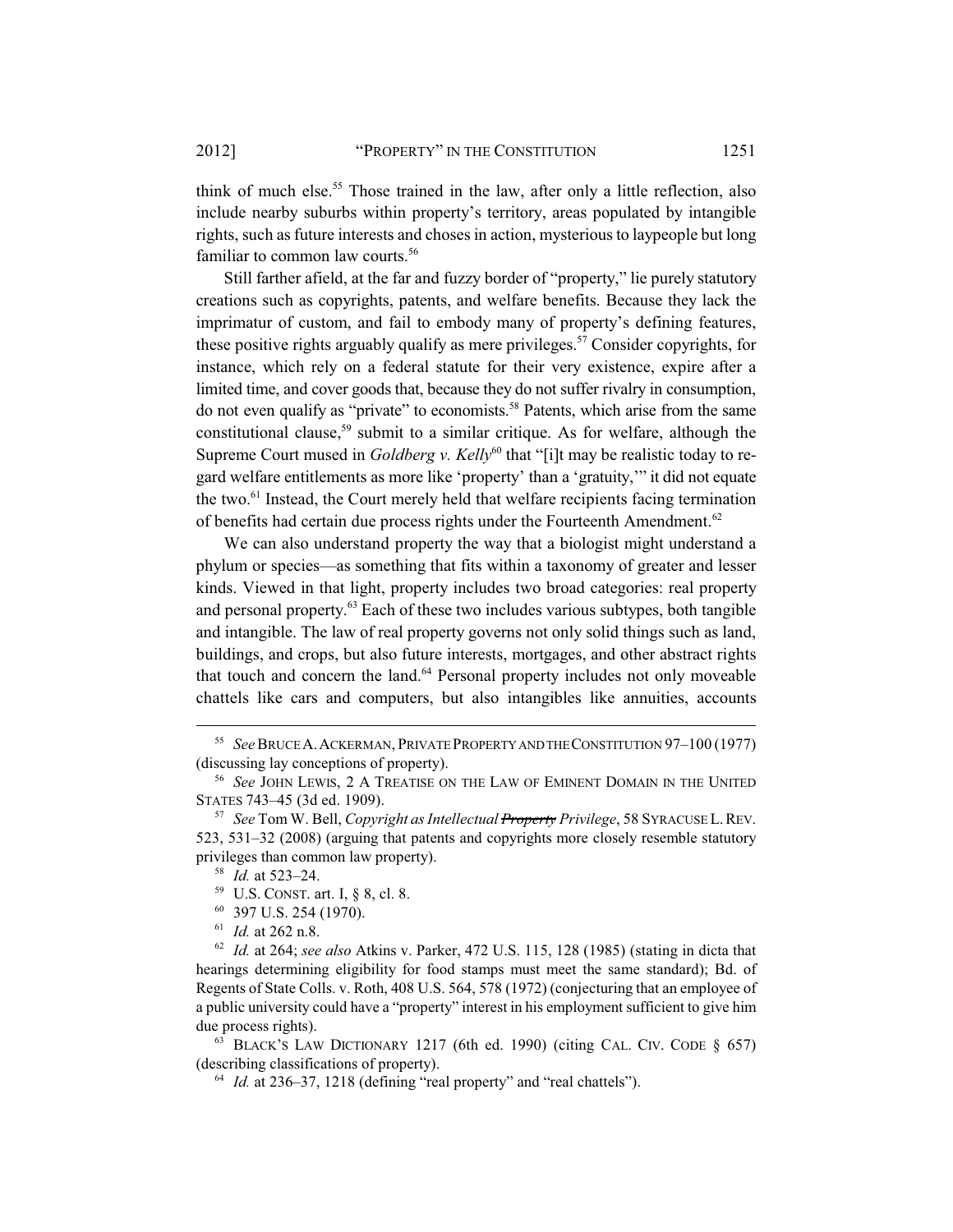receivable, and contract rights.<sup>65</sup> As in biology, there remain disputed cases. For instance, does copyright more closely resemble a form of intangible personal property or a mere privilege, such as a welfare entitlement, that lives or dies by statutory enactment?<sup>66</sup> Still, though, a taxonomic approach to property shows both a solid core of indisputable family members and a wide-ranging set of distant kin.

#### III. CONSTITUTIONAL PROPERTY IN CASELAW AND COMMENTARY

Judging from caselaw and commentary on the matter, the meaning of "property" in the Constitution varies both from its ordinary meaning and from place to place in the text. In the Property Clause, the word undoubtedly applies to realty, and probably applies to most chattels, but arguably does not apply to money.<sup>67</sup> In the Due Process Clauses of the Fifth and Fourteenth Amendments, which courts largely read in parallel,<sup>68</sup> "property" reaches broadly enough to encompass welfare benefits.<sup>69</sup> In contrast, courts have read the Takings Clause to protect real property more completely than personal property, suggesting yet another clause-specific definition of the word.70 This Part reviews how legal authorities have interpreted the Property Clause, the Due Process Clause of the Fifth Amendment, the Takings Clause, and the Due Process Clause of the Fourteenth Amendment, each in its turn, to reveal the peculiar and fractured nature of constitutional property.

#### *A. The Property Clause of Article IV, Section 3, Clause 2*

Although the term "property" appears in other areas of the Constitution, Article IV, section 3, clause 2 alone has earned the label of the "Property Clause."71 It reads, in relevant part: "The Congress shall have Power to dispose of and make all needful Rules and Regulations respecting the Territory or other Property belonging to the United States."72 What does "Property" mean here? Given that "Territory" describes federal lands falling *outside* the boundaries of any state, "other Property belonging

<sup>65</sup> *Id.* at 236–37 (defining "chattel," "chattel mortgage," and "chattel paper").

<sup>66</sup> For one view on that question, see Bell, *supra* note 16, at 524 (arguing that copyright more closely resembles a statutory privilege than common law property).

<sup>67</sup> *See infra* Part III.A.

<sup>68</sup> *See, e.g.*, Bolling v. Sharpe, 347 U.S. 497, 499 (1954); Hurtado v. California, 110 U.S. 516, 535 (1884).

<sup>69</sup> *See* Goldberg v. Kelly, 397 U.S. 254, 264 (1970) (holding that a discounting of welfare benefits requires due process).

<sup>70</sup> *Compare* Lucas v. S.C. Coastal Council, 505 U.S. 1003, 1031–32 (1992), *with* Andrus v. Allard, 444 U.S. 51, 64–67 (1979) (finding that denying compensation under the Takings Clause was unjust, because a regulation's effect on the landowner's property value was relevant).

<sup>71</sup> *See, e.g.*, Kleppe v. New Mexico, 426 U.S. 529, 534 (1976); *see also infra* Part I.A.

 $72$  U.S. CONST. art. IV, § 3, cl. 2.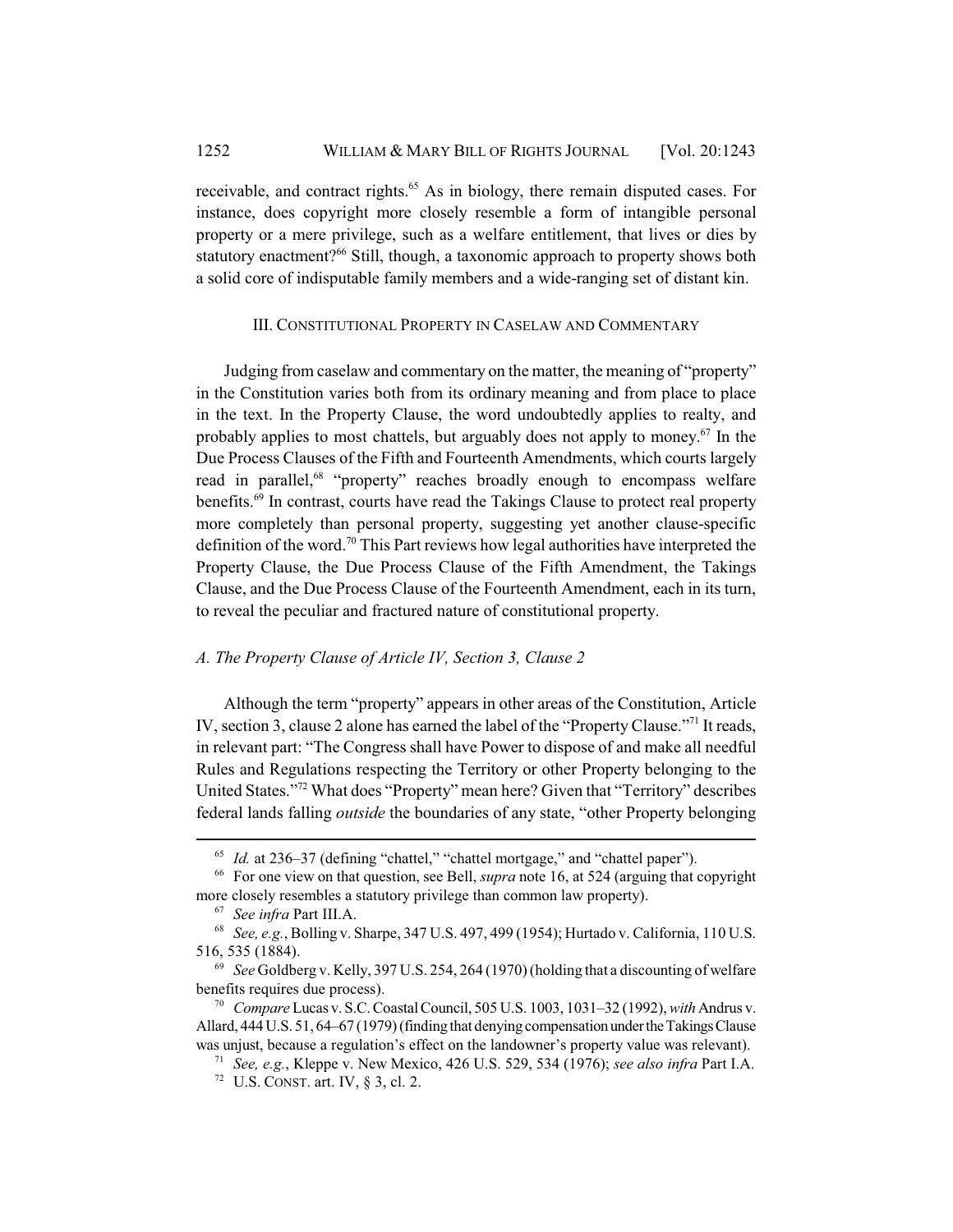to the United States" must include federal lands *within* a state, such as military bases or the vast western tracts controlled by the Bureau of Land Management. On that point, courts and commentators agree.<sup>73</sup>

Does "other Property" go beyond real estate to include personal property such as chattels or negotiable instruments? Nothing in the plain text limits the term to real property.74 Moreover, the addition of "other" suggests that anything fairly described as "property"—real or personal, tangible or otherwise—falls within the scope of the Property Clause.<sup>75</sup> Practical considerations suggest that Congress would need the power to "make all needful Rules and Regulations respecting" not only federally owned land but also federally owned paperclips, chairs, or debt claims.<sup>76</sup> Perhaps because it obviously holds true, however, courts do not appear to have tested that claim.

Indeed, the Property Clause has seen relatively little judicial interpretation.<sup>77</sup> The most recent Supreme Court case to deal with it, *Kleppe v. New Mexico*, 78 dates from more than thirty years ago.79 *Kleppe* raised the question of federal authority over wild horses and burros inhabiting federal land, $80$  facts that would appear ripe for a determination of whether "other Property" in Article IV, section 3, clause 2 included chattels. The Court allowed that "it is far from clear that . . . Congress cannot assert a property interest in the regulated horses and burros superior to that of the State."81 Ultimately, though, it dodged the question of the scope of "other Property" and instead decided the case on the grounds that "the 'complete power' that Congress has over public lands necessarily includes the power to regulate and protect the wildlife living there."<sup>82</sup>

Anyone who, as part of his or her legal education *cum* hazing, has struggled with the role that *ferae naturae* play in that old chestnut of a case, *Pierson v. Post*, 83 can perhaps sympathize with the Court's unwillingness to resolve the property status of wild animals on public lands.84 The Court in *Kleppe* sat out that chase, simply decreeing instead that the federal government's power over its *real* property gives

<sup>73</sup> *See infra* text accompanying notes 90–91.

<sup>74</sup> *See* U.S. CONST. art. IV, § 3, cl. 2.

<sup>75</sup> *See* David E. Engdahl, *The Basis of the Spending Power*, 18 SEATTLE U. L. REV. 215, 250 (1997).

<sup>76</sup> *See* GARY LAWSON & GUY SEIDMAN, THE CONSTITUTION OF EMPIRE: TERRITORIAL EXPANSION AND AMERICAN LEGAL HISTORY 28 (2004).

<sup>77</sup> John D. Leshy, *A Property Clause for the Twenty-First Century*, 75 U.COLO. L.REV. 1101, 1102 (2004) ("As constitutional provisions go, it has had a relatively tame history in the courts.").

<sup>78</sup> 426 U.S. 529 (1976).

<sup>79</sup> *Id.*

<sup>80</sup> *Id.* at 533.

<sup>81</sup> *Id.* at 537.

<sup>82</sup> *Id.* at 540–41.

<sup>83</sup> 3 Cai. 175 (N.Y. Sup. Ct. 1805).

<sup>&</sup>lt;sup>84</sup> *Id.* at 179 (holding that property rights in a wild fox were acquired only by possession).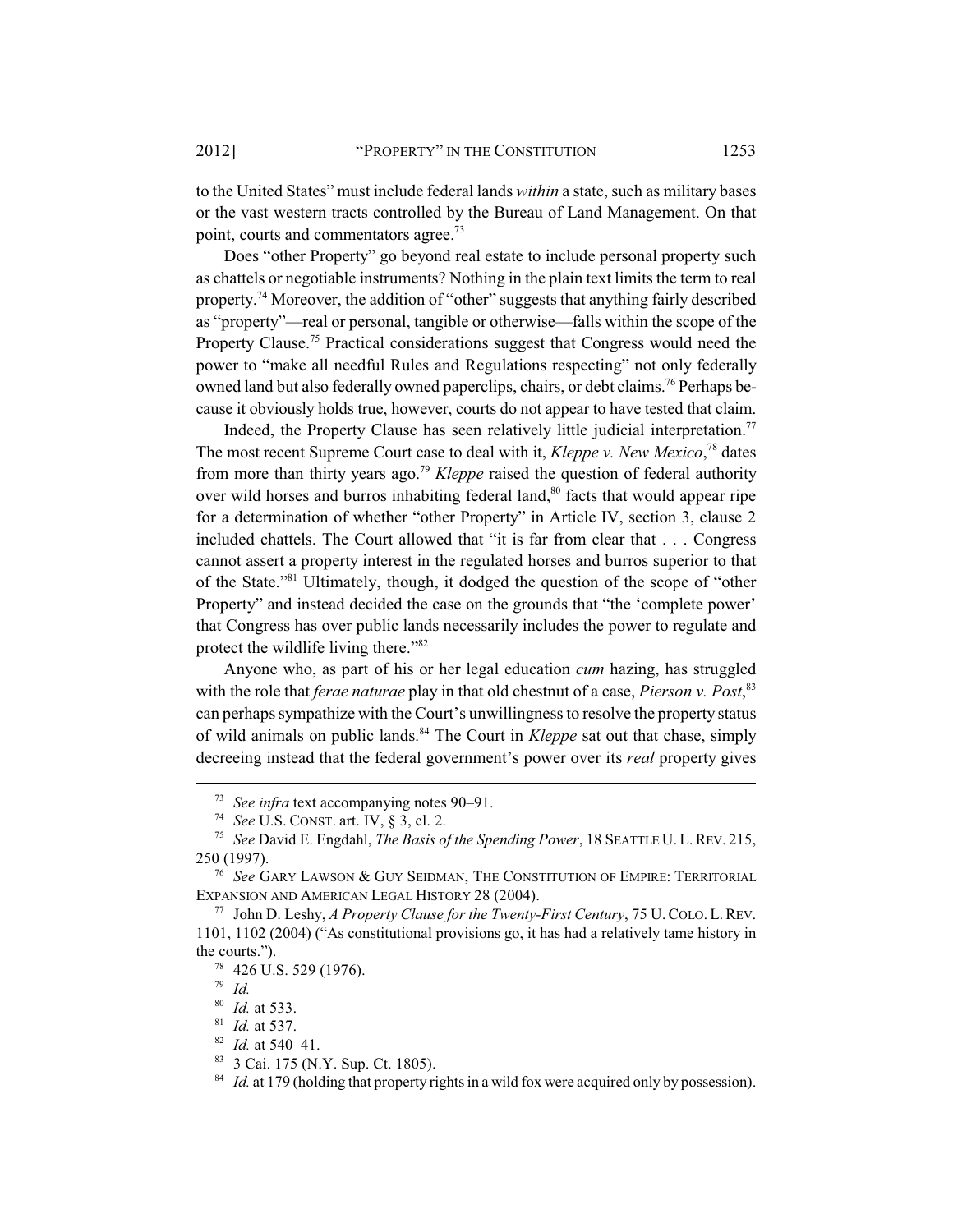it similar power over any *ferae naturae* found there.<sup>85</sup> *Kleppe* thus does not reliably tell us whether the term "other Property" in the Property Clause encompasses more than real property.

Other court opinions do not appear to have asked the question expressly, much less answered it. Litigation over the proper scope of the Property Clause has focused on real property rather than personal property,  $86$  giving judges little reason to expound on the full scope of "other Property." Granted, the Supreme Court claimed, in *Ivanhoe Irrigation District v. McCracken*, 87 that "beyond challenge is the power of the Federal Government to impose reasonable conditions on the use of federal funds, federal property, and federal privileges."<sup>88</sup> The case did not implicate federal real property, however, and the Court did not cite the Property Clause—or, indeed, any provision of the Constitution—as supporting authority. Instead, the Court relied on its own precedents, one of which raised Property Clause issues only to resolve them via the same real property-based gambit employed in *Kleppe*. 89 In sum, it appears that judicial opinions have held that the Property Clause encompasses personal property *sub silentio*, at most.

Few commentators have considered the question of whether the Property Clause covers anything beyond real property, either; discussions of the Clause typically slip immediately from the constitutional text to discussions of "federal land."90 The most extensive originalist analysis of the Clause—an entire article devoted to the question—does not even consider the question of whether the Clause ever spoke of anything beyond real property, concluding simply that "'other Property' was land within the boundaries of a state, owned by the federal government, but not qualifying as an enclave."91

The commentary includes one exception to that lacuna: a minor academic skirmish over whether "Property" in Article IV, section 3, clause 2 includes money. The debate began when Professor David Engdahl argued that an all-purpose spending power could be found, in part, in the Property Clause's authorization of Congress "to dispose of . . . Property belonging to the United States."92 In opposition, Professors

<sup>85</sup> *Kleppe*, 426 U.S. at 540–41.

<sup>86</sup> *See infra* Part III.C.2 (discussing the courts' view of both types of property).

<sup>87</sup> 357 U.S. 275 (1958).

<sup>88</sup> *Id.* at 295.

<sup>89</sup> *See* Fed. Power Comm'n v. Idaho Power Co., 344 U.S. 17, 22 (1952) (emphasizing that Congress has power to regulate "*commerce . . . upon any part of the public lands and reservations of the United States*" (citation omitted)).

<sup>90</sup> Leshy's article, for example, *supra* note 77, does not even use the words "chattel," "personal," or "moveable."

<sup>91</sup> Robert G. Natelson, *Federal Land Retention and the Constitution's Property Clause: The Original Understanding*, 76 U. COLO. L. REV. 327, 359 (2005).

<sup>92</sup> U.S. CONST. art. IV, § 3, cl. 2; *see* Engdahl, *supra* note 75, at 243–57; David E. Engdahl, *The Spending Power*, 44 DUKE L.J. 1, 50–52 (1994).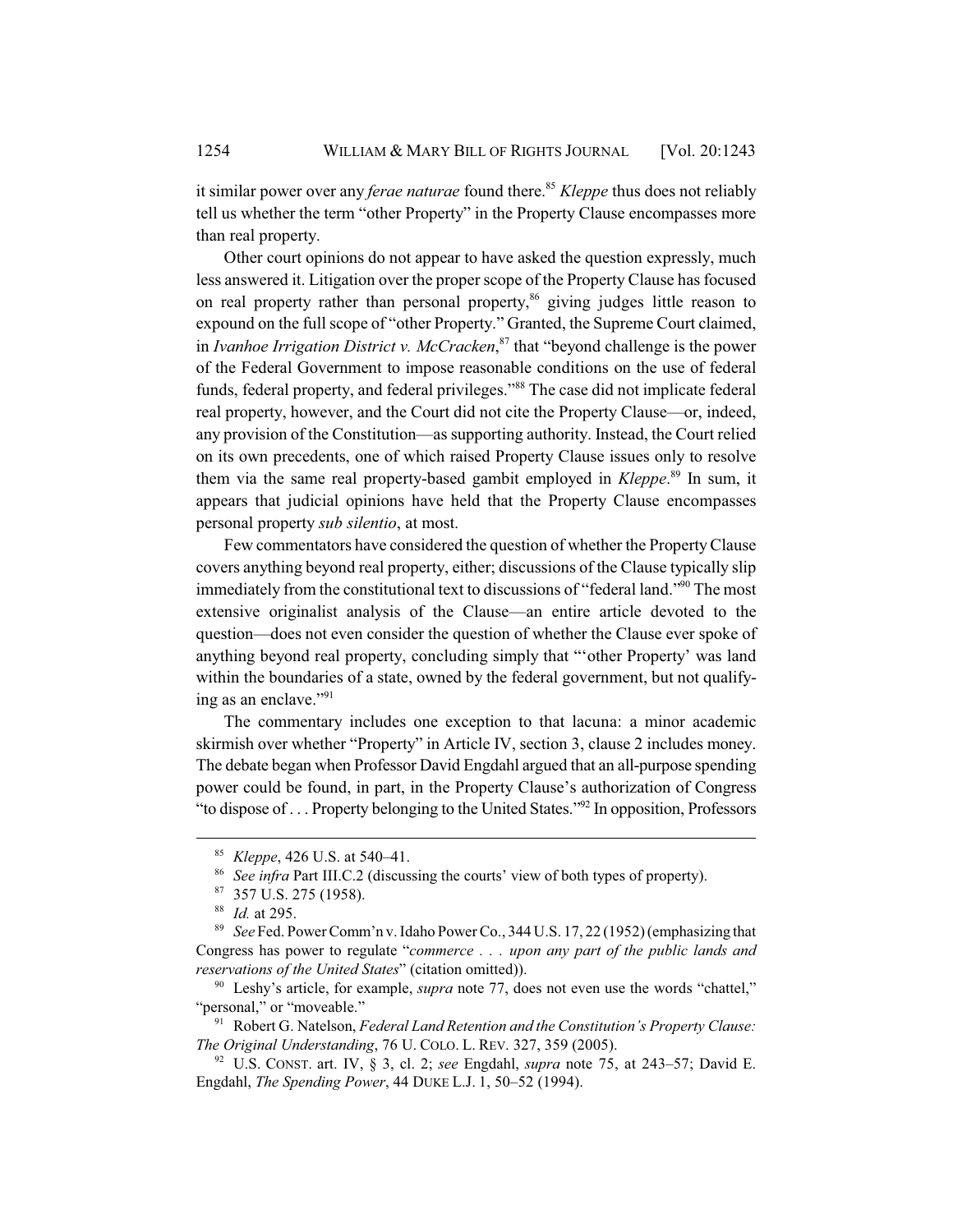Gary Lawson and Guy Seidman argued that the Property Clause's placement in Article IV, amidst a "grab bag of miscellaneous provisions" rather than amidst the express enumerations of Congressional power in Article I, demonstrates that it's use does not establish a general power to spend federal funds.<sup>93</sup> They added that the Clause's reference to the ability to make "all needful Rules and Regulations respecting" the property shows that it refers primarily to real property—hence the express reference to territorial lands.<sup>94</sup> Lawson and Seidman conceded that tangibles such as filing cabinets and desks, so useful for administering government power, might also qualify as the sort of property the disposal of which should adhere to "needful Rules and Regulations," but they concluded that "money is a much poorer fit."<sup>95</sup>

To sum up their debate, Engdahl contended that the term "Property"—as used in the Property Clause—means all manner of property, whereas Lawson and Seidman contended that it covers only real and tangible chattels, with the exception of money.96 We need not pick a winning side in their contest, however. For present purposes, it suffices to offer the dispute as yet another example of how commentators have given "property" in the Constitution specialized definitions that vary from clause to clause.

#### *B. The Due Process Clause of the Fifth Amendment*

But for a focus on the federal government, rather than on state governments, the due process provisions of the Fifth Amendment do not materially differ from those of the Fourteenth Amendment.<sup>97</sup> Courts<sup>98</sup> and commentators<sup>99</sup> have thus tended to

<sup>98</sup> *See, e.g.*, McDonald v. City of Chicago, 130 S. Ct. 3020, 3035 (2010) (noting that the Bill of Rights generally applies the same standards to the federal government that the Fourteenth Amendment applies to the states); Bolling v. Sharpe, 347 U.S. 497, 498–99 (1954) (imposing on the federal government under the Fifth Amendment the same standards of due process that apply to states under the Fourteenth Amendment); Hurtado v. California, 110 U.S. 516, 535 (1884) (explaining that the Fourteenth Amendment Due Process Clause restrains states in the same way that the Fifth Amendment Due Process Clause restrains the federal government).

<sup>99</sup> *See* Thomas W. Merrill, *The Landscape of Constitutional Property*, 86 VA. L. REV. 885, 886 n.1 (2000) (calling the Fifth Amendment's Due Process Clause "substantively identical" to its counterpart in the Fourteenth Amendment). *But see* Ryan C. Williams, *The One and Only Substantive Due Process Clause*, 120 YALE L.J. 408 (2010) (arguing on originalist grounds that the Due Process Clauses in the Fifth and Fourteenth Amendment have different meanings).

<sup>93</sup> LAWSON & SEIDMAN, *supra* note 76, at 28.

<sup>94</sup> *Id.*

<sup>95</sup> *Id.*

<sup>&</sup>lt;sup>96</sup> For an interestingly parallel view of the scope of the Takings Clause's coverage, see Mark R. Jundt & Vernon R. Pederson, *A Vexatious Problem Among Many: In Light of the Conflict Between the Fifth and Sixteenth Amendments, Is Taxation an Uncompensated Taking?* 84 N.D. L. REV. 365, 371–72 (2008), discussed more fully *infra* note 113.

<sup>97</sup> *Compare* U.S. CONST. amend. V, *with id.* amend. XIV.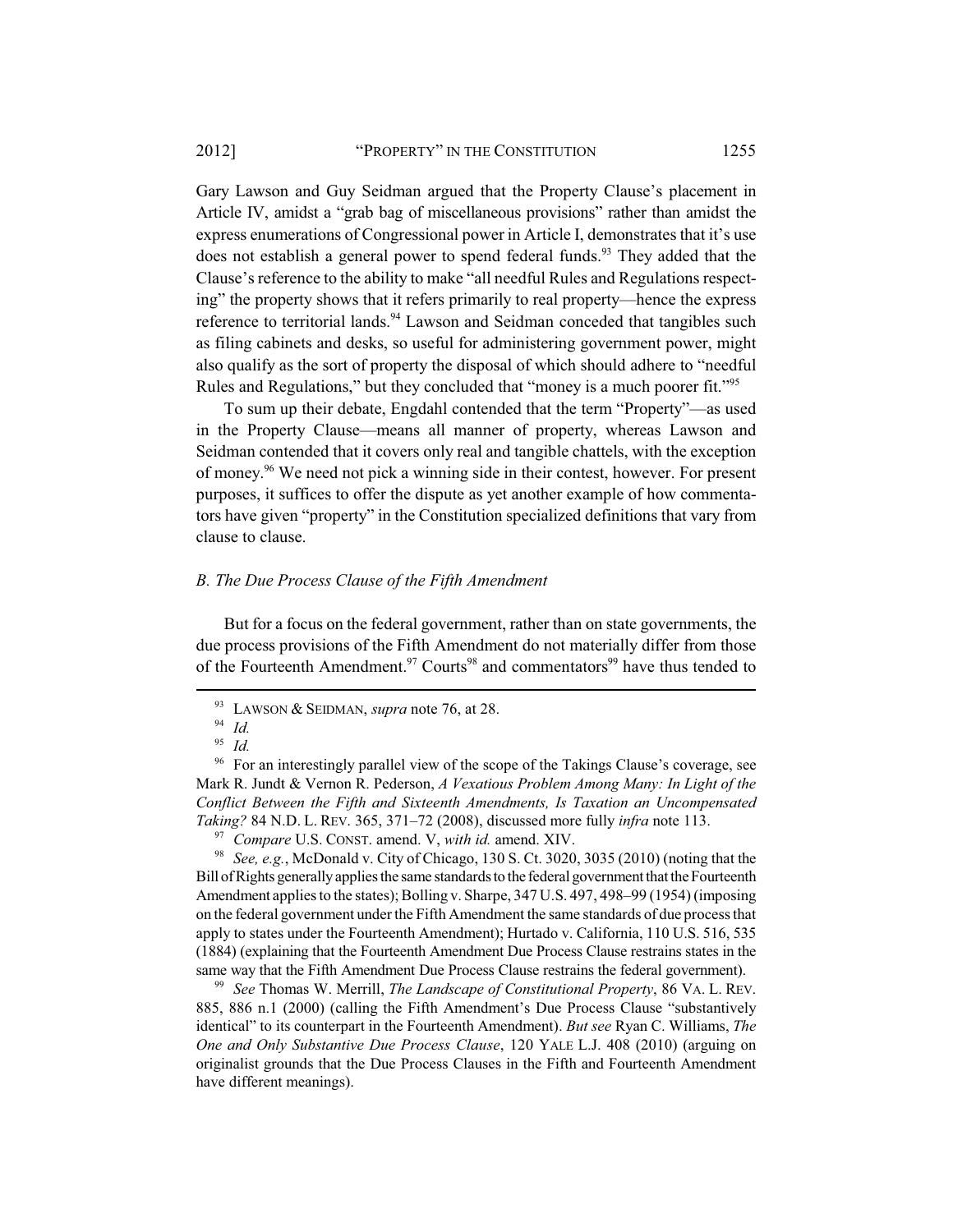treat the two as identical when puzzling over the interpretation of their common terms, among them the word "property." In the interest of efficiency, therefore, this Article discusses the subject once, under the heading of the Fourteenth Amendment's Due Process Clause, below.<sup>100</sup>

#### *C. The Takings Clause of the Fifth Amendment*

Courts and other authorities have interpreted "private Property" in the Takings Clause to sometimes speak more broadly, and at other times and more narrowly, than the ordinary meaning of the phrase. On one hand, they claim that governmentowned property falls within the scope of the Takings Clause;<sup>101</sup> on the other hand, public officials need not pay just compensation when they outlaw, confiscate, or destroy personal property.<sup>102</sup> This section describes each of these paradoxes in turn, amply demonstrating that the law has given "property" in the Takings Clause an extraordinary meaning.

#### 1. Stretching "Private Property" to Include Public Property

In *United States v. 50 Acres of Land*, 103 the Supreme Court held that the Takings Clause's protection of "private Property" covered property owned by state and local governments.104 The Court admitted that "the language of the Amendment only refers to compensation for 'private property,' and one might argue that the Framers intended to provide greater protection for the interests of private parties than for public condemnees."105 The Court nonetheless went on to hold that "private" included "public":

> When the United States condemns a local public facility, the loss to the public entity, to the persons served by it, and to the local taxpayers may be no less acute than the loss in a taking of private property. Therefore, it is most reasonable to construe the reference to "private property" in the Takings Clause of the Fifth Amendment as encompassing the property of state and local governments when it is condemned by the United States.<sup>106</sup>

We might well doubt the Court's logic in equating intergovernmental transfers with takings of private property, as well as the truth of the claim that a taxpayer feels

<sup>100</sup> *See infra* Part III.D.

<sup>101</sup> *See, e.g.*, United States v. 50 Acres of Land, 469 U.S. 24 (1984).

<sup>102</sup> *See, e.g.*, Andrus v. Allard, 444 U.S. 51 (1979).

<sup>103</sup> 469 U.S. 24.

 $\frac{104}{105}$  *Id.* at 31.

*Id.* 

<sup>106</sup> *Id.*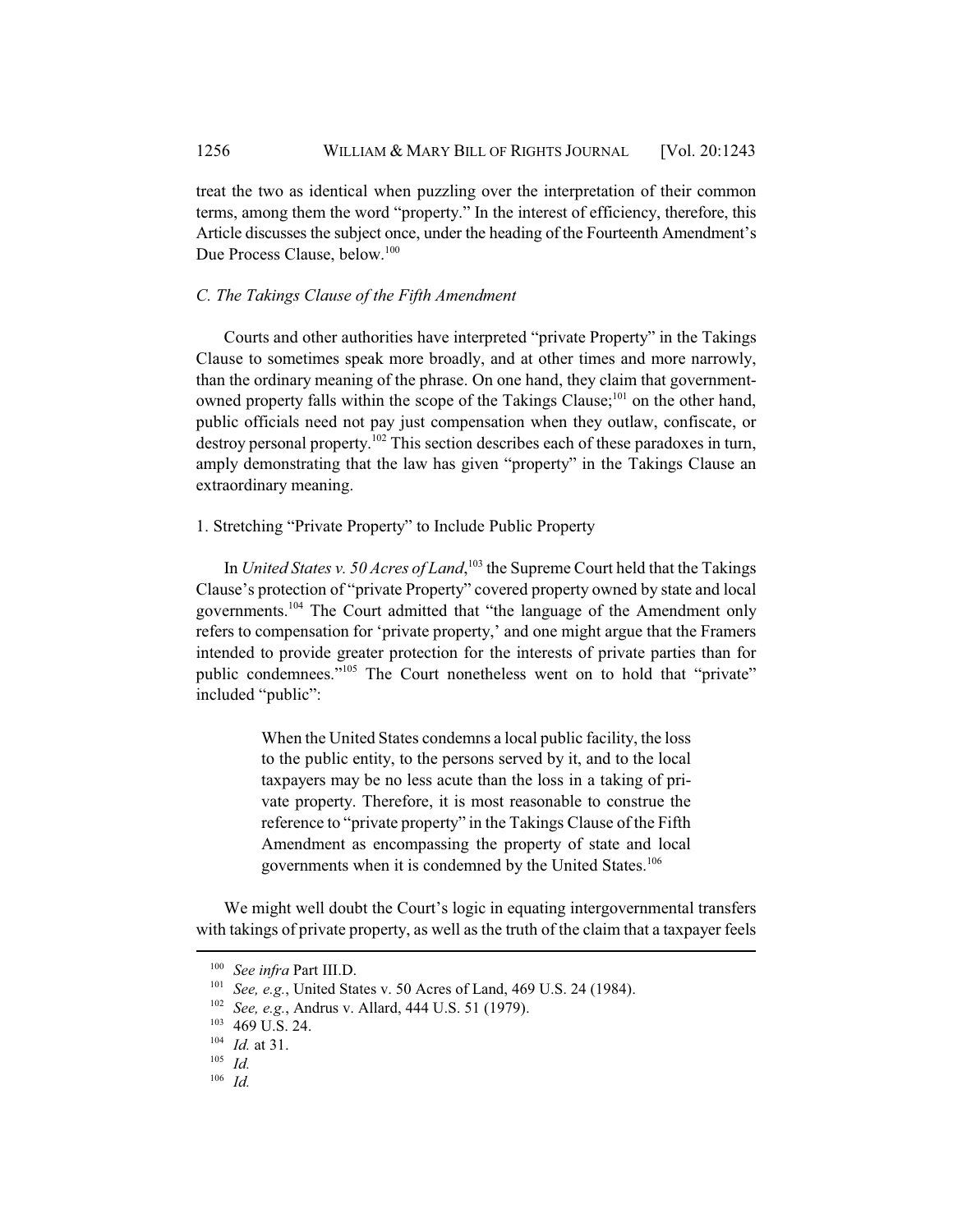the loss of local public property as keenly as the loss of a home. We might likewise doubt the *50 Acres* Court's invocation of *United States v. Carmack*, 107 a case the Court had decided nearly forty years earlier.<sup>108</sup> In fact, the Court in *Carmack* merely took note of the fact that the federal government had conceded its obligation to pay for having taken locally owned public property.109 Because the parties did not contest the claim, *Carmack* could hardly have decided it. The Court in *50 Acres* thus had only itself to credit or blame for giving "private" an extraordinarily broad meaning.<sup>110</sup>

In retrospect, following the controversial holding of *Kelo v. City of New* London,<sup>111</sup> we can see a sort of perverse logic at work in how the Supreme Court reads the Takings Clause. Whereas the Court in *50 Acres* held that the protections afforded to "private Property" extend to public property, the Court in *Kelo* held that "for public use" extends to takings for private use done "pursuant to a 'carefully considered' development plan."112 To the Supreme Court, in other words, "private" includes "public" and "public" includes "private."

#### 2. Protecting Personal Property Less than Real Property

Ample authority teaches what the plain language of the Taking Clause suggests: personal property enjoys the same protection under the Takings Clause that real property does.113 The Supreme Court has defined the scope of "private Property" in the Takings Clause very broadly, saying it includes "the group of rights inhering in the citizen's relation to the physical thing, as the right to possess, use and dispose of it."114 Courts have often recognized that the taking of personal property for public

<sup>110</sup> *Compare id.* at 241–42 (noting the federal government's obligation to compensate state and local governments for condemned land), *with 50 Acres of Land*, 469 at 31 & n.15 (1984) (interpreting *Carmack* as holding that just compensation principles for private land extend equally to public land).

<sup>113</sup> *See, e.g.*, Jundt & Pederson, *supra* note 96, at 370–71. *But see id.* at 371–72 (arguing that money may fall outside the scope of the Takings Clause because it is a fungible asset). The article goes on to argue that the question of fungibility is but one factor courts should consider in assessing a potential taking, *id.* at 373–75, and that a tax that took thirty percent of the value of an asset might qualify as a taking under the analysis of *Lucas v. S.C. Coastal Council*, 505 U.S. 1003 (1992). That conclusion seems doubtful, though; *Lucas* involved a taking of almost all of the value of the property in question—far, far more than a mere thirty percent. *See id.* at 1006–07.

<sup>107</sup> 329 U.S. 230 (1946).

<sup>108</sup> *See 50 Acres of Land*, 469 U.S. at 31, n.15 (citing *United States v. Carmack* in support of the passage quoted in the text above).

<sup>109</sup> *Carmack*, 329 U.S. at 242 ("[T]he Federal Government recognizes its obligation to pay just compensation for [the public property] and it is conceded in this case that the Federal Government must pay just compensation for the land condemned.").

 $111$  545 U.S. 469 (2005).

<sup>112</sup> *Id.* at 478 (citing Kelo v. City of New London, 843 A.2d 500, 536 (2004)).

<sup>114</sup> United States v. Gen. Motors Corp., 323 U.S. 373, 378 (1945).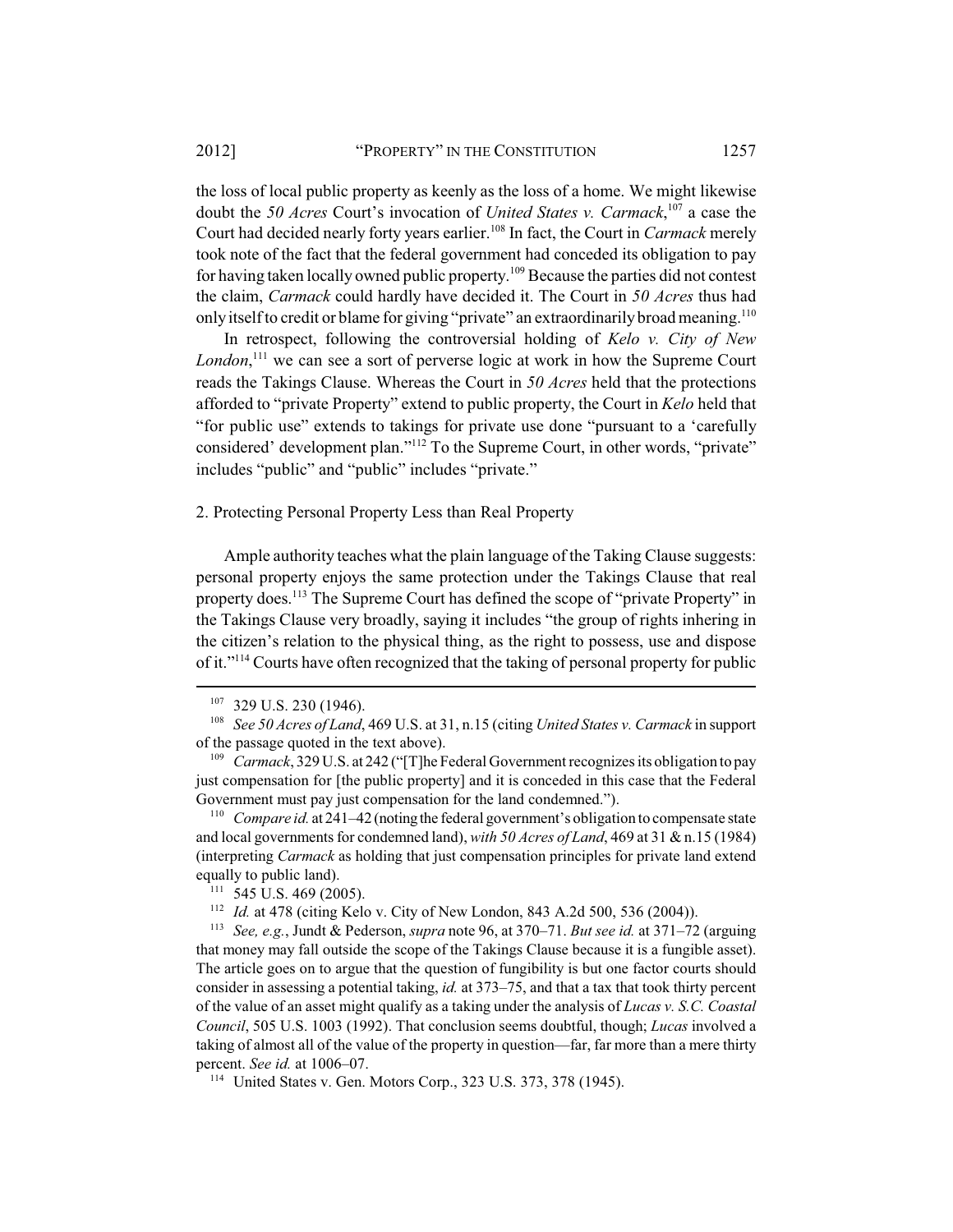use requires just compensation under the Takings Clause.<sup>115</sup> Relatedly, the Supreme Court has also given "taken" a broad meaning, clarifying that it includes not just cases where the government takes possession of private property, but also cases where, by destruction, it deprives another of possession.<sup>116</sup> Despite all of this, however, the Supreme Court has given less protection to personal property under the Takings Clause than it has to real property.

Does a taking occur when a government regulation forbids the sale of property, thereby depriving it of all market value? Judging from Supreme Court precedents, the answer evidently depends on the sort of property involved. The Court in *Andrus v. Allard*<sup>117</sup> grappled with that question in the context of personal property, and held that no taking of personal property occurred when the Eagle Protection and Migratory Bird Treaty Acts forbade the sale—in whole or in part—of legally captured gold or bald eagles.<sup>118</sup> "The regulations challenged here do not compel the surrender of the artifacts, and there is no physical invasion or restraint upon them," the Court explained.<sup>119</sup> It conceded that "a significant restriction has been imposed on one means of disposing of the artifacts,"120 and that "the regulations here prevent the most profitable use of appellees' property."<sup>121</sup> The property owners complaining of the regulations could still give away their chattels, the Court reasoned, and might even earn some economic benefit from charging customers to view the now-unmarketable goods.<sup>122</sup>

Would the Supreme Court treat real property the same way? We do not have to wonder; *Lucas v. South Carolina Coastal Council*<sup>123</sup> answered the question with a fullthroated "No."124 Apart from the fact that it involved real—rather than personal property, *Lucas* bears a startling resemblance to *Andrus*. Like that earlier case, *Lucas* concerned a regulation that effectively stripped the subject property of all marketable value.<sup>125</sup> Only the right to enjoy the property undeveloped or to sell it in like condition remained.126 In that regard, the regulation at issue in *Lucas* burdened

<sup>115</sup> *See, e.g.*, Brown v. Legal Found. of Wash., 538 U.S. 216 (2003) (relating to interest from IOLTA accounts); Schneider v. Cal. Dep't of Corr., 151 F.3d 1194 (9th Cir. 1998) (relating to interest from inmate funds placed in trust); Nixon v. United States, 978 F.2d 1269 (D.C. Cir. 1992) (holding that "taking" of presidential papers requires just compensation).

<sup>116</sup> *See General Motors Corp*., 323 U.S. at 378.

<sup>117</sup> 444 U.S. 51 (1979).

<sup>118</sup> *Id.* at 67–68.

<sup>119</sup> *Id.* at 65.

<sup>120</sup> *Id.*

<sup>121</sup> *Id.* at 66.

<sup>122</sup> *Id.*

<sup>123</sup> 505 U.S. 1003 (1992).

<sup>124</sup> *Id.* at 1031–32.

<sup>125</sup> *Id.* at 1007.

<sup>&</sup>lt;sup>126</sup> *See id.* at 1044 (Blackmun, J., dissenting) (observing that the aggrieved property owner could still "picnic, swim, camp in a tent, or live on the property in a movable trailer," as well as "alienate the land, which would have value for neighbors and for those prepared to enjoy proximity to the ocean without a house").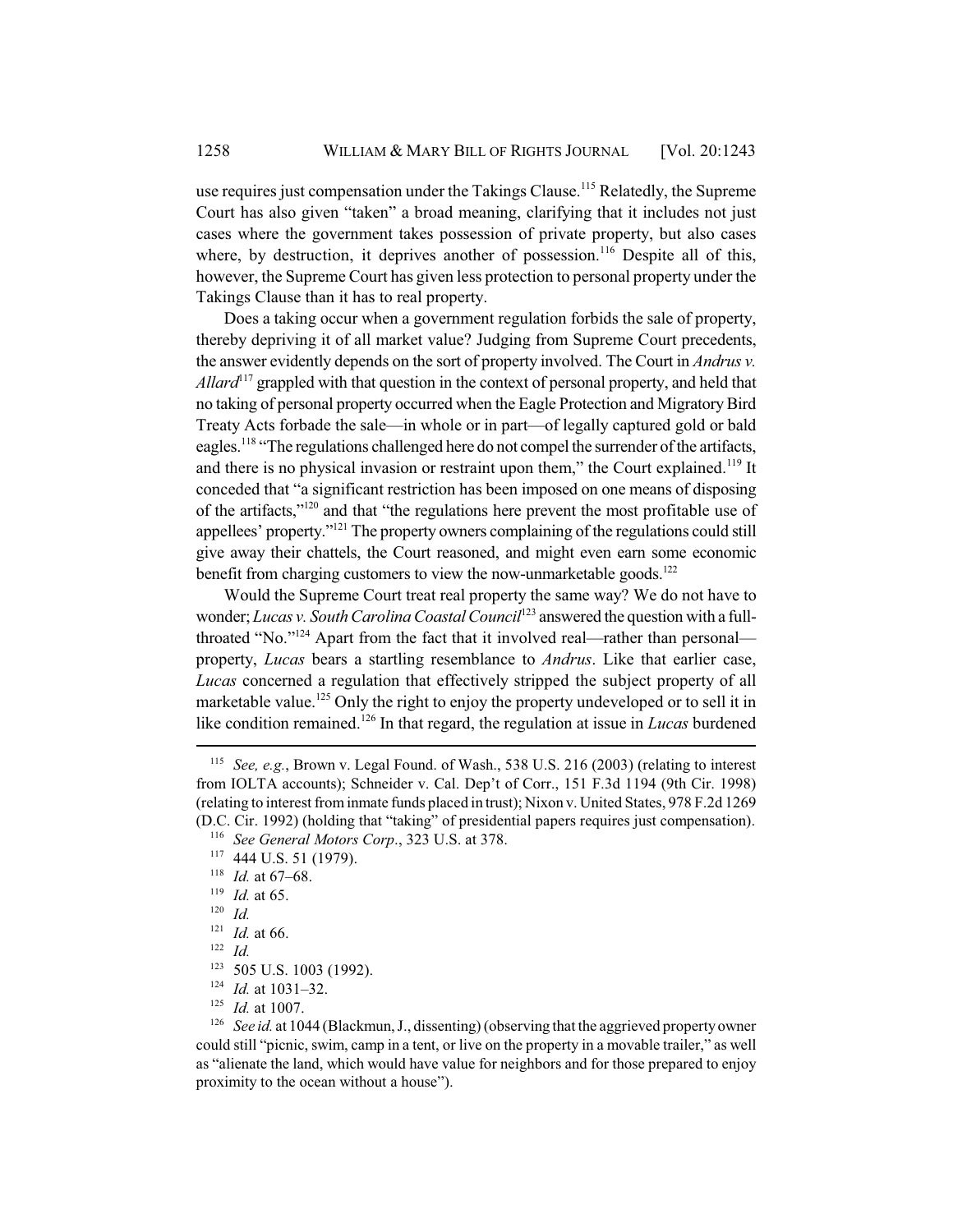the property owner less than the regulations at issue in *Andrus*, which forbade sales entirely. Unlike *Andrus*, however, the *Lucas* Court required just compensation for so radical a reduction of property rights.<sup>127</sup> In so holding, it emphasized that a taking occurs whenever a regulation "*denies an owner economically viable use of his land*."<sup>128</sup>

It did not escape the *Lucas* Court that its holding stood somewhat in tension with that of *Andrus*—that it had, in effect, created a two-tier Takings Clause.<sup>129</sup> In anticipation of such an objection, the Court observed that "by reason of the State's traditionally high degree of control over commercial dealings," the owner of personal property "ought to be aware of the possibility that new regulation might even render his property economically worthless," and cited *Andrus* in support of that claim.130 In effect, the Court held that because the government had, in practice, so often disregarded property rights in chattels, they no longer enjoyed the full protection of the Takings Clause.<sup>131</sup> Many commentators,<sup>132</sup> and at least one court,<sup>133</sup> have found the *Lucas* Court's distinction unconvincing.

Given that Justice Scalia, a self-proclaimed originalist,  $134$  wrote the opinion,  $135$ it proves somewhat surprising that *Lucas* did not address the question of whether the Founders thought it appropriate to destroy the market value of personal property without providing just compensation. Scholars have addressed the question, however.

<sup>132</sup> *See, e.g.*, STEVEN J. EAGLE, REGULATORY TAKINGS 88 (2d ed. 2001) (arguing that "[t]he implication that 'personal property' should have less protection than real property under regulatory [sic] takings doctrine flies in the face of long precedent that both tangible and intangible personalty are as susceptible to condemnation as realty"); Eduardo Moisès Peñalver, *Is Land Special?The Unjustified Preference for Landownership in Regulatory Takings Law*, 31 ECOLOGY L.Q. 227 (2004) (exhaustively criticizing the *Lucas* Court's attempt to distinguish between the treatment of personal and real property); Joseph L. Sax, *Property Rights and the Economy of Nature: Understanding* Lucas v. South Carolina Coastal Council, 45 STAN.L.REV. 1433, 1441 n.48 (1993) (calling the *Lucas* Court's "distinction . . . between land and personal property . . . one of the opinion's least artful efforts").

<sup>133</sup> *See* Maritrans Inc. v. United States, 342 F.3d 1344, 1352–54 (Fed. Cir. 2003) (expressing a belief that a taking of personal property can "be the subject of a takings claim" under the Fifth Amendment if a government regulation deprives an owner of all economically viable use). The court declined to find that such a taking had occurred in the case before it, however. *Id.* at 1355, 1359.

<sup>134</sup> *See, e.g.*, ANTONIN SCALIA, A MATTER OF INTERPRETATION: FEDERAL COURTS AND THE LAW 38 (1997) ("What I look for in the Constitution is precisely what I look for in a statute: the original meaning of the text, not what the original draftsmen intended.").

<sup>135</sup> *See Lucas*, 505 U.S. at 1006.

<sup>127</sup> *Id.* at 1031–32.

<sup>128</sup> *Id.* at 1016 (quoting Agins v. City of Tiburon, 447 U.S. 255, 260 (1980)).

<sup>&</sup>lt;sup>129</sup> *Id.* at 1015 (differentiating a "physical invasion" and a "regulation [that] denies all economically beneficial or productive use of land").

<sup>130</sup> *Id.* at 1027–28.

<sup>131</sup> *See id.* at 1027–28 & n.15.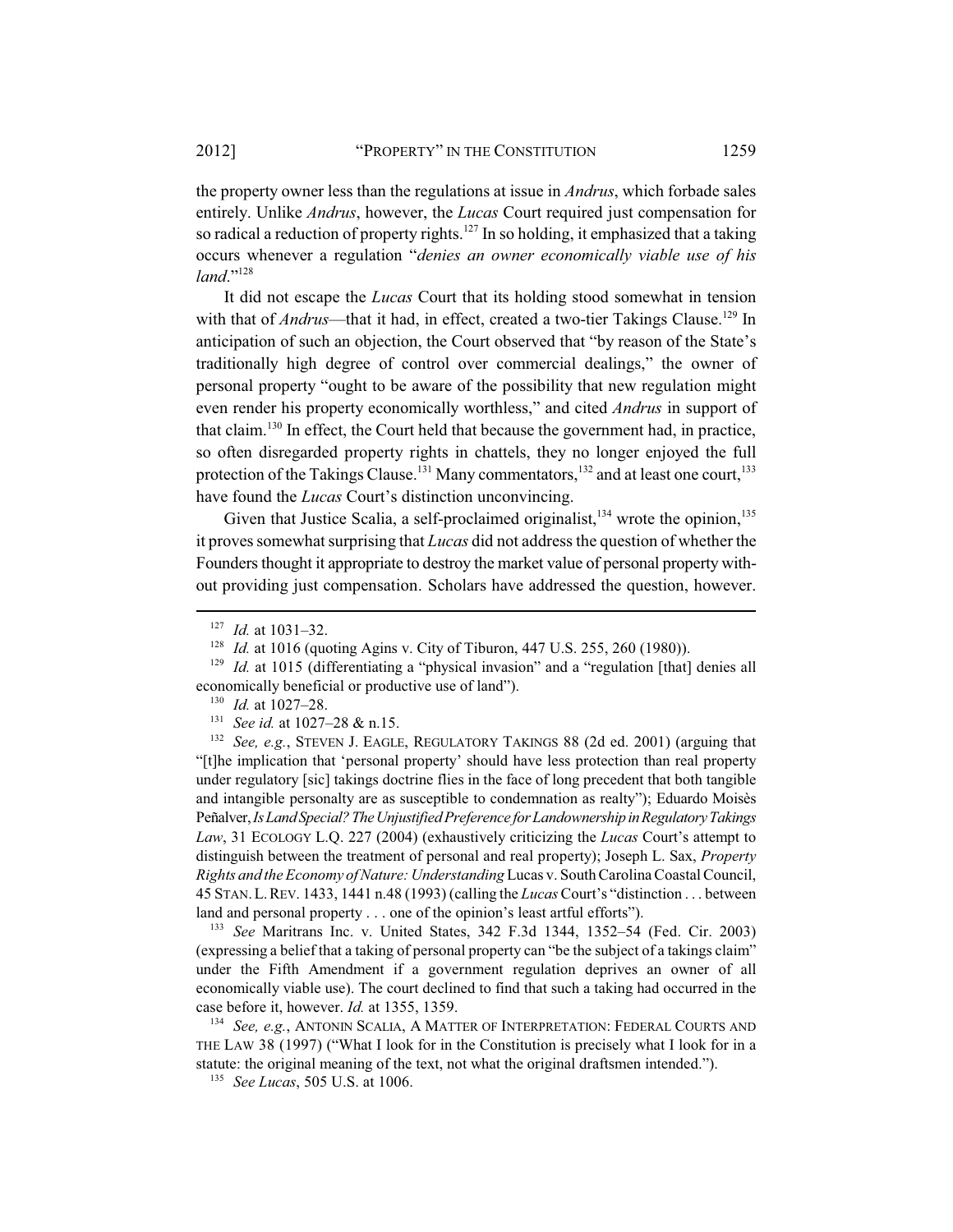Professor Eduardo M. Peñalver concluded that "it seems unlikely that the uncompensated taking of personal property was somehow less offensive to the Framers than the uncompensated taking of land."<sup>136</sup> Most relevantly for present purposes, Henry St. George Tucker, writing nearly contemporaneously with the ratification of the Clause, surmised that it was "probably intended to restrain the arbitrary and oppressive mode of obtaining supplies for the army, and other public uses, by Impressment, as was too frequently practiced during the revolutionary war, without any compensation whatever."137 The Founders meant for the Takings Clause to remedy not so much the taking of real property as the taking of personal property by quartered troops.

The *Lucas* Court relied on *Andrus* for the claim that personal property merits less protection under the Takings Clause than real property does. It bears noting, however, that *Andrus* did not go as far as prior courts had in derogating the right to receive just compensation for takings of chattels.<sup>138</sup> Consider the 1924 case of *Everard's Breweries v. Day*, 139 which questioned the constitutionality of regulations forbidding not just the sale of previously legal liquor, but also the transport or possession thereof.<sup>140</sup> Does so complete a destruction of a property's value constitute a compensable taking? The *Everard* Court summarily dismissed the notion: "It cannot be said that [Congressional] action in this respect violated any personal rights of the appellants protected by the Constitution. That it did not take their property in violation of the Fifth Amendment, is clear."<sup>141</sup> The Court offered nothing more by way of analysis, but earlier cases upholding prohibitions on the use or enjoyment of liquor under the guise of the police power had already, evidently, settled the question.<sup>142</sup>

Notwithstanding claims that the Takings Clause protects all forms of property, therefore, and notwithstanding the text's blanket reference to "private Property," the Supreme Court has failed to extend to personal property the same rights that it recognizes in real property. Perhaps we could reframe that unequal treatment as not so much a question of the meaning of "property" as of "taking," explaining that

<sup>136</sup> Peñalver, *supra* note 132, at 249.

<sup>&</sup>lt;sup>137</sup> 1 HENRY ST. GEORGE TUCKER, BLACKSTONE'S COMMENTARIES 305-06 (The Lawbook Exchange, Inc. 2008) (1803); *see also* Jed Rubenfeld, *Usings*, 102 YALE L.J. 1077, 1122–23 (1993) (arguing that "the appropriation of private, and, presumably, personal, property to supply the army during the Revolutionary War" numbered among the "paradigm[atic] case[s]" of government misbehavior that the Founders meant for the Takings Clause to remedy).

<sup>138</sup> Andrus v. Allard, 444 U.S. 51, 66–68 (1979) (holding, instead, that there was simply no taking).

<sup>&</sup>lt;sup>139</sup> 265 U.S. 545 (1924).

 $\frac{140}{141}$  *Id.* 

<sup>&</sup>lt;sup>141</sup> *Id.* at 563.

See, e.g., Jacob Ruppert, Inc. v. Caffey, 251 U.S. 264 (1920) (affirming the police power of a state under the Volstad Act); Mugler v. Kansas, 123 U.S. 623 (1887) (affirming a conviction under the prohibition statute as a valid exercise of police power).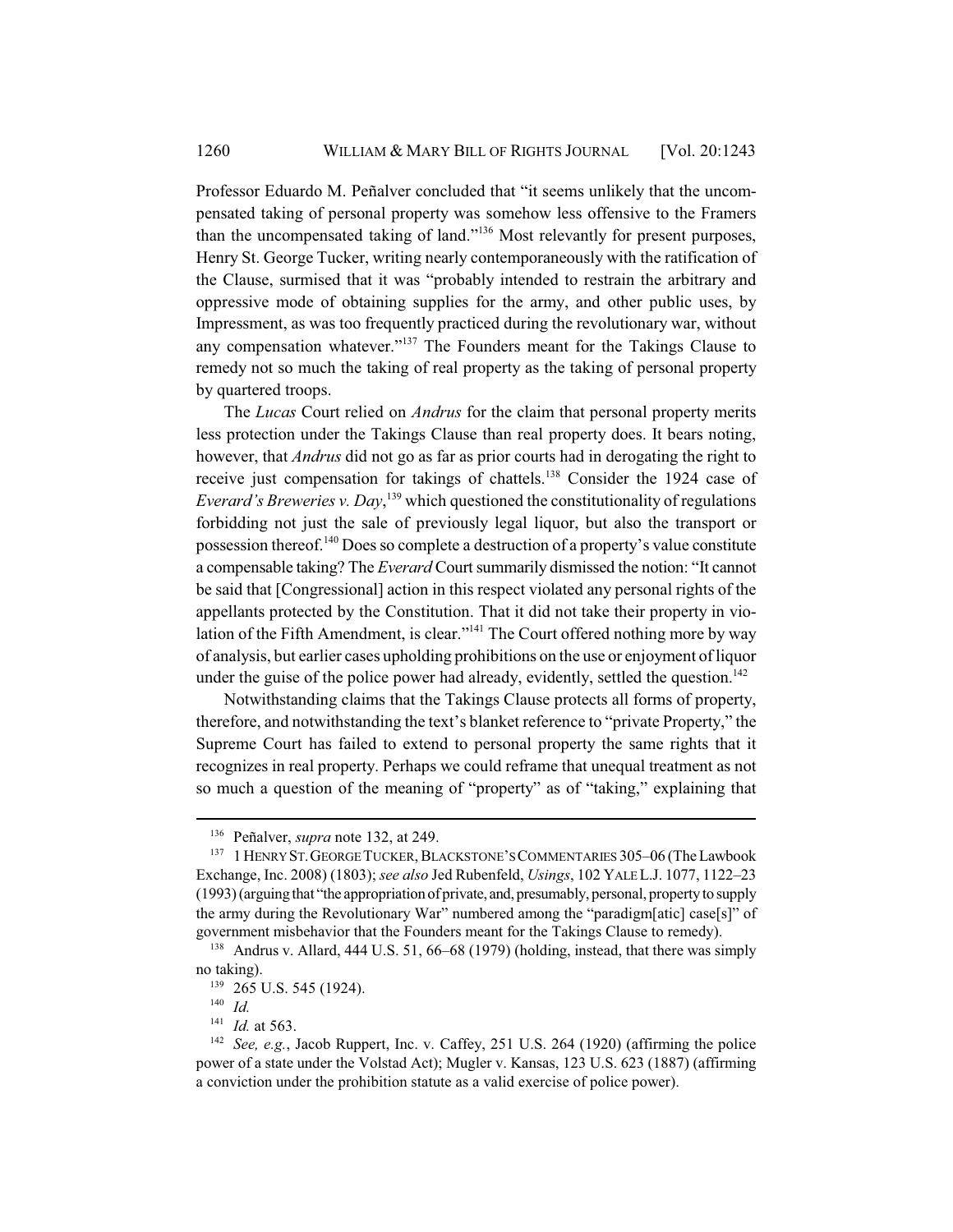#### 2012] "PROPERTY" IN THE CONSTITUTION 1261

while the Court fully recognizes the ontological status of personal property, it declines to regard the total destruction of the market value of personal property (as opposed to the total destruction of the market value of real property) as an actionable taking. Focusing on "taking" rather than the term "property" makes little difference as a practical matter, however, and, at all events, simply shifts the problem of discriminatory interpretation a few words away. After all, nothing in the term "taking" supports the distinction, developed by courts, between permitting the uncompensated destruction of economic value in the case of personal property and forbidding it in the case of real property. $143$  For all intents and purposes, then, according to the Supreme Court, "private Property" in the Takings Clause embraces personal property less completely than it does real property.

#### *D. The Due Process Clause of the Fourteenth Amendment*

The Supreme Court has given "property" in the Fourteenth Amendment a very broad definition.144 By its own account, "The Court has . . . made clear that the property interests protected by procedural due process extend well beyond actual ownership of real estate, chattels, or money."145 How far beyond? The Supreme Court summed up its decisions in the area with the explanation that, "[t]o have a property interest in a benefit, a person clearly must have more than an abstract need or desire for it. He must have more than a unilateral expectation of it. He must, instead, have a legitimate claim of entitlement to it."<sup>146</sup> Alas for clarity, however, that formulation defines "property" in a circular manner, in effect saying that the Fourteenth Amendment's Due Process Clause protects entitlement claims that the Court recognizes as legitimate. It leaves unanswered the crucial question: What marks such claims as legitimate?

No one seems to doubt that common law rights to real and personal property enjoy Fourteenth Amendment protection. "It is a purpose of the ancient institution of property to protect those claims upon which people rely in their daily lives, reliance that must not be arbitrarily undermined,"147 the Supreme Court explained.

<sup>&</sup>lt;sup>143</sup> In fact, the unequal treatment of personal property goes farther than that, as courts have declined to order just compensation even when governments exercise their police powers to prohibit all use and enjoyment of personal property, a restriction on property rights that goes far beyond those classified as a taking in *Lucas*. *See, e.g.*, *supra* note 142.

<sup>&</sup>lt;sup>144</sup> *See supra* Part III.B. The discussion in this Part of the Fourteenth Amendment's Due Process Clause applies equally to the nearly identical language of the Fifth Amendment's Due Process Clause, a parallelism supported by caselaw and commentary.

<sup>&</sup>lt;sup>145</sup> Bd. of Regents of State Colls. v. Roth, 408 U.S. 564, 571–72 (1972) (holding that interest in re-employment under a year-to-year contract did not merit protection under the Fourteenth Amendment's Due Process Clause).

<sup>146</sup> *Id.* at 577.

<sup>147</sup> *Id.*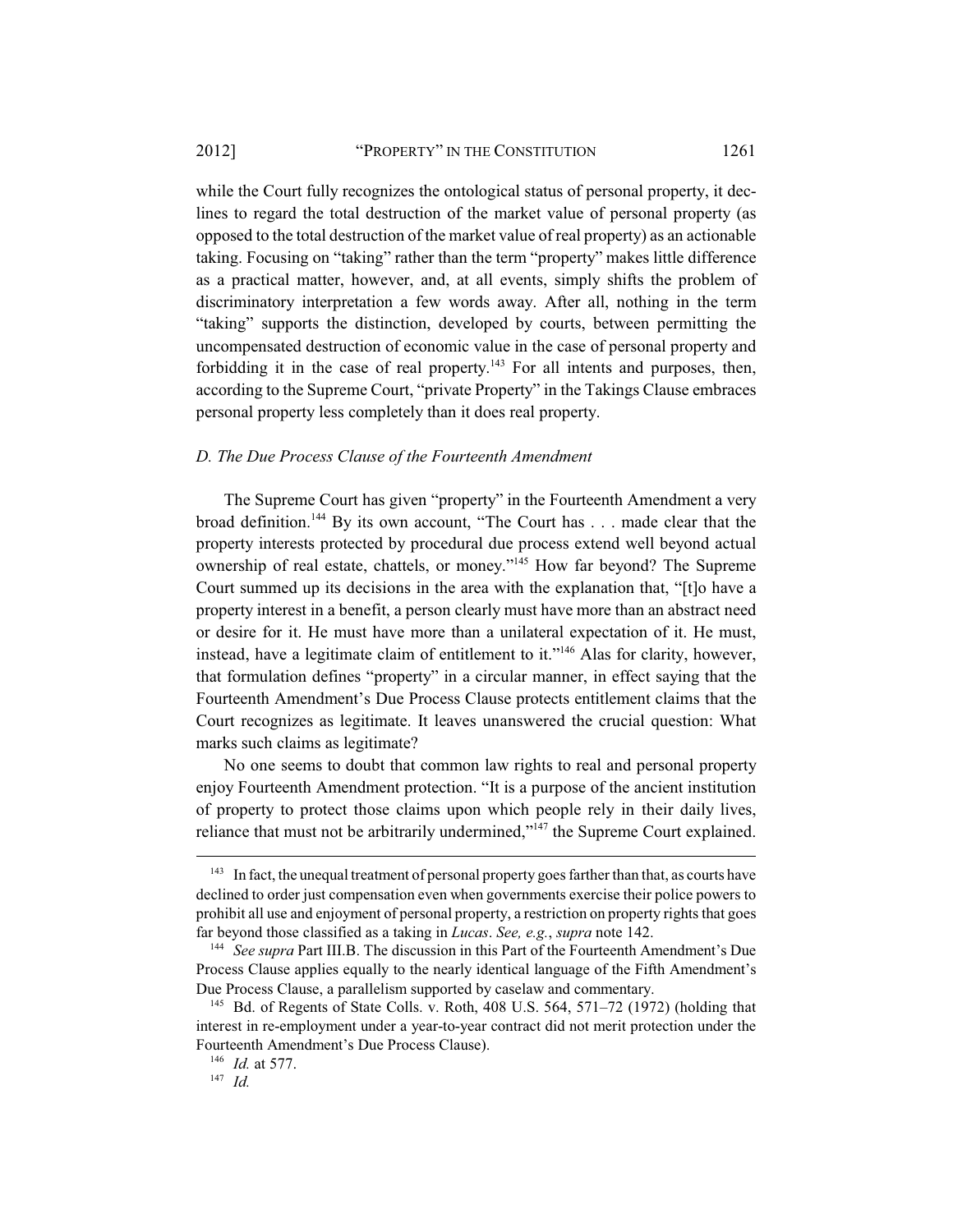The Court has taken "property" in the Fourteenth Amendment far beyond its traditional boundaries, however.

With reasonable reliance on an entitlement as the test, the Supreme Court has held that the Fourteenth Amendment's Due Process Clause protects welfare benefits,<sup>148</sup> tenured employment,<sup>149</sup> and employment under an implied promise of continuation.150 "The procedural component of the Due Process Clause does not protect everything that might be described as a 'benefit,'" the Court cautioned in *Town of Castle Rock*. 151 More specifically, "a benefit is not a protected entitlement if government officials may grant or deny it in their discretion."152 Nor does the Fourteenth Amendment's protection for property apply "when the identity of the alleged entitlement is vague," $153$  or if it lacks "ascertainable monetary value." $154$ Despite those caveats, however, "property" in the Fourteenth Amendment still covers a great deal more than it does elsewhere in the law.

In defense of extending the Fourteenth Amendment to rights won under a contract of employment, courts long ago recognized that contract rights may win protection under the Takings Clause.<sup>155</sup> "[A] contract is property, and, like any other property, may be taken under condemnation proceedings for public use. Its condemnation is of course subject to the rule of just compensation," the Supreme Court has observed.156 Welfare benefits represent a different matter, however. The Supreme Court could not cite law developed under the Fifth Amendment when, in *Goldberg v. Kelly*, 157 it held that a state could not terminate welfare benefits without satisfying due process of law.158

The *Goldberg* Court justified its broad reading of the Fourteenth Amendment in terms of principles rather than text. "Such benefits are a matter of statutory entitlement for persons qualified to receive them. Their termination involves state action that adjudicates important rights,"159 the Court explained. The text of the

<sup>148</sup> Goldberg v. Kelly, 397 U.S. 254 (1970).

<sup>149</sup> Slochower v. Bd. of Educ., 350 U.S. 551 (1956).

<sup>&</sup>lt;sup>150</sup> Connell v. Higginbotham, 403 U.S. 207 (1971).

<sup>&</sup>lt;sup>151</sup> Town of Castle Rock v. Gonzales, 545 U.S. 748, 756 (2005).

<sup>152</sup> *Id.*

<sup>153</sup> *Id.* at 763.

<sup>154</sup> *Id.* at 766 (quoting Thomas W. Merrill, *The Landscape of Constitutional Property*, 86 VA. L. REV. 885, 964 (2000)).

<sup>155</sup> *See* RICHARD A. EPSTEIN, TAKINGS: PRIVATE PROPERTY AND THE POWER OF EMINENT DOMAIN 88–89 (1985) (analyzing caselaw in support of the proposition that the Takings Clause covers contract rights).

<sup>156</sup> Long Island Water Supply Co. v. Brooklyn, 166 U.S. 685, 690 (1897) (citation omitted); *see also* Omnia Commercial Co., Inc. v. United States, 261 U.S. 502, 508 (1923) ("The contract in question was property within the meaning of the Fifth Amendment . . . and if taken for public use the Government would be liable." (citations omitted)).

<sup>157</sup> 397 U.S. 254 (1970).

<sup>158</sup> *Id.*

<sup>&</sup>lt;sup>159</sup> *Id.* at 262 (footnote omitted).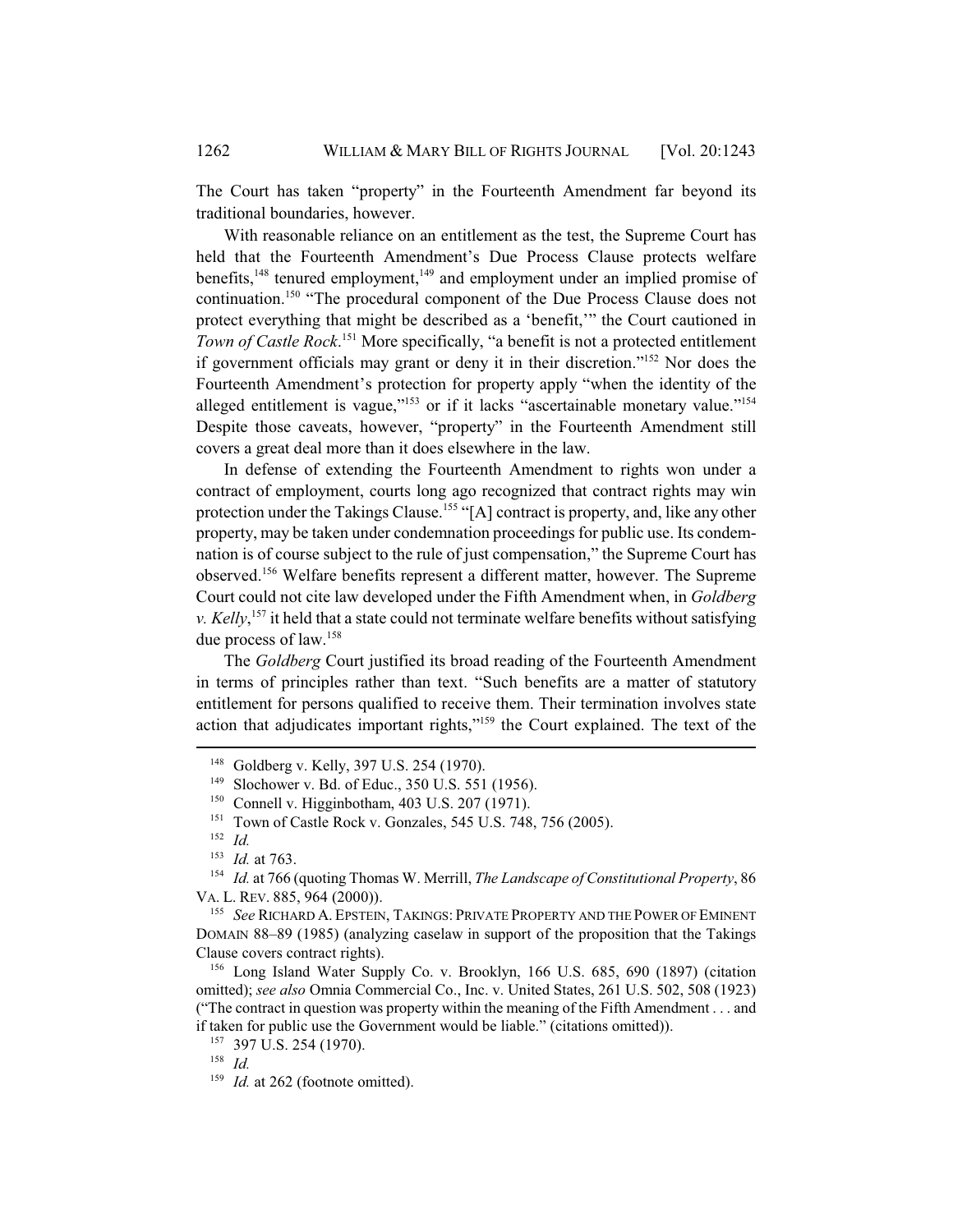Fourteenth Amendment refers not to "important rights," however, but to "property" rights.160 Do welfare benefits really qualify as such? The Court avoided that prickly question, instead raising a different and rather easier one. "The constitutional challenge cannot be answered by an argument that public assistance benefits are 'a "privilege" and not a "right,""" said the Court.<sup>161</sup> That hardly suffices to show welfare benefits equate to property, though, given that something can qualify as a right—the right to a jury trial, for instance<sup>162</sup>—and yet still not qualify as property.<sup>163</sup>

At the same time that it shied away from grappling with the plain text of the Fourteenth Amendment, the *Goldberg* Court did not go quite so far as equating welfare rights with "property." That would have proven controversial. Beyond inducing dependence on its continuation, welfare has few property-like features. Would-be welfare recipients cannot simply demand or purchase the right to benefits; rather, they must apply for permission to receive them, and neither federal nor state law permits welfare benefits to be divided, transferred, or bequeathed like ordinary property.164

Rather than simply calling welfare benefits "property," therefore, the *Goldberg* Court limited itself to opining, "It may be realistic today to regard welfare entitlements as more like 'property' than a 'gratuity.'"<sup>165</sup> Justice Black, dissenting, accused the majority of juridical legerdemain: "It somewhat strains credulity to say that the government's promise of charity to an individual is property belonging to that individual when the government denies that the individual is honestly entitled to receive such a payment."<sup>166</sup>

 $^{160}$  U.S. CONST. amend. XIV.<br> $^{161}$  Goldberg 397 U.S. at 262 (

<sup>161</sup> *Goldberg*, 397 U.S. at 262 (quoting Shapiro v. Thompson, 394 U.S. 618, 627 n.6 (1969)).

<sup>162</sup> *See* Margaret Talkington, *A First Amendment Theory for Protecting Attorney Speech*, 45 U.C. DAVIS L. REV. 27, 61 (2011) (stating that the right to jury trial is one of the "core rights" implicated in due process).

<sup>163</sup> *Goldberg*, 397 U.S. at 262.

<sup>164</sup> *See* Eric A. Posner, *Contract Law in the Welfare State: A Defense of the Unconscionability Doctrine, Usury Laws, and Related Limitations on the Freedom to Contract*, 24 J. LEGAL STUD. 283, 286 (1995) ("[T]he welfare state restricts the alienation of welfare benefits—in effect, by making them illiquid, discouraging their use for idiosyncratic purposes."); Carlos Manuel Vàzquez, *What Is Eleventh Amendment Immunity?* 106 YALE L.J. 1683, 1752 (1997) (describing the right to continued welfare payments as "not-freelyalienable"). Just as states generally disburse welfare benefits, so too do they regulate the alienability of those benefits. *See, e.g.*, CAL.WELF.&INST.CODE § 11002 (West 2011) ("All aid given under a public assistance program shall be absolutely inalienable by any assignment, sale, or otherwise.").

<sup>165</sup> *Goldberg*, 397 U.S. at 262 n.8. In support of that claim, the Court cited then–cuttingedge legal research: Charles A. Reich, *Individual Rights and Social Welfare: The Emerging Legal Issues*, 74 YALE L.J. 1245, 1255 (1965). Nowhere, though, does Reich's article equate welfare benefits with property rights.

<sup>166</sup> *Goldberg*, 397 U.S. at 275 (Black, J., dissenting).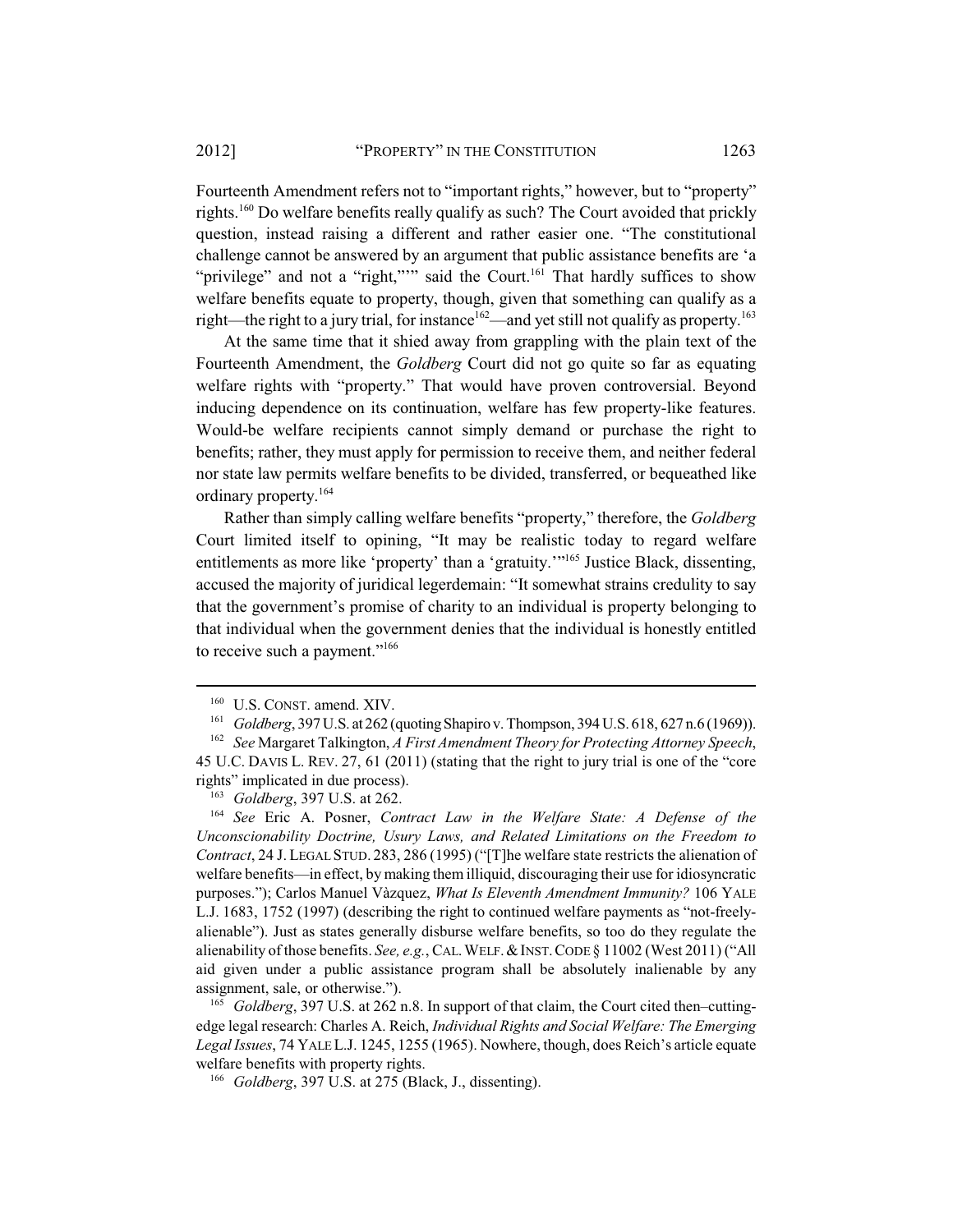At all events, despite the pioneering holding of *Goldberg*, the case may represent something of a dead letter today. Some decades after the decision, federal lawmakers stipulated that the provision of welfare benefits "shall not be interpreted to entitle any individual or family to assistance under any State program funded under this part."<sup>167</sup> That provision evidently aimed at denying welfare recipients good claim to reasonably relying on the continuation of benefits, thereby arguably obviating due process claims based on the modification or denial of federally funded welfare benefits.168 On that view, *Goldberg* remains good but ineffectual law, and the Fourteenth Amendment's Due Process Clause still, in theory, includes government benefits under the heading of "property."<sup>169</sup>

Before closing out this discussion about the meaning of "property" in the Fourteenth Amendment, it bears noting that some authority claims that the Due Process Clause includes not simply one extraordinarily broad definition of the word, but rather two different meanings, depending on whether procedural due process or substantive due process is at issue.<sup>170</sup> Our discussion of the Fourteenth Amendment has thus far focused on procedural due process—a context in which, as Professor Thomas Merrill has phrased it, courts protect property-as-entitlement.<sup>171</sup> Merrill argues, however, that when due process functions in its substantive capacity, it protects a different conception of property—one that includes "everything relevant to calculating a person's material wealth or net worth."172 He confesses that it remains difficult "to flesh out this conception with a more specific definition," as substantive due process itself resists a neat description.<sup>173</sup>

Merrill's argument for reading two meanings of "property" into the Fourteenth Amendment offers yet another example of how cases and commentary risk interpreting the word in ways that take it farther and farther from its ordinary meaning. Given the interpretive variations described in this Part, one might fairly say that four appearances of "property" in the Constitution generate five distinct meanings. So baroque a reading of the Constitution does not conduce well to the rule of law. The next Part describes this problem and suggests interpreting "property," and the rest of the words of the Constitution, according to their plain, present, public meanings.

 $167$  42 U.S.C. § 601(b) (2006).

<sup>168</sup> *See* Sylvia A. Law, Review Essay, *Ending Welfare as We Know It*, 49 STAN. L. REV. 471, 487 (1997) (reviewing five texts) ("While Congress has abolished the concept of 'entitlement' at the federal level, it is not yet clear what this will mean in terms of poor people's ability to obtain due process when their benefits are terminated." (footnote omitted)). *But see* Carolyn Goodwin, Comment, *"Welfare Reform" and Procedural Due Process Protections: The Massachusetts Example*, 48 BUFF. L. REV. 565, 572–74 (2000) (arguing that due process protections continue to apply at the state level).

<sup>169</sup> *See, e.g.*, Vandevere v. Lloyd, 644 F.3d 957, 969 (9th Cir. 2011) (rejecting a due process claim founded on cancellation of fishing rights).

<sup>170</sup> *See infra* notes 171–72.

<sup>171</sup> Merrill, *supra* note 99, at 960–68.

<sup>172</sup> *Id.* at 982.

<sup>173</sup> *Id.* at 983.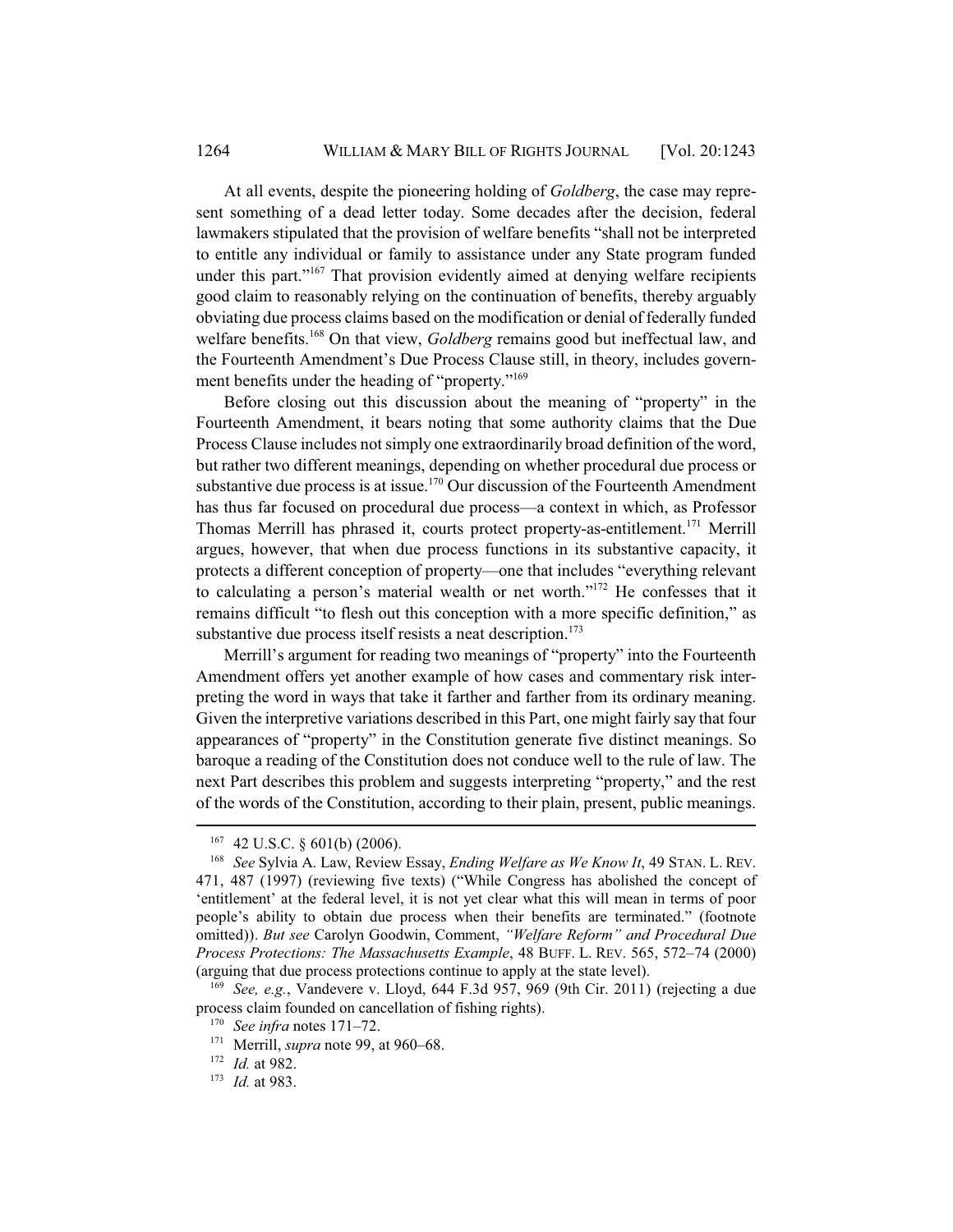### IV. THE PROBLEM OF CONSTITUTIONAL INCONSISTENCY

As the prior Part detailed, courts and commentators have given "property" in the Constitution peculiarly specialized definitions, and ones that vary from place to place within the document. On the very face of it, this seems problematic. The rule of law demands that we generally interpret words in statutes,  $174$  contracts,  $175$  and deeds  $176$ according to their plain meanings, so that they will remain accessible to the ordinary people allegedly bound by those words. That same rationale arguably applies with even greater force to that most public and powerful of legal documents the Constitution.177 As Justice Souter colorfully put it, "[P]lain text is the Man of Steel" in fights over legal meaning.<sup>178</sup> "An argument rooted in the text of a constitutional provision may not be guaranteed of carrying the day, but insubstantiality is not its failing."<sup>179</sup>

Notably, Justice Souter voiced his paean to plain meaning in a dissent.<sup>180</sup> The Supreme Court does not always speak or act in a manner consistent with his wellfounded views, concededly; appeals to plain language often appear in dissents or concurrences that chide other justices for adopting unduly esoteric readings of the text.181 "As its prior cases clearly show," Justice White once observed with approval,

<sup>176</sup> *See, e.g.*, McAbee Constr., Inc. v. United States, 97 F.3d 1431, 1435 (Fed. Ct. App. 1996) (treating a deed for an easement as indistinguishable from a contract and explaining, "We begin with the plain language").

<sup>177</sup> *See* Tom W. Bell, *Graduated Consent in Contract and Tort Law: Toward a Theory of Justification*, 61 CASE W. RES. L. REV. 17, 71–83 (2010) (arguing for interpreting the Constitution according to its plain, present, public meaning).

<sup>178</sup> Seminole Tribe of Fla. v. Florida, 517 U.S. 44, 116 n.13 (1996) (Souter, J., dissenting).  $\frac{179}{180}$  *Id.* 

 $\frac{180}{181}$  *Id.* 

See, e.g., Walker v. City of Birmingham, 388 U.S. 307, 344 (1967) (Brennan, J., dissenting) (appealing to the plain meaning of the Supremacy Clause); Mazer v. Stein, 347 U.S. 201, 219–21 (1954) (Douglas, J., concurring) (arguing that the case should be reargued in order to address concerns that the sculpture did not fall within the scope of "Writings" in Art. I, § 8, cl. 8); Schick v. United States, 195 U.S. 65, 79 (1904) (Harlan, J., dissenting) (complaining that the majority's interpretation "is unauthorized by the Constitution if its words be interpreted according to their ordinary meaning"); Munn v. Illinois, 94 U.S. 113, 144 (1876) (Field, J., dissenting) (citing prior authority in support of the plain meaning of the Contracts Clause).

<sup>174</sup> *See, e.g.*, Lamie v. United States Tr., 540 U.S. 526, 534 (2004); Union Bank v. Wolas, 502 U.S. 151, 155–56 (1991); Bell v. Casper, 717 S.E.2d 783, 786 (Va. 2011) ("[w]hen the language of a statute is unambiguous, we are bound by the plain meaning of that language." (citation omitted)).

<sup>175</sup> *See, e.g.*, Rains v. Becton, Dickinson & Co., 523 N.W.2d 506, 509 (Neb. 1994) (explaining that a contract's "terms are to be accorded their plain and ordinary meaning as ordinary, average, or reasonable persons would understand them"); Alexander v. Buckeye Pipe Line Co., 374 N.E.2d 146, 150 (Ohio 1978), *superseded by statute on other grounds* (explaining that, ordinarily, "common words appearing in a written instrument are to be given their plain and ordinary meaning." (internal citation omitted)).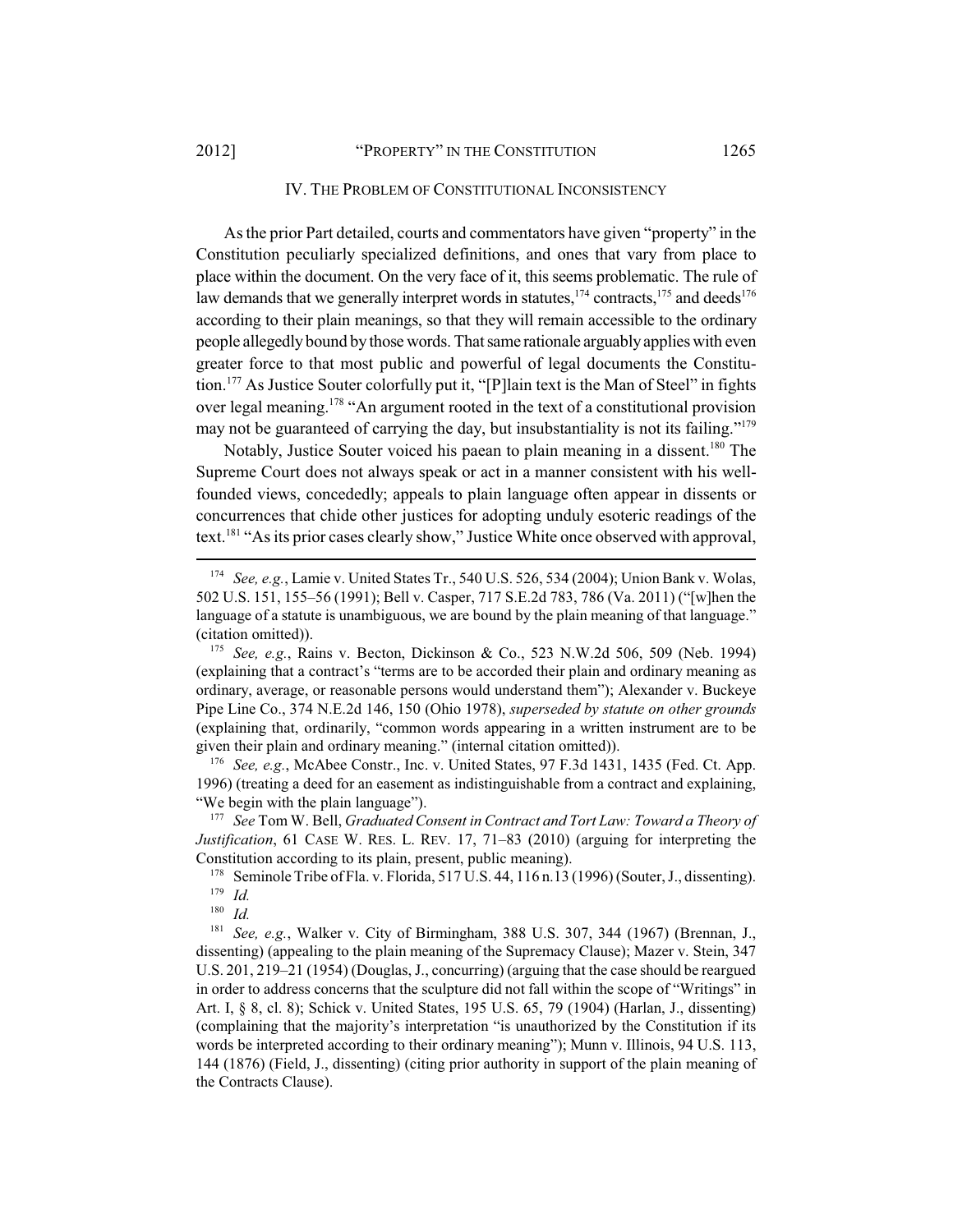"this Court does not subscribe to the simplistic view that constitutional interpretation can possibly be limited to the 'plain meaning' of the Constitution's text."<sup>182</sup>

The Supreme Court pays homage to plain meaning often enough, however, to support the view that the same rules that apply to statutes generally also apply to that ur-statute, the Constitution.<sup>183</sup> In either case, as Karl N. Llewellyn put it in his famous catalog of canons of construction, "Words are to be taken in their ordinary meaning unless they are technical terms or words of art."<sup>184</sup> It should, thus, at least raise eyebrows when—as with regard to the cribbed meaning of "property" in the Takings Clause<sup>185</sup> or the expansive meaning of "property" in the Fourteenth Amendment<sup>186</sup> constitutional property does not equate to ordinary property.

As a corollary, it should also trouble us that the definition of "property" varies from spot to spot in the Constitution.<sup>187</sup> If ordinary meaning serves as our lodestar, after all, we would expect it to stay North no matter where we travel in the document. Canons of construction demand likewise, as they teach that we should presume that repeated occurrences of a word within the same legal document have a uniform meaning throughout.188 There is, as the Supreme Court said in *Atlantic Cleaners &* Dyers v. United States,<sup>189</sup> "a natural presumption that identical words used in different parts of the same act are intended to have the same meaning."<sup>190</sup> Llewellyn put it this way: "The same language used repeatedly in the same connection is presumed to bear the same meaning throughout the statute."191

<sup>&</sup>lt;sup>182</sup> Thornburgh v. Am. Coll. of Obstetricians and Gynecologists, 476 U.S. 747, 789 (1986) (White, J., dissenting), *overruled by* Planned Parenthood of Se. Pa. v. Casey, 505 U.S. 833 (1992).

<sup>183</sup> *See, e.g.*, Solorio v. United States, 483 U.S. 435, 441 (1987) (justifying its reading of Art. I,  $\S$  8, cl. 14 as the "plain meaning" of the text); Dillon v. Gloss, 256 U.S. 368, 374 (1921) (adopting the plain meaning of Article V); Bronson v. Kinzie, 42 U.S. (1 How.) 311, 318 (1843) (observing of the Contracts Clause, "[I]t would but ill become this court, under any circumstances, to depart from the plain meaning of the words used"); United States v. Ortega, 24 U.S. (11 Wheat.) 467, 469 (1826) (disposing of an issue pertaining to Art. III,  $\S$  2, cl. 1 on grounds that "this is not a case affecting a public minister, within the plain meaning of the constitution").

<sup>184</sup> Karl N. Llewellyn, *Remarks on the Theory of Appellate Decision and the Rules or Canons About How Statutes Are to Be Constructed*, 3 VAND. L. REV. 395, 404 (1950) (footnote omitted).

<sup>185</sup> *See supra* Part III.C.

<sup>186</sup> *See supra* Part III.D.

<sup>187</sup> *See* Amar, *supra* note 14, at 796 (suggesting that preserving the consistency of constitutional terms from spot to spot in the document promotes "democratic virtues").

<sup>&</sup>lt;sup>188</sup> *See, e.g.*, Sullivan v. Stroop, 496 U.S. 478, 484 (1990) (citing the "normal rule of statutory construction that 'identical words used in different parts of the same act are intended to have the same meaning" (quoting Sorenson v. Sec'y of Treasury, 475 U.S. 851, 860 (1986)).

<sup>189</sup> 286 U.S. 427(1932)

<sup>190</sup> *Id.* at 433.

<sup>&</sup>lt;sup>191</sup> Llewellyn, *supra* note 184, at 404 (footnote omitted).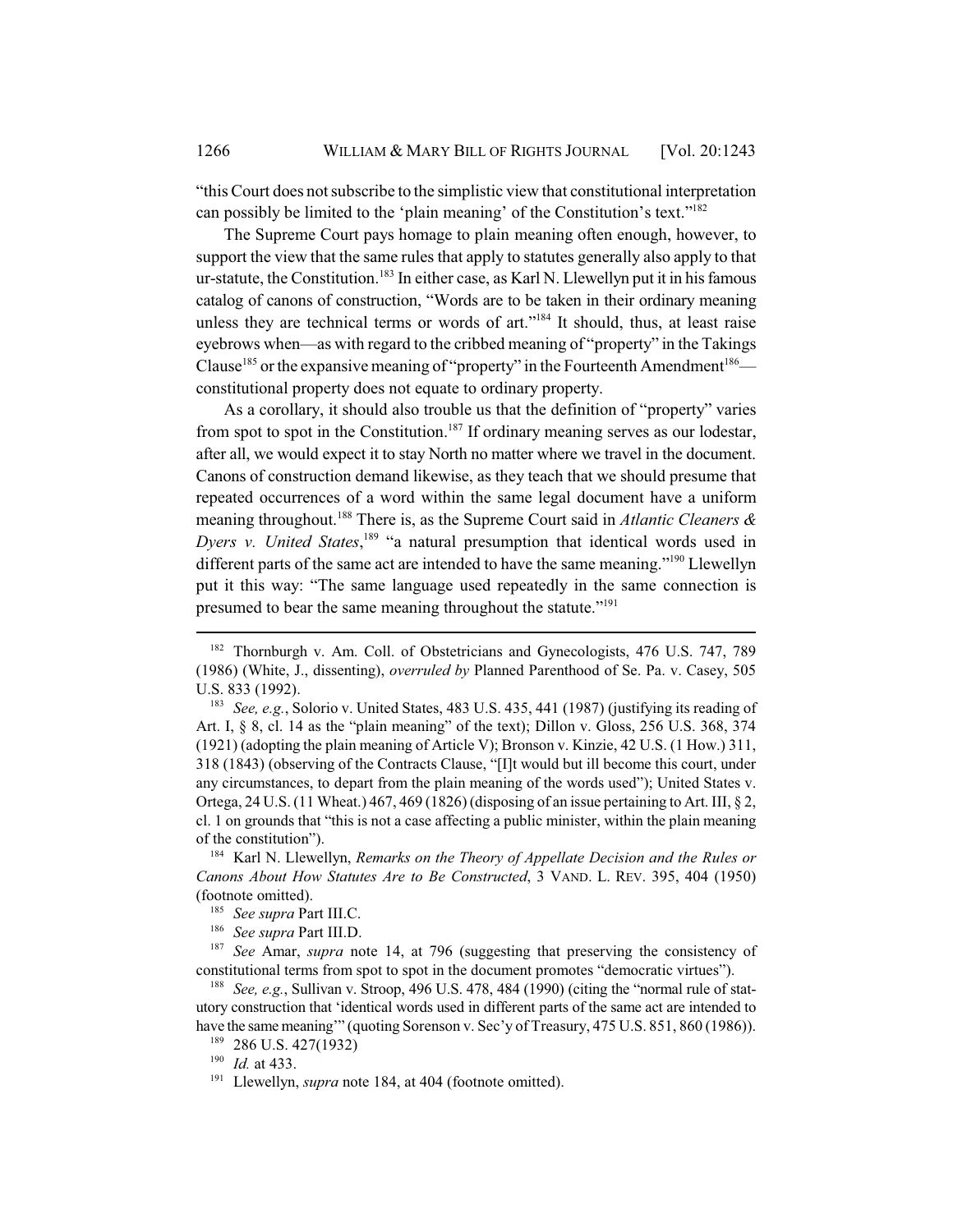#### 2012] "PROPERTY" IN THE CONSTITUTION 1267

Although it appears problematic that courts and commentators have given constitutional property meanings inconsistent with ordinary usage and from place to place in the text, this does not end the inquiry. Perhaps, after all, we can excuse those facial wrongs as cases special enough to overcome the presumptions in favor of ordinary and uniform meaning.<sup>192</sup> As Llewellyn famously pointed out, every canon of construction has its counterpart; "Hence there are two opposing canons on almost every point."193 Against the presumption of ordinary meaning, in particular, he set up this counter-canon: "Popular words may bear a technical meaning and technical words may have a popular signification and they should be so construed as to agree with evident intention or to make the statute operative."194 The presumption in favor of uniformity "will be disregarded where it is necessary to assign different meanings to make the statute consistent,"195 Llewellyn explained. The Court in *Atlantic Cleaners* gave the excuse a slightly different twist, focusing on context, when it said that the presumption in favor of uniformity "readily yields whenever there is such variation in the connection in which the words are used as reasonably to warrant the conclusion that they were employed in different parts of the act with different intent."<sup>196</sup>

What Llewellyn did not point out so clearly, however, is that these dueling canons do not meet on a level playing field.<sup>197</sup> Instead, we ordinarily presume that a legal document speaks in ordinary and uniform terms, leaving the burden of proof on those who would urge technical and variable meanings.<sup>198</sup> Query, then, whether "property" must mean something other than its ordinary meaning—must not include cash in the Property Clause,<sup>199</sup> must not fully embrace chattels in the Takings Clause,<sup>200</sup> or must reach as far as welfare benefits in the Fourteenth Amendment<sup>201</sup>—in order

<sup>192</sup> *See* Merrill, *supra* note 99, at 956 ("[A]lthough legal interpreters should resist attributing multiple meanings to the same word in a single document, there are contexts where this may be unavoidable, at least if our objective is to accommodate settled doctrine and to reach results that are normatively defensible.").

<sup>193</sup> Llewelyn, *supra* note 184, at 401.

 $\frac{194}{195}$  *Id.* at 404.

*Id.* 

<sup>196</sup> Atl. Cleaners & Dyers v. United States, 286 U.S. 427, 433 (1932).

 $197$  He does, however, concede that the ultimate selling point for adopting a particular canon in a given instance is to win "a *simple* construction . . . *by tenable means*," Llewellyn, *supra* note 184, at 401, a test that supports presumptions in favor of ordinary and uniform meaning.

<sup>198</sup> *See, e.g.*, Smith v. United States, 508 U.S. 223, 242–45 (1993) (Scalia, J., dissenting); Indep. Petrochemcial Corp. v. Aetna Cas. & Sur. Co., 944 F.2d 940, 946 (D.C. Cir. 1991).

<sup>199</sup> *See supra* Part III.A (discussing caselaw and commentary pertaining to the meaning of "property" in the Property Clause).

<sup>&</sup>lt;sup>200</sup> See supra Part III.C.1–2 (discussing caselaw and commentary pertaining to the meaning of "property" in the Takings Clause).

<sup>201</sup> *See supra* Part III.D (discussing caselaw and commentary pertaining to the meaning of "property" in the Fourteenth Amendment).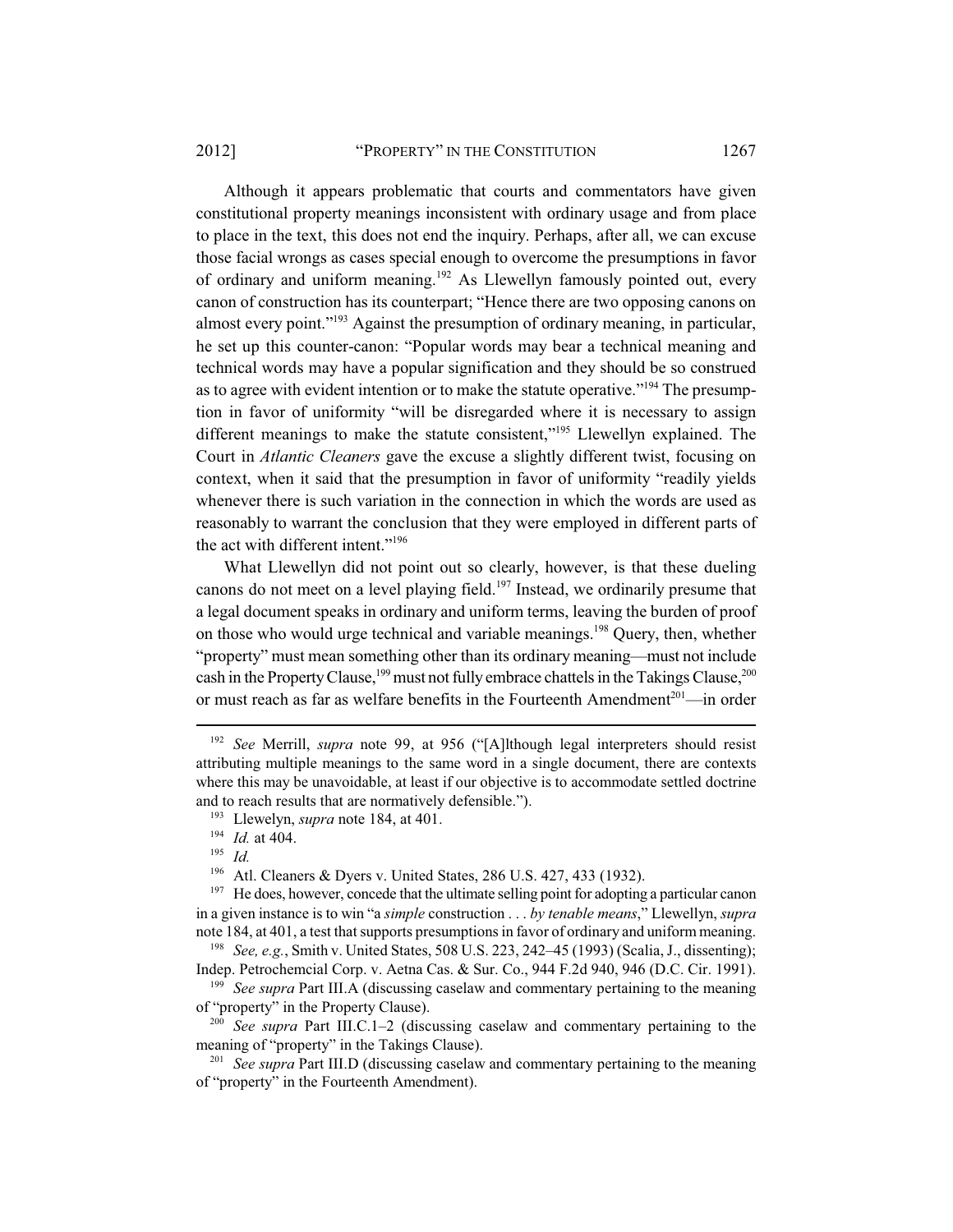"to agree with evident intention or to make the [Constitution] operative" (to paraphrase Llewellyn's exception to the meaning rule).<sup>202</sup> Suffice it to say for now that neither this survey of the plain text and the context of the four appearances of the term "property" in the Constitution, $2^{03}$  nor the caselaw and commentary interpreting the word, give convincing reasons for overturning the presumptions in favor of ordinary and uniform meaning.204

If we find fault with the way that courts have given constitutional "property" extraordinary and inconsistent meanings, we can fairly blame the interpretative theory that judges should read the text loosely and favor their own precedents over plain meaning.205 Originalism does not seem to have had much effect on the caselaw pertaining to constitutional property, at any rate.<sup>206</sup> That is not to say, however, that judges devoted to reading the Constitution according to its public meaning at the time of ratification would necessarily have settled on the present meaning of "property" or on the same meaning for every appearance of the word in the Constitution. After all, the meaning of "property" might have changed since ratification or in the years between the ratification of the Bill of Rights and the Fourteenth Amendment.<sup>207</sup>

Consider copyrights and patents, for instance. Because they exist solely because of federal legislation, first enacted in  $1790$ ,<sup>208</sup> copyrights and patents were probably not on the Founders' minds when they ratified the Bill of Rights. Indeed, those statutory privileges did not even win the appellation of "property" in American legal usage before the mid-1800s.209 From a purely originalist point of view, then, older uses of "property" in the Constitution—in the Property Clause, the Due Process Clause of the Fifth Amendment, and the Takings Clause—do not include copyrights and patents, whereas the Fourteenth Amendment's more recent reference to "property," dating from 1868, arguably does.<sup>210</sup> Furthermore, if originalism assigns different meanings to the various appearances of "property" in the Constitution, it must also thereby sometimes mandate a meaning not in accord with the plain meaning of the word.

<sup>202</sup> *See* Llewellyn, *supra* note 184, at 404.

<sup>203</sup> *See supra* Part I.

<sup>204</sup> *See supra* Part III.

<sup>205</sup> *See, e.g.*, Scott Dodson, *A Darwinist View of the Living Constitution*, 61 VAND.L.REV. 1319, 1322–25 (2008) (surveying various theories of living constitutionalism).

<sup>&</sup>lt;sup>206</sup> *See supra* text accompanying notes  $1-21$ .<br><sup>207</sup> *See supra* text accompanying notes  $138-4$ 

<sup>&</sup>lt;sup>207</sup> *See supra* text accompanying notes 138–40.<br><sup>208</sup> *See* Act of May 31, 1790, ch, 15, 1 Stat, 124

<sup>208</sup> *See* Act of May 31, 1790, ch. 15, 1 Stat. 124 (1790) (dealing with copyrights); Act of April 10, 1790, ch. 7, 1 Stat. 109 (1790) (dealing with patents).

<sup>209</sup> Justin Hughes, *A Short History of "Intellectual Property" in Relation to Copyright* 28–31 (Cardozo Legal Studies Research, Working Paper No. 265, 2011), *available at* http:// ssrn.com/abstract=1432860.

<sup>210</sup> For some evidence of the first proposition, see Zoltek Corp. v. United States, 442 F.3d 1345, 1352 (Fed. Cir. 2006) (declining to recognize patent rights as property protected by a Takings Clause claim against the United States government), and Gal-Or v. United States, 97 Fed. Cl. 476, 480 (2011) (citing *Zoltek* to dismiss plaintiff's Fifth Amendment takings claims).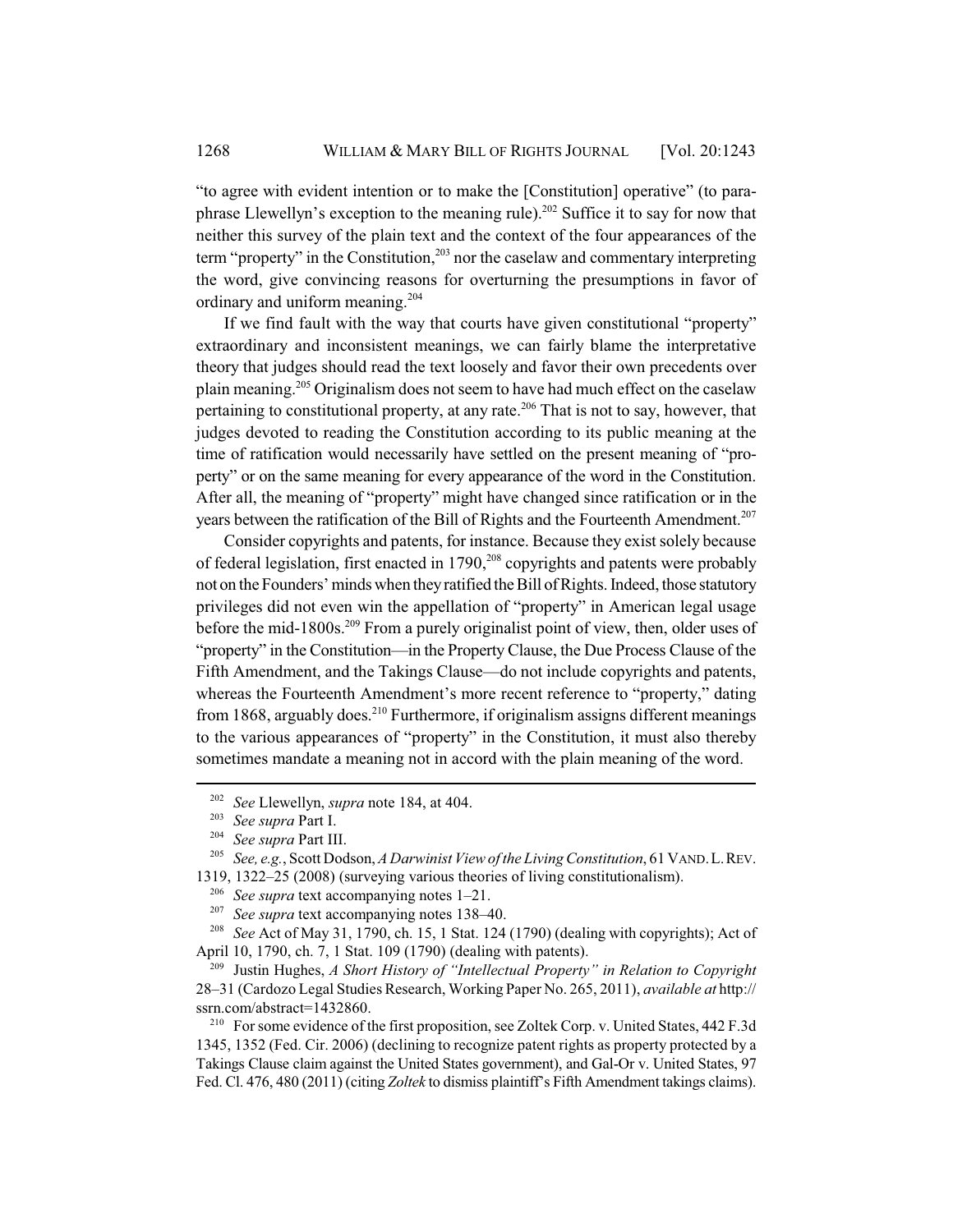#### 2012] **"PROPERTY"** IN THE CONSTITUTION 1269

Both living constitutionalism and originalism, the two main contenders for the title of reigning theory of constitutional interpretation, thus admit the possibility (and sometimes embrace the actuality) that the meaning of "property" in the Constitution varies from ordinary usage and from clause to clause in the text. That should trouble anyone concerned about the rule of law, to say nothing of elegance and logic. Happily, there exists a third alternative: Give "property" its plain, present, public meaning everywhere it appears in the Constitution. On that view, the word would have its ordinary and broad meaning, comprising both real and personal property—but excluding mere statutory privileges—in each of its four constitutional appearances. For now, though, that approach to the Constitution remains largely unknown and undeveloped. $211$ 

#### V. THE VIEW FROM THE THIRD AMENDMENT

The jurisprudence of the Third Amendment has seen little activity in the twentyodd years since this fine *Journal* last published my thoughts on the topic.<sup>212</sup> This Part briefly surveys the new caselaw and commentary, before revealing what amounts to a blockbuster in this somewhat neglected field: a hitherto unnoted—though, in retrospect quite blatant—violation of the Third Amendment that occurred in the Aleutian Islands during World War II. The sad particulars surrounding that unconstitutional quartering do more than remind us of the Third Amendment's continuing (if attenuated) relevance; however, they also illustrate why the Founders doubtless meant to include chattels within the scope of the Taking Clause, and why we should continue today to give "property," as used in the Constitution, its plain and broad meaning. $2^{13}$ 

In updating my research, I uncovered only one new case interpreting the Third Amendment since I last canvassed the field: *Custer County Action Association v.* Garvey,<sup>214</sup> wherein the petitioners complained of military aircraft flying through the airspace above their properties.<sup>215</sup> "Judicial interpretation of the Third Amendment is nearly nonexistent," admitted the court.<sup>216</sup> It found guidance, however, in *Engblom v. Carey*,<sup>217</sup> a case that has given the amendment sustained attention.<sup>218</sup>

The *Engblom* court held that "property-based privacy interests protected by the Third Amendment are not limited solely to those arising out of fee simple ownership

<sup>211</sup> For an attempt at its development, see Bell, *supra* note 177, at 55–67 (arguing for interpretation of the Constitution according to its plain, present, public meaning in order to maximize the consent of the governed).

<sup>212</sup> Bell, *supra* note 16, at 117–18.

<sup>213</sup> *See* Rubenfeld, *supra* note 137, at 1122–23.

<sup>214</sup> 256 F.3d 1024 (10th Cir. 2001).

<sup>215</sup> *Id.* at 1027.

<sup>216</sup> *Id.* at 1043.

<sup>217</sup> 677 F.2d 957 (2d Cir. 1982).

<sup>218</sup> *See id.* For my earlier article's discussion of *Engblom*, see Bell, *supra* note 16, at 142–43.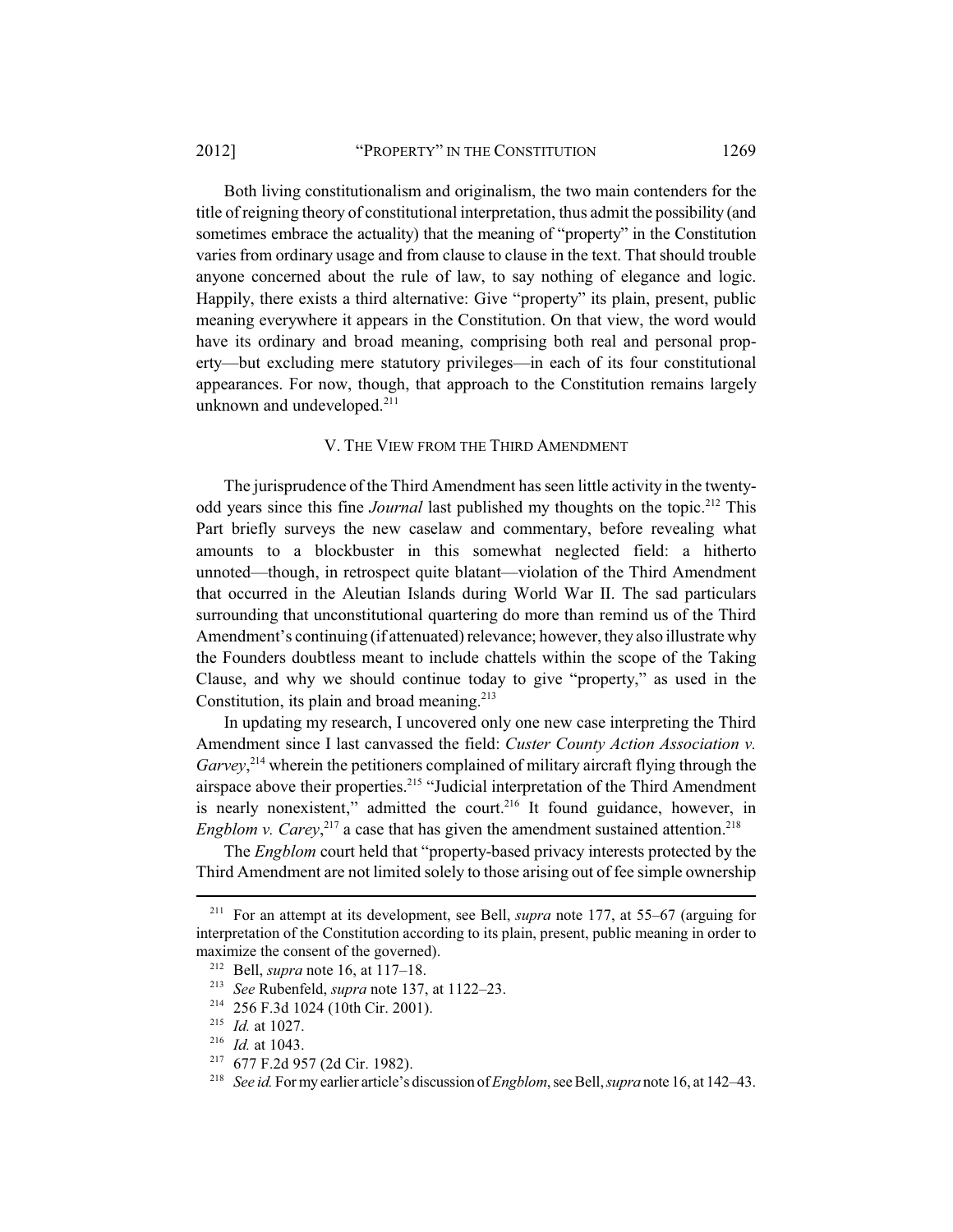but extend to those recognized and permitted by society as founded on lawful occupation or possession with a legal right to exclude others."<sup>219</sup> Applying that principle to the claims before it, the court in *Custer County* held that the petitioners' exclusive rights did not extend to navigable airspace over their land.<sup>220</sup> Ironically or not, the court concluded: "We simply do not believe the Framers intended the Third Amendment to be used to prevent the military from regulated, lawful use of airspace above private property without the property owners' consent."221 Unhappily for the refinement of Third Amendment jurisprudence, the Supreme Court denied certiorari.<sup>222</sup>

Outside the caselaw, the Third Amendment has, in recent years, occasionally popped up in bizarre (and therefore futile) complaints, $^{223}$  and in humorous riffs about the Amendment's seeming irrelevance.<sup>224</sup> Scholars have given it more serious but speculative treatment, suggesting that the Third Amendment might apply to U.S. troops lodged on foreign soil, $^{225}$  to military recruiting on college campuses, $^{226}$  and to the Endangered Species Act.<sup>227</sup> Commentators have argued that the Third Amendment's concern for homes suggests special treatment for homes under the Takings Clause.<sup>228</sup> Assessments of the Third Amendment have ranged from dismissing it as "an interesting study in constitutional obsolescence, $^{3229}$  to this timely warning, well

<sup>224</sup> *See, e.g.*, Jonathan Chait, *Mitch Daniels vs. The Thirders*, THE NEW REPUBLIC (May 18, 2011, 11:15 AM), http://www.tnr.com/blog/jonathan-chait/88617/mitch-daniels-vs-the -thirders (criticizing the plan of would-be presidential candidate Mitch Daniels to sleep in voters' homes during his campaign). For continuing, but relatively sparse, coverage of Third Amendment news, see Jay Wexler, ODD CLAUSES WATCH, http://oddclauses.wordpress.com /category/third-amendment/ (last visited May 1, 2012).

<sup>225</sup> *See* Kaimipono D. Wenger, *Armenian Genocide and the Third Amendment*, CONCURRING OPINIONS (Sept. 13, 2011, 1:31 AM), http://www.concurringopinions.com /archives/2011/09/armenian-genocide-and-the-third-amendment.html (discussing the Third Amendment's application to complaints that the Incirlik Air Base quarters U.S. troops on "property seized by Turkey during the Armenian genocide").

<sup>226</sup> *See* Geoffrey M. Wyatt, *The Third Amendment in the Twenty-First Century: Military Recruiting on Private Campuses*, 40 NEW ENG. L. REV. 113 (2005) (arguing that the Third Amendment limits military recruiting on private campuses).

<sup>227</sup> *See* Andrew P. Morriss & Richard L. Stroup, *Quartering Species: The "Living Constitution," the Third Amendment, and the Endangered Species Act*, 30 ENVTL. L. 769 (2000) (arguing that the Endangered Species Act effectuates an unconstitutional "quartering" of species on private land).

<sup>228</sup> Thomas G. Sprankling, Note, *Does Five Equal Three? Reading the Takings Clause in Light of the Third Amendment's Protection of Houses*, 112 COLUM. L. REV. 112 (2012).

<sup>229</sup> Morton J. Horwitz, *Is the Third Amendment Obsolete?*, 26 VAL. U. L. REV. 209, 212 (1991). *But see* Robert A. Gross, *Public and Private in the Third Amendment*, 26 VAL. U.L.

<sup>219</sup> *Engblom*, 677 F.2d at 962.

<sup>220</sup> 256 F.3d at 1042–44.

<sup>221</sup> *Id.* at 1043.

<sup>&</sup>lt;sup>222</sup> Custer Cnty. Action Ass'n v. Garvey, 534 U.S. 1127 (2002).

<sup>223</sup> *See, e.g.*, Am. Fork City v. Smith, 258 P.3d 634, 636 (Utah Ct. App. 2011) (declining to address the plaintiff's claim that having obtained his phone records violated his Third Amendment rights).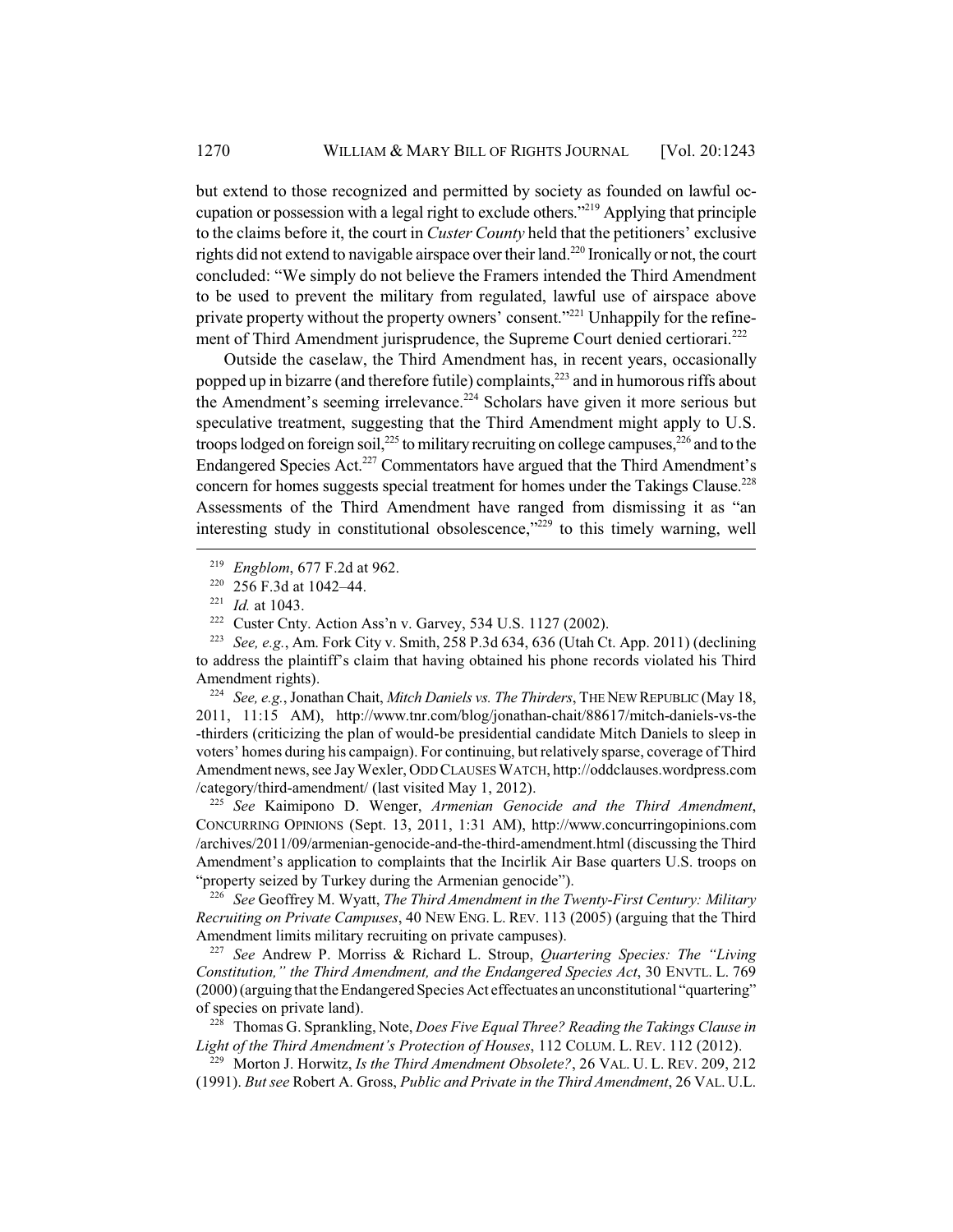founded in light of many apparent (but nonetheless unlitigated) instances of the quartering of National Guard troops following Hurricane Katrina: "If Americans ignore the Third Amendment, or dismiss it as trivial, they implicitly condone military incursion into their homes during domestic disasters when the rule of law has failed."<sup>230</sup> The Third Amendment has even touched the heights of constitutional theory; Professor Nicholas Quinn Rosenkranz explained in a recent article that the Third Amendment's use of the passive voice makes it "grammatically and structurally, a model for the rest of the Bill of Rights."231

Though I do not go quite so far as Professor Rosenkranz in describing the proper scope of the Third Amendment's influence, I will argue that it can teach us about the scope of "property" in the Takings Clause in particular and throughout the Constitution in general. The lesson begins with a surprising, and more than a little distressing, tale of hitherto unremarked quartering.<sup>232</sup> In 1942, as Japanese forces swept across the Aleutian Islands off of Alaska's far southwestern coast, United States officials evacuated natives from the region and moved in military equipment and personnel.<sup>233</sup> Among the many (and typically worse) abuses the natives suffered was at least one instance of quartering, which occurred when "a small Army force was sent to the Pribilofs on September 19[, 1942], billeted in the departed villagers' dwellings, and ordered to construct an airstrip."<sup>234</sup>

It bears emphasizing that the native Aleutians suffered wrongs worse than mere quartering. They were forcibly removed from their homes and interned in distant and unhealthy camps, an ordeal during which "[t]hey fell victim to an extraordinarily high death rate, losing many of the elders who sustained their culture."<sup>235</sup> Worried about Japanese invaders, and pursuing a "scorched-earth policy," the United States military completely destroyed some evacuated villages.<sup>236</sup> Other empty villages,

REV. 215 (1991) (responding to Horwitz with an argument for the continuing relevance of the Third Amendment).

<sup>230</sup> *See* James P. Rogers, Note, *Third Amendment Protections in Domestic Disasters*, 17 CORNELL J.L.&PUB. POL'Y 747, 750 (2008). Rogers makes a convincing case that National Guard troops' behavior following Hurricane Katrina resulted in many Third Amendment violations. *Id.* at 761–78.

<sup>231</sup> Nicholas Quinn Rosenkranz, *The Objects of the Constitution*, 63 STAN. L. REV. 1005, 1030, 1033 (2011).

<sup>232</sup> I first learned about this remarkable historical episode in White's *The Lost Internment*, *supra* note 1. That work does not mention any instances of quartering, however. That, I discovered only by studying the official report on the incident, prepared well after the fact and with an air of contrition. *See* PERSONAL JUSTICE DENIED, *supra* note 3. Most of that report—the majority of Part I—concerns the internment of Japanese Americans on the West Coast. *Id.* at 25–282, 295–301. The much shorter Part II focuses on the evacuation and internment of the natives of the Aleutian Islands. *Id.* at 315–59.

<sup>233</sup> PERSONAL JUSTICE DENIED, *supra* note 3, at 318–31.

<sup>234</sup> *Id.* at 330.

<sup>235</sup> *Id.* at 318.

<sup>236</sup> *Id.* at 328–29.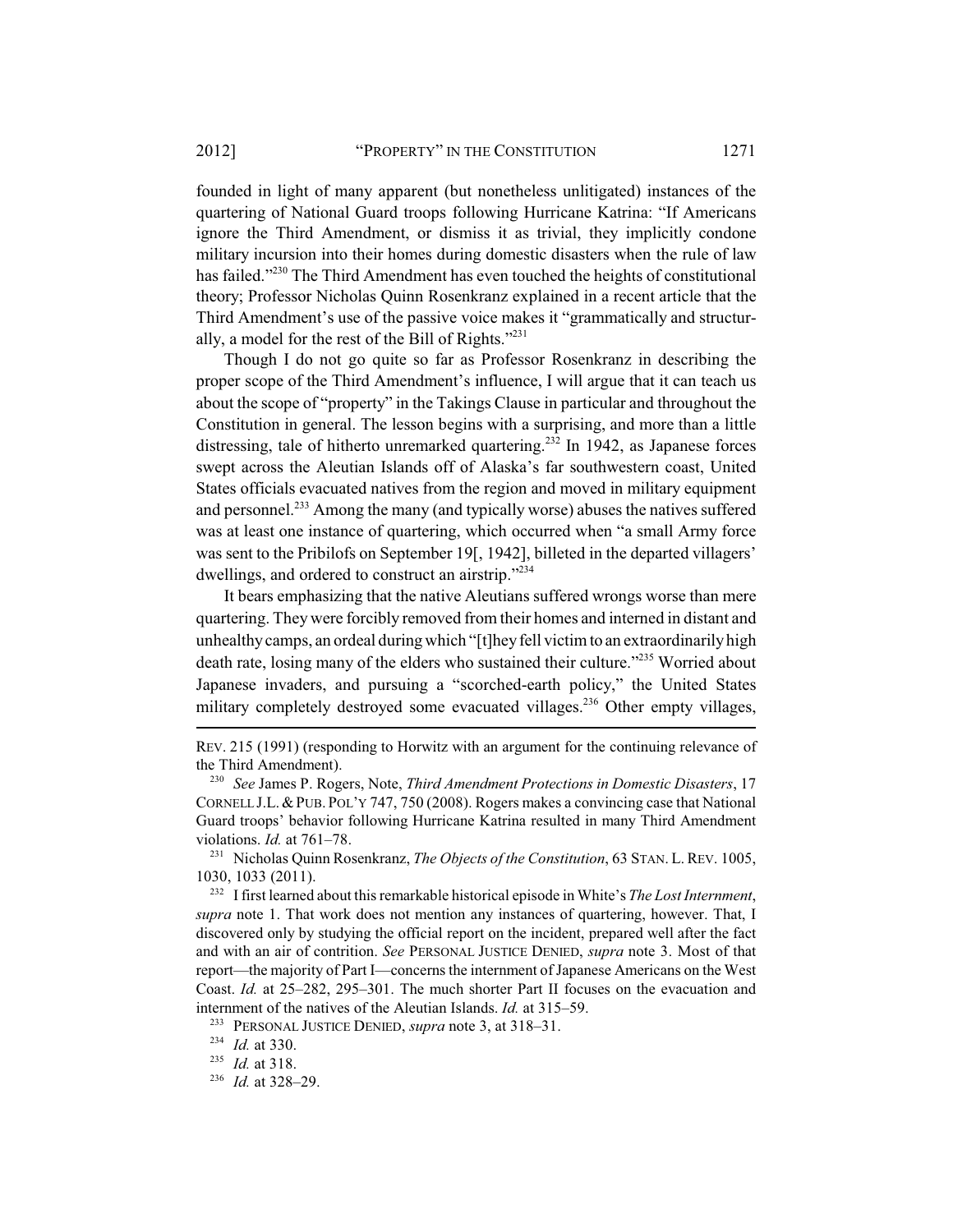though left standing, "were pillaged and ransacked by American military personnel."237 When, approximately one year later, the Aleuts were finally returned to their homes, "All household effects and equipment the Aleuts had left behind were missing."<sup>238</sup> The occupying forces took more than just the market value of the destroyed property. As reported in *Personal Justice Denied*, the official report of the Commission on Wartime Relocation and Internment of Civilians, "[t]hrough the insult of massive looting and vandalism of their homes and places of worship by American military forces, the Aleuts lost invaluable tangible ties to their past. Houses can eventually be rebuilt and refurnished, but stolen family mementos, heirlooms and religious icons . . . cannot be recovered."<sup>239</sup> Ouartering was not the only, nor the worst, thing that the Aleuts suffered at the hands of their government.

On any fair accounting, though, the Aleuts did suffer unconstitutional quartering. Note first that the natives of the Aleutians enjoyed all the constitutional rights of other Americans. The Supreme Court has held that "the Constitution applies in full in incorporated Territories surely destined for statehood,"<sup>240</sup> a classification that Alaska doubtless satisfied in  $1942<sup>241</sup>$  Beyond even that, the natives of the Aleutians would have enjoyed the "guaranties of certain fundamental personal rights declared in the Constitution" that the Supreme Court provided as early as 1922—including rights expressly protected by the Third Amendment.<sup>242</sup>

Did that 1942 quartering of troops in the homes of Aleutian natives violate the Third Amendment? Consider the provision in full: "No Soldier shall, in time of peace, be quartered in any house, without the consent of the Owner, nor in time of war, but in a manner to be prescribed by law."<sup>243</sup> By 1942, the United States had entered into a "time of war" with Japan,<sup>244</sup> making the second clause of the Third Amendment applicable. But lawmakers evidently passed no statute regulating the quartering of soldiers on the natives of the Aleutian Islands. The Amendment's closing mandate—"in a manner to be prescribed by law"<sup>245</sup>—therefore went unmet, giving rise to a violation of the Third Amendment.

 $242$  Balzac v. Porto Rico, 258 U.S. 298, 312 (1922). This case concerned constitutional rights of a defendant in 'Porto' Rico, but the Court compared the case to Alaska. Alaska was incorporated into the Union, and therefore people living in Alaska had constitutional guarantees. *Id.* at 309.

<sup>237</sup> *Id.* at 318.

<sup>238</sup> *Id.* at 356.

 $\frac{239}{240}$  *Id.* at 359.

<sup>&</sup>lt;sup>240</sup> Boumediene v. Bush, 553 U.S. 723, 757 (2008).<sup>241</sup> Alaska was incorporated as a territory in 1912.

<sup>241</sup> Alaska was incorporated as a territory in 1912. *See* Eric Gislason, *A Brief History of Alaska Statehood (1897*–*1959),* ST. OF ALASKA, http://www.gov.alaska.gov/ASCC/pdf /HistoryofAlaska.pdf (last visited May 1, 2012).

<sup>243</sup> U.S. CONST. amend. III.

<sup>244</sup> PERSONAL JUSTICE DENIED, *supra* note 3, at 47.

<sup>245</sup> U.S. CONST. amend. III.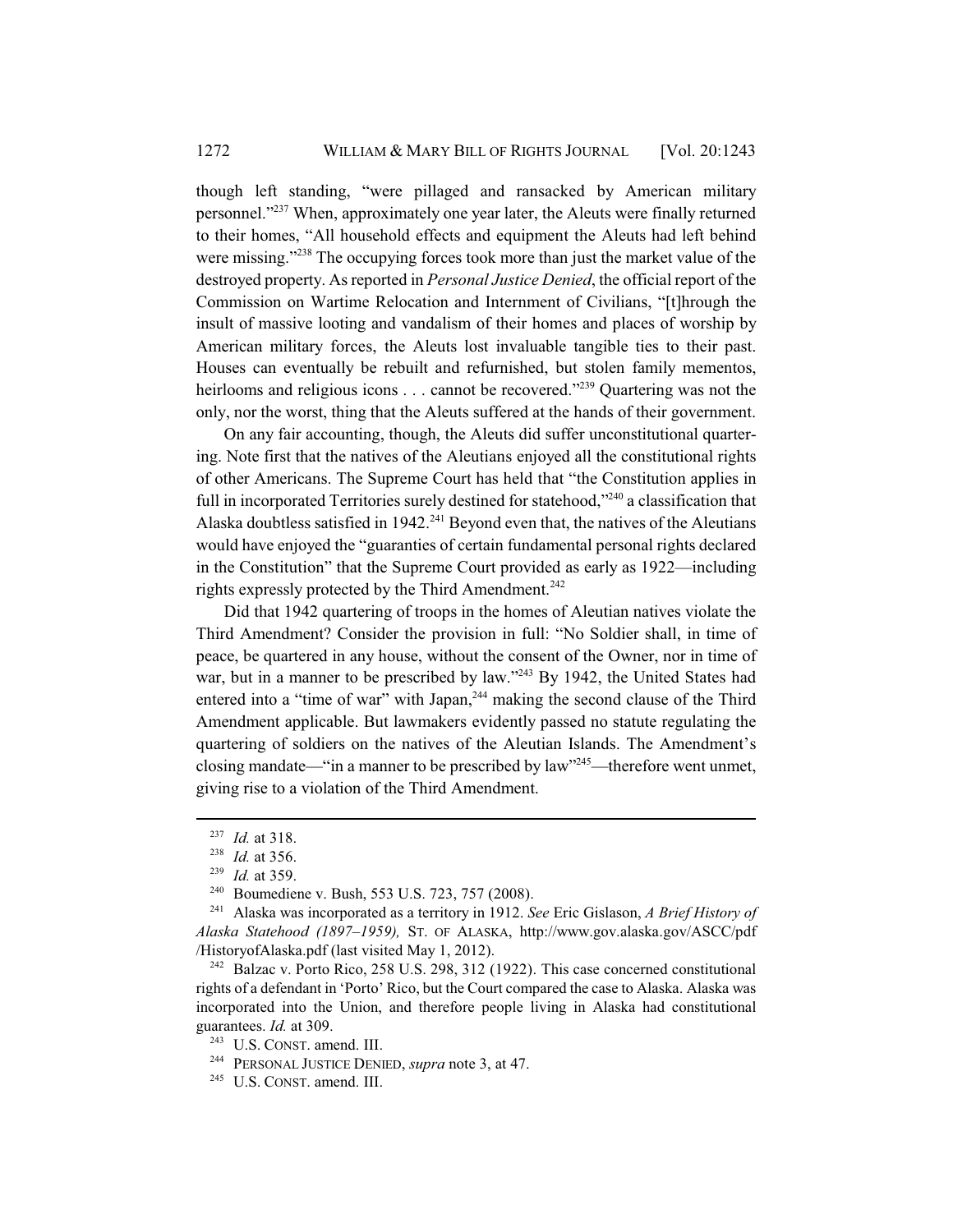Far from following a manner prescribed by law, much of the evacuation and internment was executed in a slapdash and ad hoc manner, in the heat of war and far from officials on the mainland.246 *Personal Justice Denied* noted that "the government agencies (the Department of the Interior and the military) responsible for protecting the Aleut residents failed to coordinate their activities internally or with each other."<sup>247</sup> Nor did contemporary officials set things right once the immediate threat of Japanese attack had passed. "The evacuated Aleuts suffered material losses for which they were never fully recompensed, either in kind or in cash," and officials interviewed after the fact "did not recall any expectation that the Aleuts' personal possessions would be replaced or that some type of monetary compensation would be received."<sup>248</sup>

The federal government thus unlawfully quartered soldiers in the Aleuts' dwellings and, through the depredations of the occupying soldiers, took private property without providing just compensation.<sup>249</sup> That much we can tell from the facts. But though the Commission reported facts that let us call the Aleuts' evacuation and internment unconstitutional, the Commission on Wartime Relocation and Internment of Civilians did not name any legal wrongs, $250$  nor did the Aleutian and Pribilof Islands Restitution Act,<sup>251</sup> passed in response to the Commission's report, explain why the federal government was offering compensation to wronged Aleutians.<sup>252</sup> To the contrary, the Act made recipients of its largess agree to a blanket waiver of "all claims against the United States arising out of the relocation" they had suffered.<sup>253</sup> Each qualifying native willing to make that concession qualified for a payment of \$12,000.254

What does all this have to do with "property" in the Constitution? Note the sorts of wrongs that the relocated Aleuts suffered to their personal property: destruction by arson and malice, theft by ill-disciplined soldiers, and sacrilege of objects

<sup>246</sup> PERSONAL JUSTICE DENIED, *supra* note 3, at 318–19 (explaining that "the evacuation of the Aleuts was not planned in a timely or thoughtful manner," and was marked by "official indifference").

<sup>247</sup> *Id.* at 323; *see also id.* at 326–28 (describing confusion and neglect of duty among responsible government officials).

<sup>&</sup>lt;sup>248</sup> *Id.* at 356–57 (footnote omitted).

<sup>&</sup>lt;sup>249</sup> The Commission on Wartime Relocation and Internment of Civilians found a contemporary entry in the federal budget of \$31,441 for "refunds, award and indemnities" but could not find any additional information on the expenditures, and obviously regarded it as grossly insufficient to cover the natives' losses. *Id.* at 357.

<sup>&</sup>lt;sup>250</sup> Neither was the Commission directed to reach legal conclusions; rather, it was tasked solely with collecting the facts and recommending a remedy. *Id.* at 1 (describing the Commission's mandate).

<sup>251</sup> The Aleutian and Pribilof Islands Restitution Act, 50 U.S.C. app. §1989c (2006).

<sup>252</sup> *See id.*; *see also* Brooks, *supra* note 21.

<sup>&</sup>lt;sup>253</sup> App. § 1989c-5(e) ("The payment to an eligible Aleut under this section shall be in full satisfaction of all claims against the United States arising out of the relocation.").

<sup>254</sup> *Id.*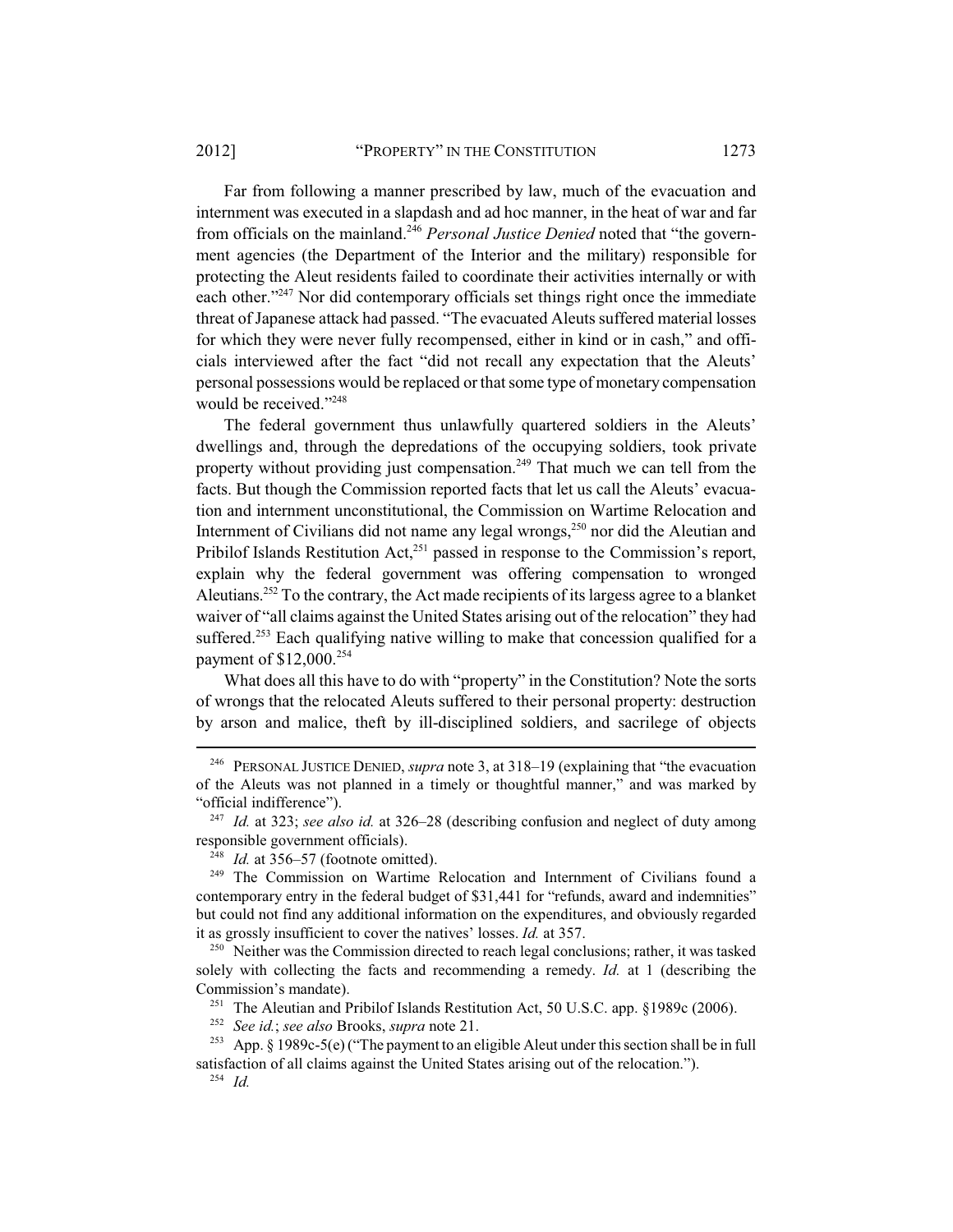honoring family and religion.<sup>255</sup> All qualify as foreseeable results of loosing armed and uprooted young men upon civilian populations. The founding generation knew those, the characteristic marks of quartering, all too well. They ratified the Third Amendment to prevent such offenses and the Fifth Amendment to remedy them.<sup>256</sup>

The prospect of quartering inspired fear and outrage in Colonial Americans not simply, or even primarily, because they feared the loss of implied leasehold rents. Quartered troops represented a more pointed threat to persons and personal property.257 Consider, for instance, Joseph Galloway's plea, warning his fellow Americans that rebellion would bring war, that war would bring quartering, and that quartering would find soldiers "travelling [sic] over your estates, entering your houses—your castles . . . seizing your property . . . ravishing your wives and daughters, and afterwards plunging the dagger into their tender bosoms."<sup>258</sup>

In a reversal of the scenario painted by the Court in *Lucas v. South Carolina Coastal Council*, 259 it thus seems likely that concern for the protection of personal property, rather than of real property, originally inspired the Takings Clause. As Galloway's warning illustrates, the threat that quartering posed to real property loss of leasehold values and damage to buildings—probably counted among the least of the concerns that the Third Amendment aimed to address.<sup>260</sup> And while the historical record leaves much about the motivations behind the drafting of the Takings Clause obscure, Henry St. George Tucker described it as "intended to restrain the arbitrary and oppressive mode of obtaining supplies for the army, and other public uses, by impressment . . . without any compensation whatever."261 The Founders thus probably meant the Takings Clause to remedy, foremost among other wrongs, the taking of personal property by quartered troops.

Originalists should find that argument persuasion enough to give real and chattel property equal treatment under the Takings Clause. Those who prefer a more flexible approach to constitutional interpretation, one designed to keep it in step with modern needs, should take due note of the offenses committed against the Aleuts during World War II. The federal government eventually admitted that it had acted wrongly and paid compensation.<sup>262</sup> The entire tragedy might have been avoided,

<sup>260</sup> *See* Hardy, *supra* note 257, at 79–81 (discussing the rationale for the Amendment).

<sup>261</sup> TUCKER, *supra* note 137, at 305–06; *see also* Rubenfeld, *supra* note 137, at 1122–23 (identifying the taking of supplies by quartered troops as being among the "paradigm[atic] case[s]" that the Founders meant for the Takings Clause to remedy).

<sup>262</sup> *See* The Aleutian and Pribilof Island Restitution Act, 50 U.S.C. app. §1989c-2, 4 (establishing the Aleutian and Pribilof Island Restitution Fund and compensating Aleuts for their World War II deprivations).

<sup>255</sup> *See* PERSONAL JUSTICE DENIED, *supra* note 3, at 359.

<sup>256</sup> *See supra* Part III.C (discussing the Takings Clause).

<sup>257</sup> B. Carmon Hardy, *A Free People's Intolerable Grievance*, *in* THE BILL OF RIGHTS: A LIVELY HERITAGE 67, 67–68, 79–81 (Jon Kukla ed., 1987).

<sup>&</sup>lt;sup>258</sup> *Id.* at 79 (1987) (quoting Joseph Galloway and explaining the context of his comments) (alterations in original).

 $259$  505 U.S. 1003 (1992).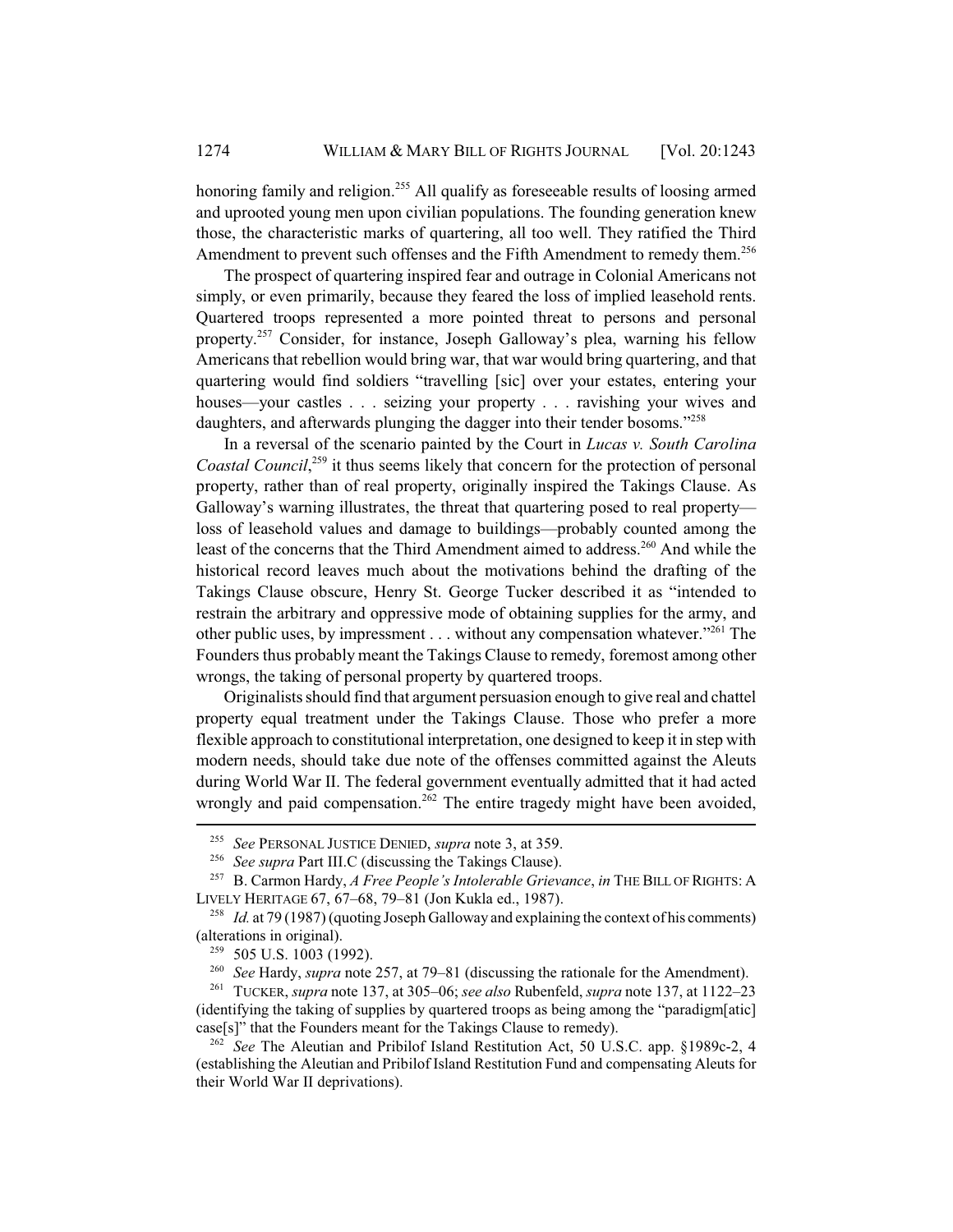however, if the Aleuts had been able to invoke the plain meaning of the Constitution, limiting quartering to that which was done in a lawful manner, and winning just compensation for all private property—personal and real—lost to occupying soldiers. Those who want to give the Constitution a living meaning should care about what it means to those who live under it.

# CONCLUSION: CONSTITUTIONAL PROPERTY BY COMMON CONSENT

The evacuation and occupation of the Aleutian Islands during World War II shows only too well the results of ignoring the Constitution's words. Though the federal government quartered soldiers, contrary to the plain meaning of the Third Amendment, it seems nobody has noticed until now. And though the Aleuts' lost chattels fully qualified as "private property," officials never admitted to violating the Takings Clause and took over forty years to pay any compensation.<sup>263</sup> We can explain (if not excuse) the former oversight as a consequence of the Third Amendment's obscurity. But how could anyone have overlooked so massive a violation of the Takings Clause? Perhaps confusion over the scope of constitutional property bears some of the blame.

As this Article has documented, courts and commentators have cast undue uncertainty on the meaning of "property" in the Constitution.<sup>264</sup> They have tortured the word's four textual appearances into four—or, on one accounting, *five*—distinct meanings.<sup>265</sup> Such a disjointed interpretation cannot help but obscure the bold truth about our constitutional rights. We do not have to wonder whether that legal befuddlement might have tragic results; the wartime treatment of the Aleuts gives proof enough.

Adding irony to tragedy, the Aleuts went uncompensated for the very type of wrong that inspired the Takings Clause: occupying soldiers' stealing and destroying personal property.266 The plain text of the Constitution required that the Aleuts receive just compensation for the loss of their chattels in like circumstances.<sup>267</sup> Given the historical background of the Takings Clause, true originalists should likewise read it to protect chattels (Justice Scalia's dicta in *Lucas* to the contrary notwithstanding).268 What about those who aim to keep the Constitution alive by

<sup>263</sup> *See* White, *supra* note 1, at 297–99. Compensation was not provided until August 10, 1988, with the passing of the Aleutian and Pribilof Island Restitution Act. 50 U.S.C. app. §1989c (2006).

<sup>264</sup> *See supra* Parts I–III.

<sup>&</sup>lt;sup>265</sup> The word "property" appears in Article IV, section 3, clause 2, the Due Process Clause of the Fifth Amendment, the Takings Clause of the Fifth Amendment, and in the Due Process Clause of the Fourteenth Amendment. For relevant discussion, see *supra* Part I.

<sup>266</sup> *See* White, *supra* note 1, at 297–99.

<sup>267</sup> U.S. CONST. amend. V.

<sup>268</sup> *See supra* text accompanying notes 181–85. For Justice Scalia's opinion, see *Lucas v. S.C. Coastal Council*, 505 U.S. 1003 (1992).